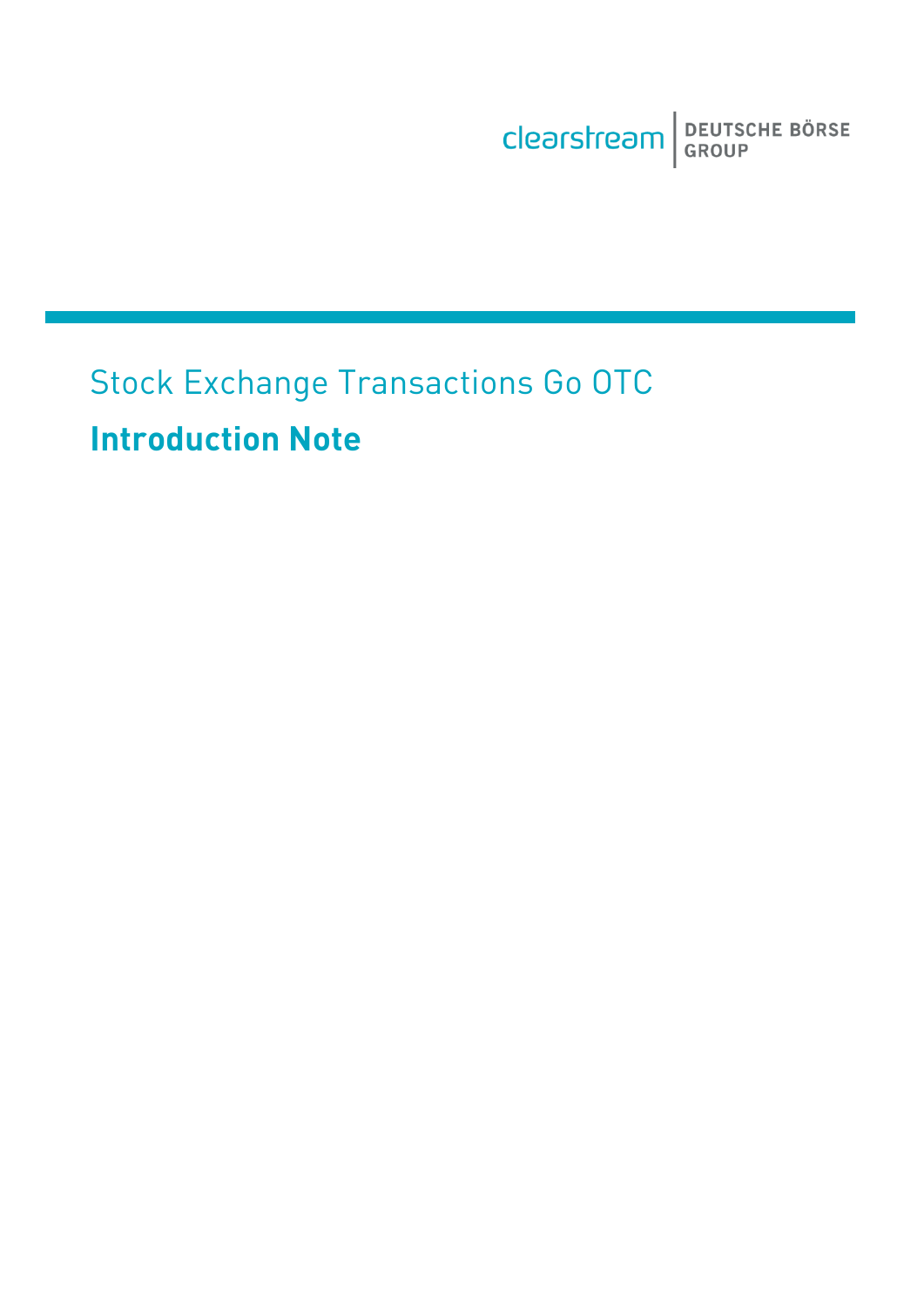## Stock Exchange Transactions Go OTC

## **Introduction Note**

November 2021

.

Document Number: 7332

This document is the property of Clearstream Banking AG, Frankfurt ("Clearstream Banking" or "CBF").

© Copyright Clearstream Banking AG, Frankfurt (2021). All rights reserved.

Clearstream Banking AG, Frankfurt, is a Deutsche Börse Group company.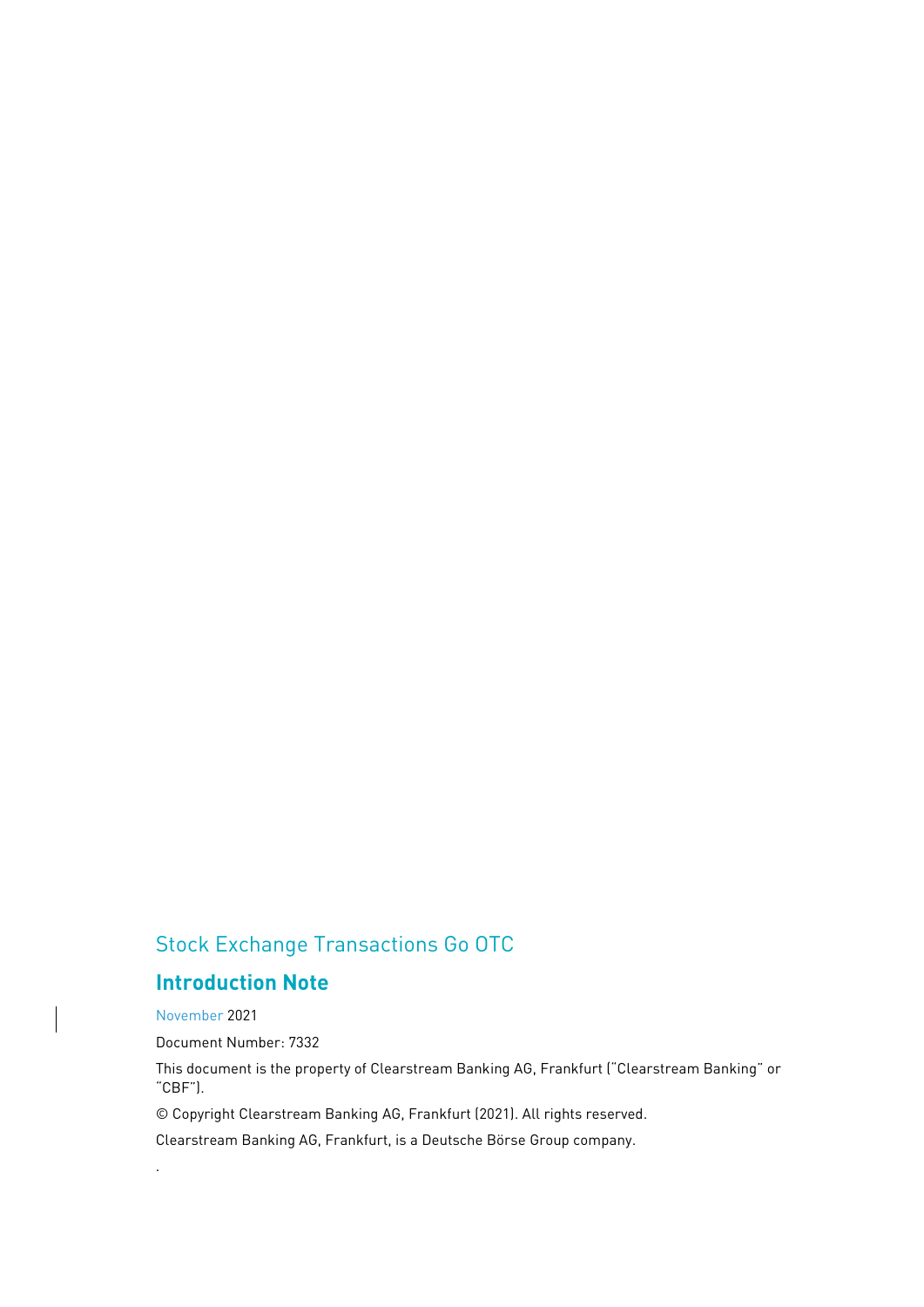## <span id="page-2-0"></span>**Disclaimer**

While Clearstream Banking's launch of Stock Exchange Transactions Go OTC (SET-GO) is still some time away, Clearstream Banking is committed to inform its customers as early as possible, accepting that the content of this document may have to be updated.

Hence, this Introduction Note represents the state of information available to Clearstream Banking at publication date. The description may be subject to modifications or enhancements at a later stage of the SET-GO project. In the event of modifications, Clearstream Banking will provide the respective updates in due time as further releases of this documentation.

Clearstream Banking therefore makes no guarantees, representations or warranties in respect of this functional description and accepts no responsibility or liability with regard to it. Under no circumstances will Clearstream Banking be liable for any loss or damage caused by reliance on any statement made in Introduction Note.

## <span id="page-2-1"></span>**Contacts**

For further information about Clearstream Banking's products and services, customers can visit the [Clearstream](http://www.clearstream.com/) website, contact Clearstream Banking Client Services or their Relationship Officer. Particular questions regarding the SET-GO project will be routed to the experts of the Stock Exchange Transactions Go OTC (SET-GO) project.

Customers will find the relevant contact details under [Contacts & Client Services](https://clearstream.com/clearstream-en/contacts/core-products) or can contact the SET-GO Customer Readiness team via email to [T2S-Support@clearstream.com.](mailto:T2S-Support@clearstream.com?subject=SET-GO%20Introduction%20Note%20-%20)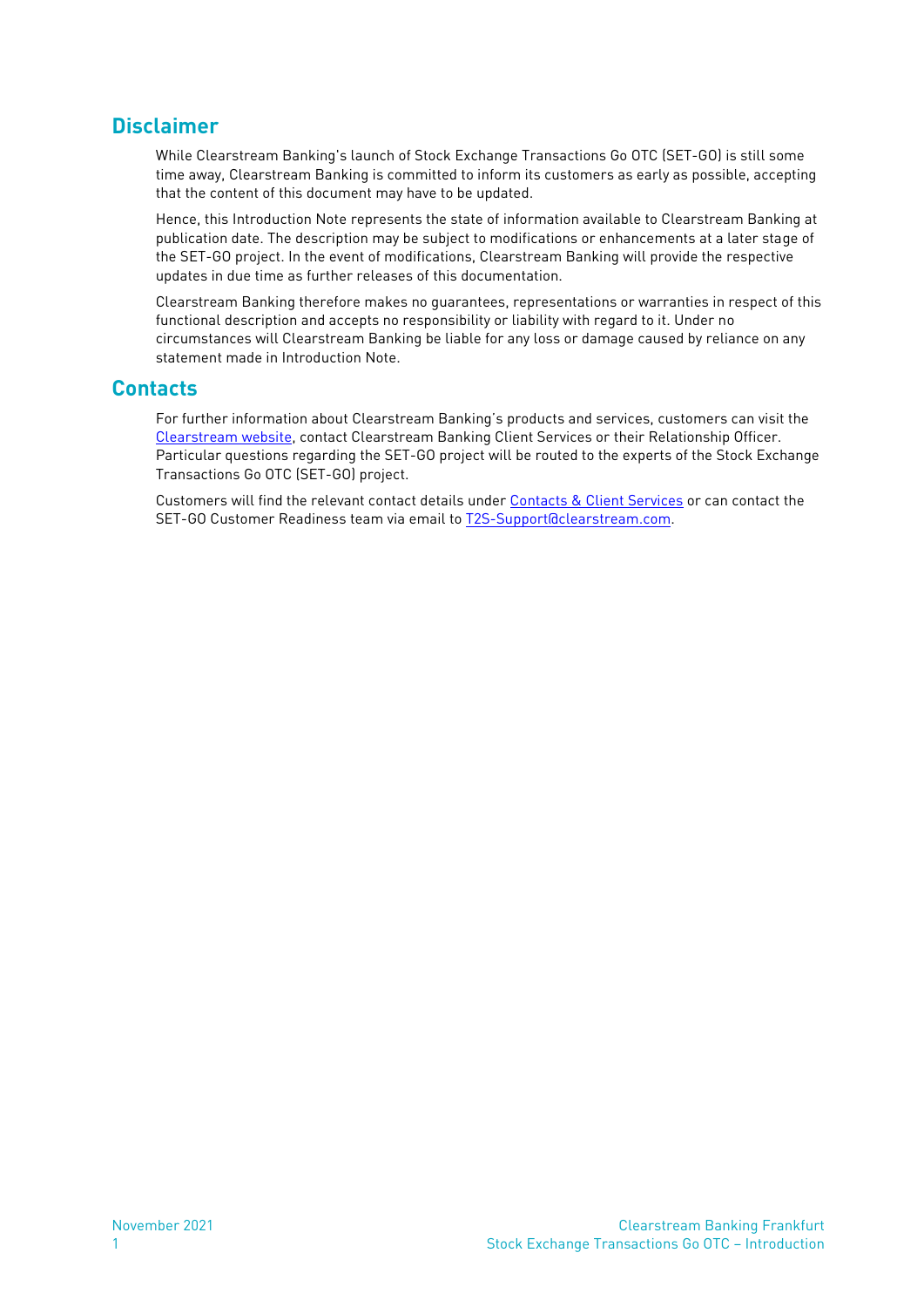## <span id="page-3-0"></span>**Foreword**

The main objective of the Stock Exchange Transactions Go OTC (SET-GO) project is to use the standard OTC functionality also for non-cleared stock exchange instructions instead of keeping today's settlement functionality LION (Lieferfreigabe Online for non-cleared stock exchange instructions).

On the one hand, Clearstream Banking will ensure that it complies with regulatory requirements by offering real-time gross settlement (RTGS) also for non-cleared stock exchange instructions. This implies that the lifecycle management on the settlement platform Creation of Clearstream Banking S.A., Luxembourg (CBL) has to be upgraded for the processing of trades from German stock exchanges in the custody type non-collective safe-custody (NCSC).

On the other hand, Clearstream Banking fulfils requests from international market members for harmonised settlement of instructions for both OTC and stock exchange transactions. Also, the Creation and TARGET2-Securities (T2S) functionality currently offered for OTC instructions will only be made available for settlement of stock exchange transactions where this is not yet the case.

Lastly, modernisation is a driver to start consolidating matured systems after Clearstream Banking AG, Frankfurt (CBF) migrated to T2S. The LION system will be decommissioned, while its functionality will be offered via the Creation and T2S / CASCADE infrastructure.

This document provides customers with information about the SET-GO project. It includes a summary of changes, as well as a description of new and enhanced features that will be introduced by SET-GO in two phases:

- ICSD Migration (Phase 1) 22 November 2021;
- CSD Migration (Phase 2) 13 June 2022.

Changes are expected in the following business areas:

- Account static data;
- Lifecycle management;
- Connectivity;
- Corporate actions;
- Other value-added services available in CBF.

This document starts with the current timeline of implementation and summary of the key features. The initial version of this document will focus on the ICSD Migration (Phase 1), which will be delivered on 22 November 2021. Besides the topics listed above, the document shows the initial information on the CBF Guided Customer Simulation.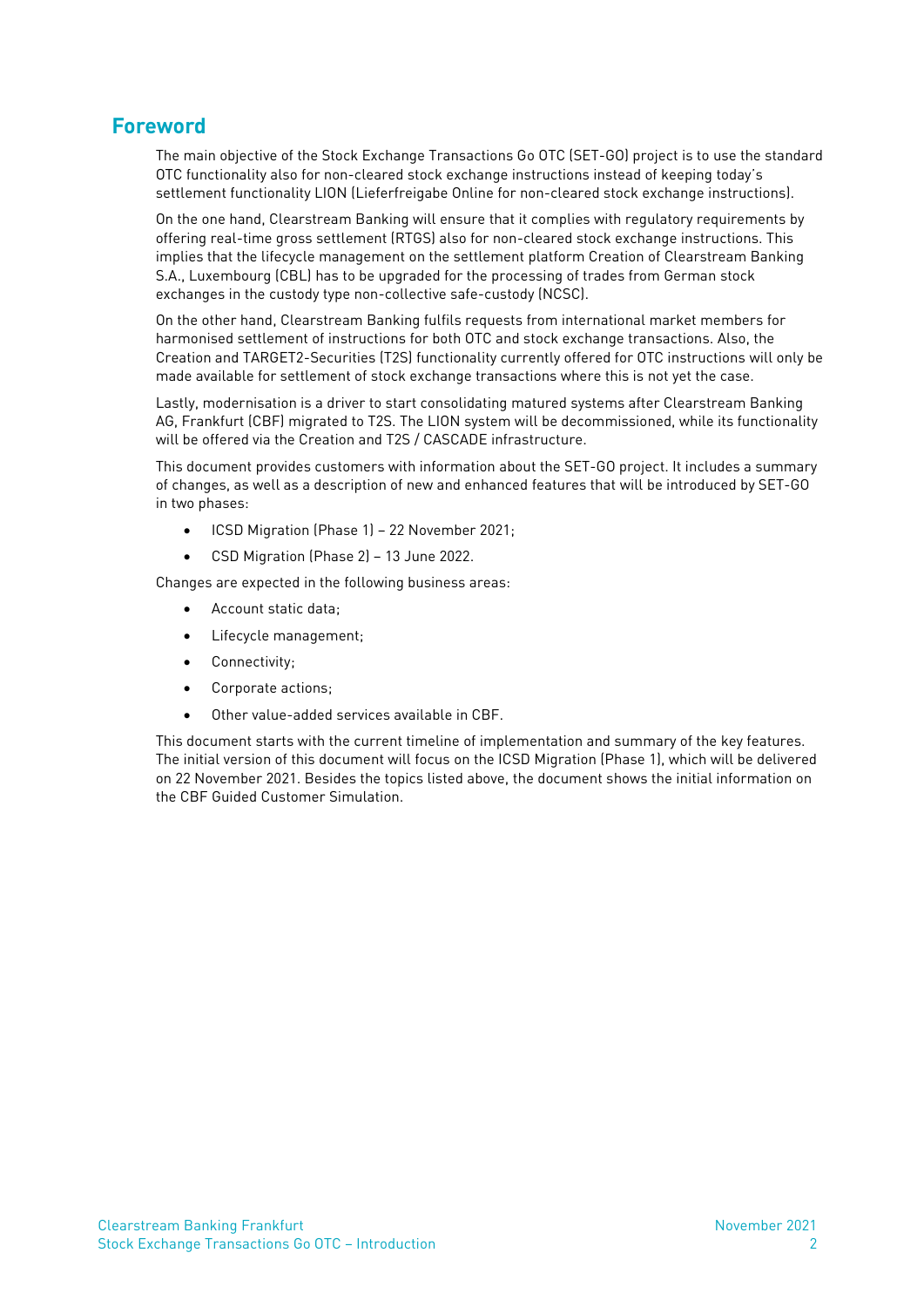## <span id="page-4-0"></span>**Contents**

| 1. |                                                      |  |  |  |  |  |
|----|------------------------------------------------------|--|--|--|--|--|
| 2. |                                                      |  |  |  |  |  |
| 3. |                                                      |  |  |  |  |  |
|    | 3.1<br>3.2<br>3.3<br>3.4<br>3.5<br>3.6<br>3.7<br>3.8 |  |  |  |  |  |
|    |                                                      |  |  |  |  |  |
|    |                                                      |  |  |  |  |  |
|    |                                                      |  |  |  |  |  |
|    |                                                      |  |  |  |  |  |
|    |                                                      |  |  |  |  |  |
|    |                                                      |  |  |  |  |  |
|    |                                                      |  |  |  |  |  |
|    |                                                      |  |  |  |  |  |
|    |                                                      |  |  |  |  |  |
|    |                                                      |  |  |  |  |  |
|    |                                                      |  |  |  |  |  |
|    |                                                      |  |  |  |  |  |
|    |                                                      |  |  |  |  |  |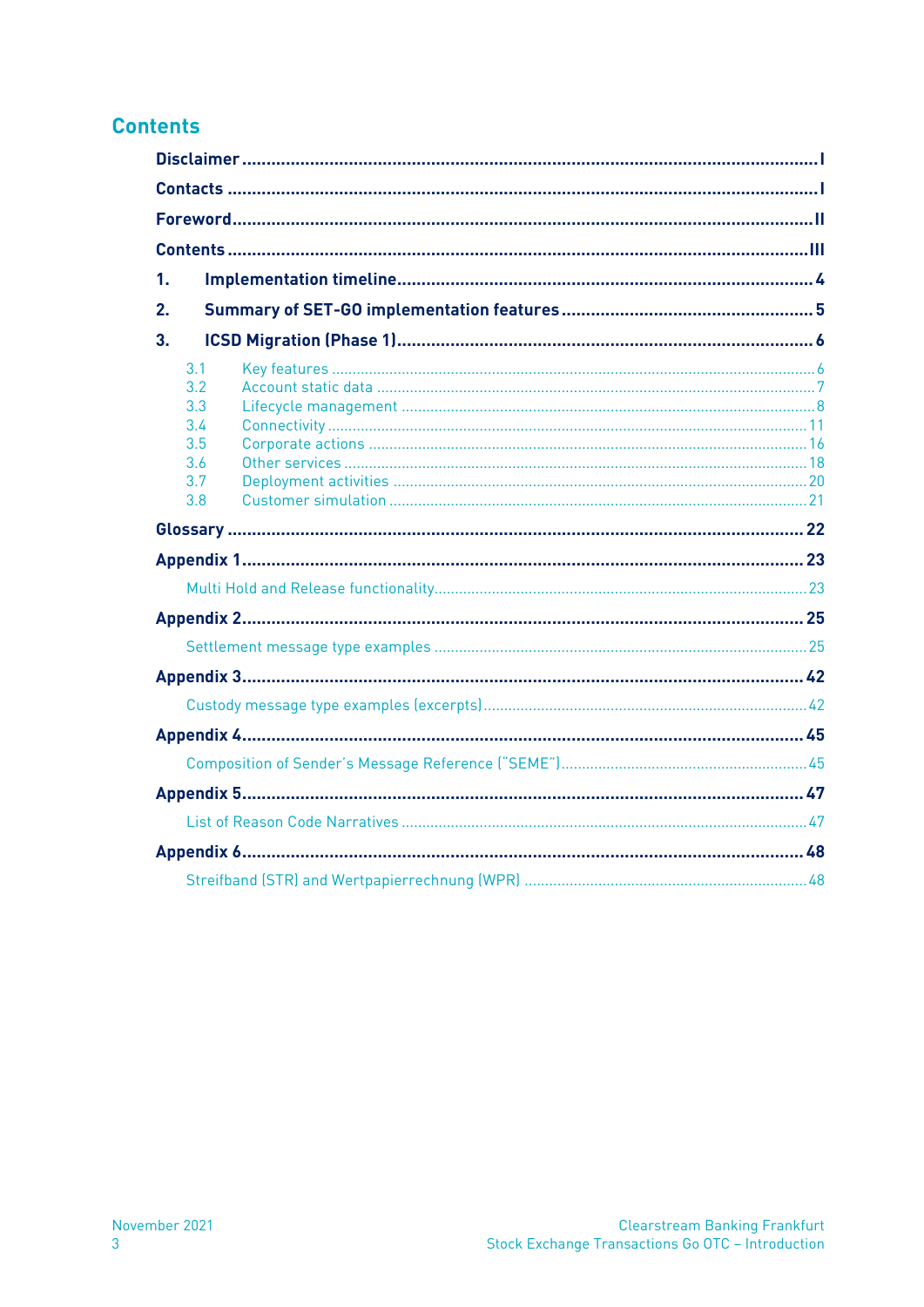## <span id="page-5-0"></span>**1. Implementation timeline**

The introduction of the Stock Exchange Transactions Go OTC (SET-GO) project follows a two-phased approach. All functional modifications related to securities with the custody type NCSC will be introduced in November 2021 followed by a second implementation date for securities with the custody type CSC / NCSC-T to be activated in June 2022.

The cornerstones are defined as following:

#### **ICSD Migration (Phase 1) – 22 November 2021**

- Instruction and lifecycle management for stock exchange instructions in NCSC securities to be executed and reported via Creation only;
- "OTC-like" processing using automated ClearstreamXact connectivity channels (ISO 15022) and Xact Web Portal (GUI).

#### **CSD Migration (Phase 2) – 13 June 2022**

- Instruction and lifecycle management for stock exchange instructions in CSC / NCSC-T securities to be executed and reported via CASCADE / T2S;
- "OTC-like" processing using automated ICP and DCP connectivity channels and Xact Web Portal.

After the ICSD Migration (Phase 1) on 22 November 2021, instruction and lifecycle management for noncleared stock exchange instructions in NCSC securities will be executed and reported via Creation. The entire processing will be "OTC-like", using ClearstreamXact connectivity.

On 13 June 2022, the CSD Migration (Phase 2) will be completed and set productive. The instruction and lifecycle management for non-cleared stock exchange instructions in CSC / NCSC-T securities will be executed and reported via CASCADE / T2S. The entire processing of stock exchanges will be "OTC-like" using automated ICP and DCP connectivity channels as well as Xact Web Portal.

The following figure shows the modernised instruction flow of stock exchange instructions after the implementation of the SET-GO project.



Figure 1: Modernised instruction flow at a glance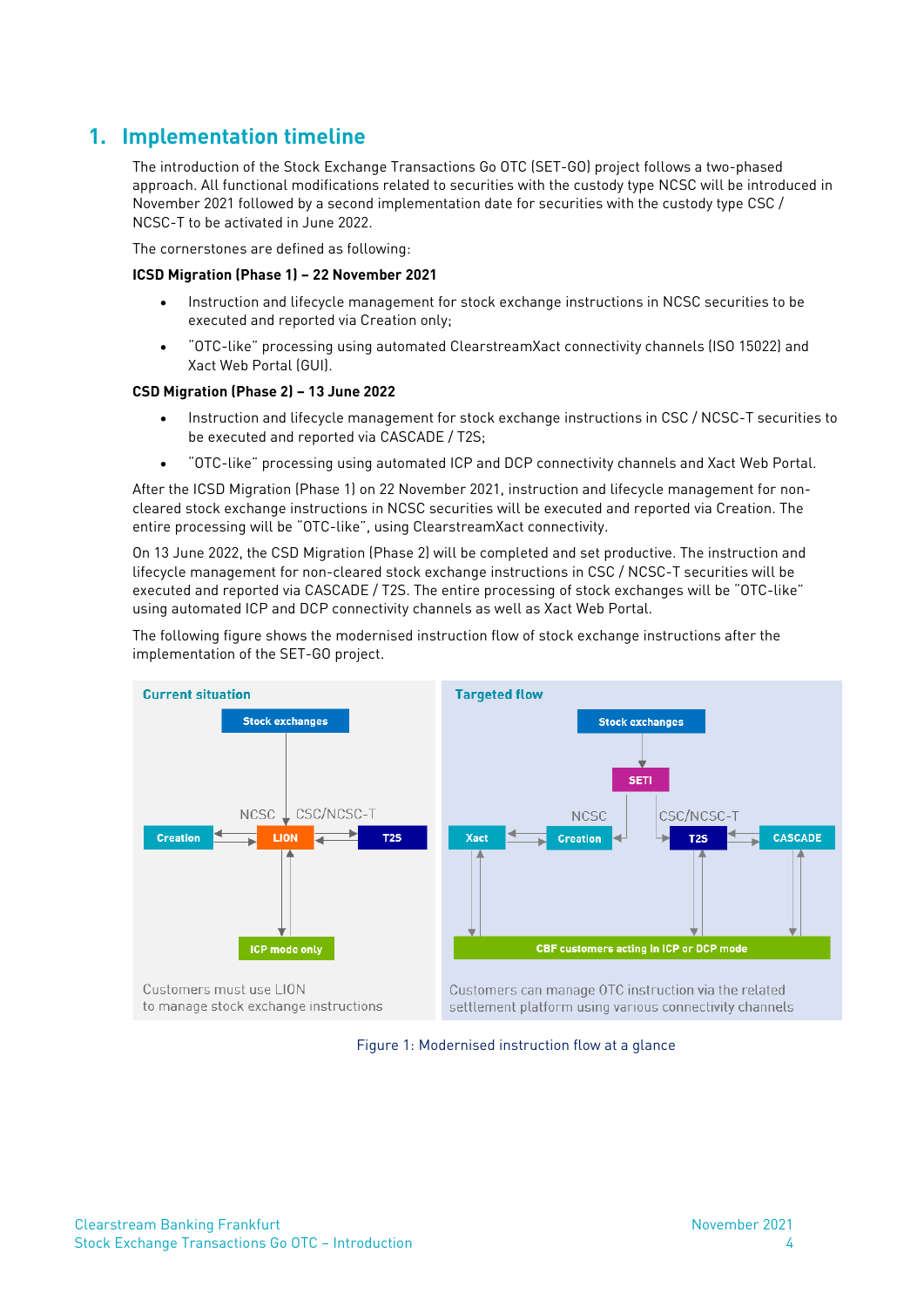## <span id="page-6-0"></span>**2. Summary of SET-GO implementation features**

This summary provides an overview of the key implementation features for the SET-GO project of the ICSD Migration (Phase 1) and the CSD Migration (Phase 2). For detailed information on the ICSD Migration which will become productive on 22 November 2021, please refer to Chapter [3](#page-7-2) [ICSD Migration \(Phase 1\).](#page-7-2)

The goal of the SET-GO project, which is initiated by Clearstream Banking, is a harmonisation of stock exchange lifecycle and reporting with the OTC lifecycle and reporting with the following cornerstones:

- The real-time processing for stock exchange instructions offered via Creation will be applicable for securities in custody type NCSC. The instructions that Clearstream receives from the stock exchanges are immediately processed and subsequently the instructions will be presented to the Creation real-time lifecycle management.
- Modifications of stock exchange instructions will follow the same processes as modifications of OTC instructions, and will be triggered and reported via the same connectivity channels.
- In close cooperation with market members, NCSC securities tradable on a stock exchange location will become T2S eligible (NCSC-T) as far as possible.
- The implementation of the new online functionality in Xact Web Portal will allow the instruction management via a single infrastructure for stock exchange transactions executed in CSC, NCSC, and NCSC-T securities.

Currently, customers must use the CBF application LION to manage non-cleared stock exchange instructions. After Clearstream Banking has introduced the SET-GO project with the ICSD Migration (Phase 1) and the CSD Migration (Phase 2), customers will manage non-cleared stock exchange instructions in an "OTC-like" mode via the Creation or CASCADE / T2S settlement platform.

The trade details delivered by stock exchanges and their service providers will be transformed by a new component (Stock Exchange Transaction Interface, SETI) into OTC instructions and instructed into the relevant settlement systems Creation (for NCSC) or CASCADE / T2S (for CSC / NCSC-T).

As of 13 June 2022, the existing LION functionality will be decommissioned and the service will be offered via the different connectivity channels of Creation using ClearstreamXact and CASCADE / T2S, where applicable. Today's LION reporting functionality will no longer be offered. The reporting will be made available via the existing connectivity channels available for OTC instructions.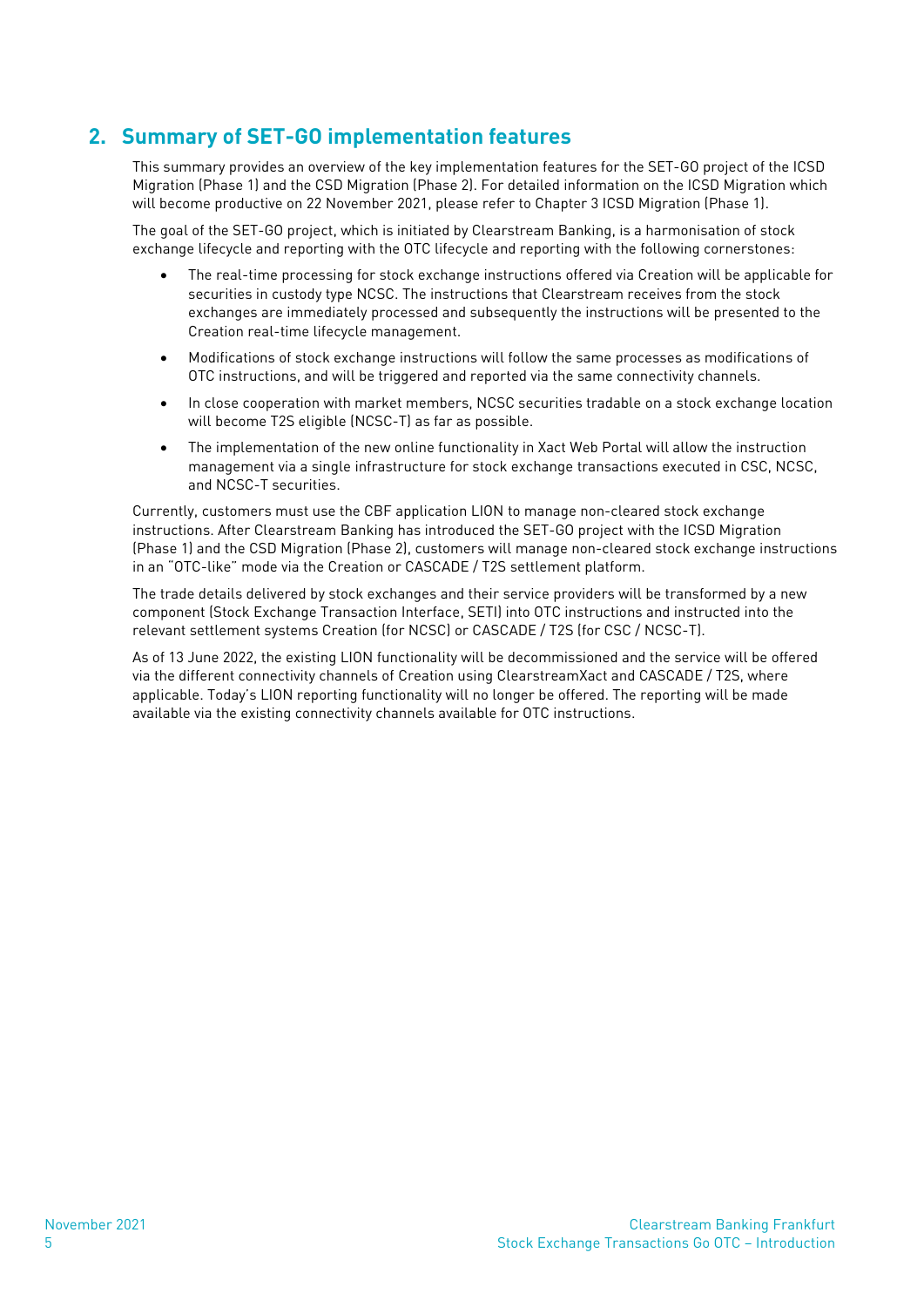## <span id="page-7-2"></span><span id="page-7-0"></span>**3. ICSD Migration (Phase 1)**

This chapter provides information regarding future stock exchange instruction management for the SET-GO ICSD Migration (Phase 1). More information regarding the SET-GO CSD Migration (Phase 2) will be outlined in an updated version of this document, which will be enhanced in line with the development of the project.

With the go-live of the ICSD Migration (Phase 1) on 22 November 2021 the settlement and related reporting of non-cleared stock exchange (SE) instructions in non-collective safe custody (NCSC) securities will be offered via Creation. The aim of this phase is that the entire processing of stock exchange instructions in custody type NCSC will be processed in an "OTC-like" mode using the Xact automated connectivity channels (ISO 15022) and Xact Web Portal (online functionality, GUI). Whenever not explicitly explained in the upcoming chapters the lifecycle follows the standard Creation OTC process for Clearstream Banking internal instructions.

In the following "non-cleared stock exchange instructions in non-collective safe custody (NCSC) securities" will be referred to as "SE instructions (NCSC)".



Figure 2: Targeted flow after ICSD Migration (Phase 1)

## <span id="page-7-1"></span>**3.1 Key features**

With the introduction of the SET-GO ICSD Migration (Phase 1), the instruction and lifecycle management for SE instructions in NCSC securities will be executed and reported via Creation, starting Monday, 22 November 2021 once the instructions have been migrated.

In general, there will be no change to CBF applications for the implementation of the ICSD Migration (Phase 1). As today, SE instructions in custody type CSC / NCSC-T will continue to be processed via LION until the CSD Migration (Phase 2) will be introduced on 13 June 2022.

The existing LION settlement reporting will remain unchanged, but information on pending SE instructions will no longer be provided in custody type NCSC. From 22 November 2021 to 13 June 2022, only SE instructions in securities with custody type NCSC-T will be displayed in LION, if the selection criteria "AKV" is used.

Consequently, the information for NCSC securities will no longer be reported in LION. Therefore, customers must use Xact Web Portal for the reporting of NCSC securities. The entire processing of SE instructions (NCSC) will be "OTC-like" using the Xact automated connectivity channels (ISO 15022) and Xact Web Portal (GUI). The targeted flow for NCSC stock exchange instructions covering trades entered via "Platzüberstreitender Effektenverkehr (PÜEV)" uses a new component for the creation and distribution of

OTC settlement instructions called SETI (Stock Exchange Transaction Interface).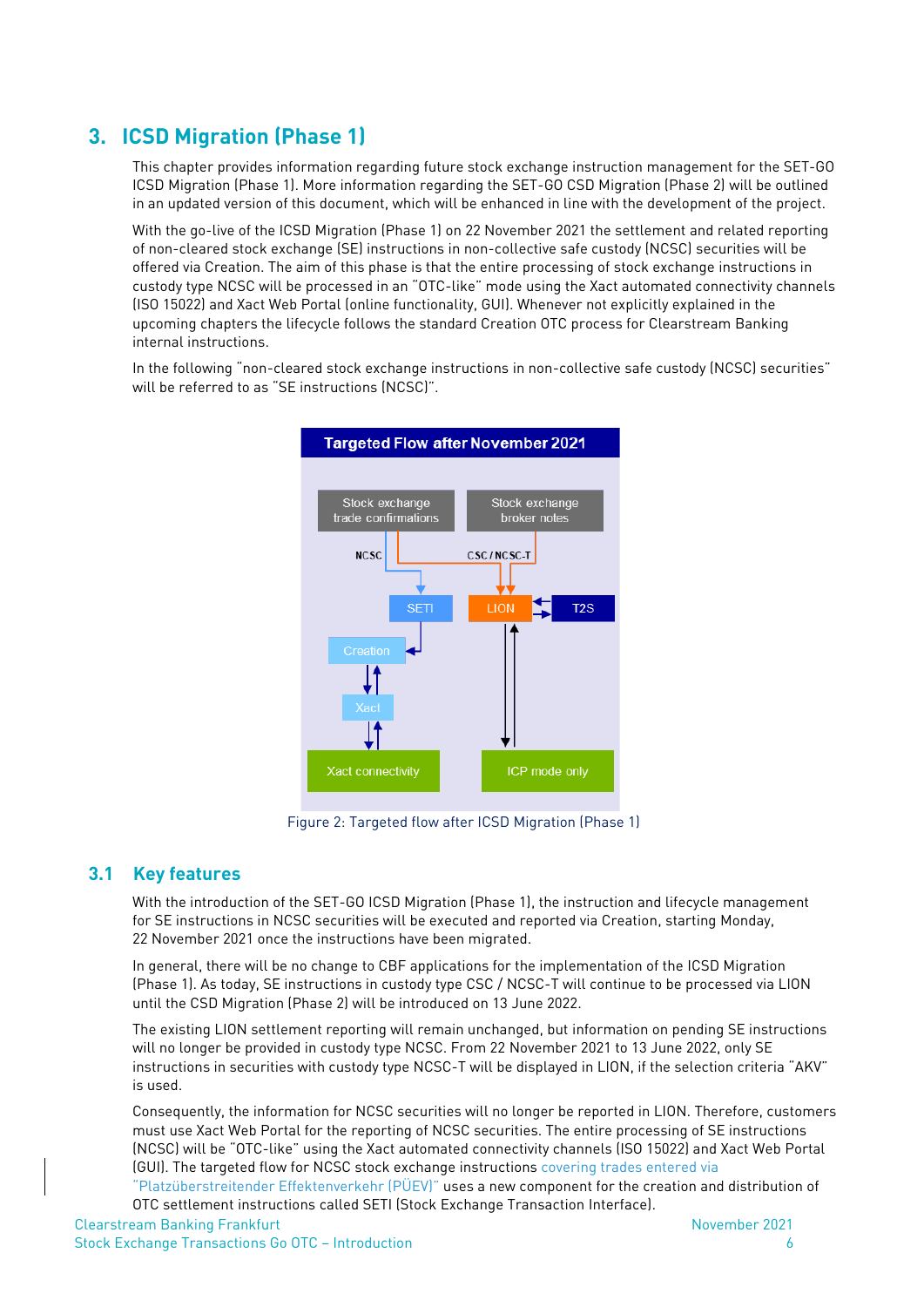In the following chapters, customers find detailed information for the service offering under the SET-GO ICSD Migration (Phase 1).

- The following CBL OTC functionalities, which have been enhanced or modified for the implementation in November 2021:
	- Matching;
	- Transaction Linking;
	- Settlement Parties:
	- Partial Settlement:
	- Settlement Priority;
	- Creation Settlement Period;
	- Hold / Release functionality;
	- OTC Recycling Service;
	- Place of Clearing, Safekeeping, Settlement and Trade;
	- References;
	- Market and reverse claims; and
	- Transformation processing.
- The following CBL OTC functionality have been investigated and will remain unchanged:
	- Bilateral cancellation/ Recycling Period;
	- Liquidity management; and
	- Reporting times.
- The following functionality / data will no longer be provided as of 22 November 2021:
	- Reporting of certain additional trade details (such as price differences or accrued interest) via settlement instructions;
	- Broker notes (Makleraufgaben) with custody type NCSC; and
	- Cash settlement for non-cleared SE instructions with custody type "Streifband" and "Wertpapierrechnung".

Cash settlement services for price differences and broker commissions are not affected by the SET-GO project. For further information, please refer to Announcement D20027 "[CBF Release Information: T2-T2S](https://www.clearstream.com/clearstream-en/products-and-services/connectivity-1-/d20027-2126878)  [consolidation project](https://www.clearstream.com/clearstream-en/products-and-services/connectivity-1-/d20027-2126878)".

## <span id="page-8-0"></span>**3.2 Account static data**

From 22 November 2021, CBF uses by default the CBF-i account for the settlement of stock exchange instructions in NCSC securities that is already stored in the account master system (KUSTA). OTC instructions in a security that is not T2S eligible are settled via a CBF-i account as defined by the customer. In addition, CBF supports the individual allocation of CBF-i settlement accounts for the following business cases:

- Cash clearing of OTC transactions in a currency not supported on T2S;
- Corporate action with payment in a currency not supported on T2S;
- Corporate action in stocks resulting in a security not T2S eligible.

Customers have the option to allocate an already existing CBF-i account to each of the above business cases. For this, an own CBF-i account or an CBF-i account of an appointed correspondent bank can be used. If a third-party account is specified, this party must formally confirm the allocation.

Currently, the account used for foreign currency processing might differ from the CBF-i account used for settlement of SE instructions (NCSC). Customers can request a different CBF-i account for the settlement of stock exchange instructions in an "OTC-like" mode via Creation.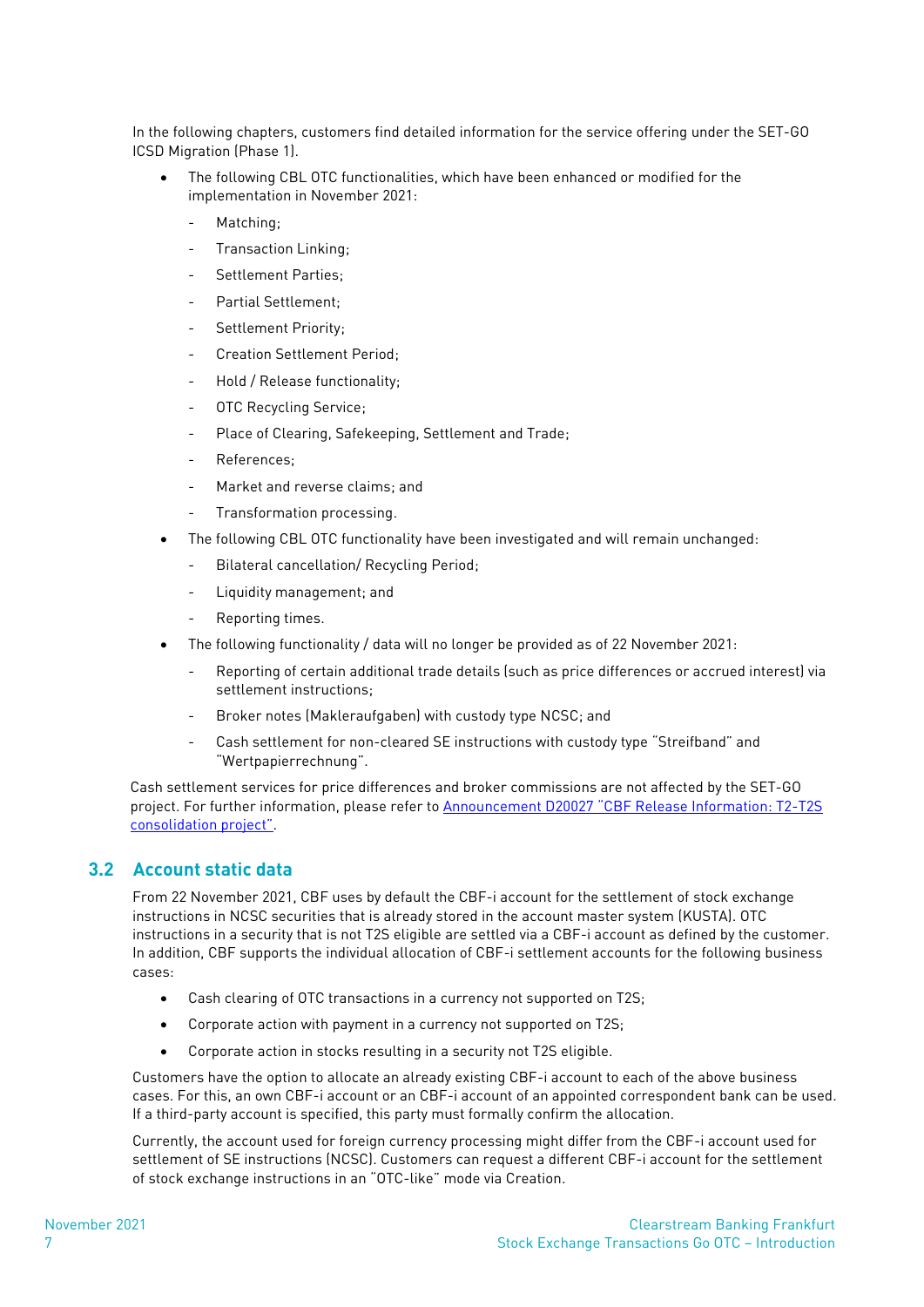Customers being a member of a German Stock exchange are requested to maintain a CBF and CBF-i account ensuring a straight-through processing (STP) with the settlement platforms T2S and Creation. During the migration, pending instructions can only be recreated, if a settlement account is in place. If a customer did not open a CBF-i account so far, the customer is asked to provide the missing CBF-i account as soon as possible and no later than June 2021. Customers can either request the opening of a CBF-i account or appoint a third-party / settlement agent, if required. Please contact your responsible Relationship Officer for the account settings.

The SET-GO implementation approach defines that for the creation of the initial settlement instruction of a stock exchange instruction in custody type NCSC, the CBF account setting will apply. Once the instruction in an "OTC-like" mode has been accepted by Creation for further processing, the settings of the CBF-i account will be used. For example, the "Hold / Release" flag offered for the processing of market claims on Creation can be different compared to the settings for a processing on CASCADE / T2S. In addition, customers need to consider that the default OTC recycling period of 60 business days will apply, if there is no dedicated period defined for a CBF-i account. For more details, please refer to section [OTC recycling service.](#page-12-1) Customers are requested to check, if there is a need to change the existing account settings for the introduction of SET-GO ICSD Migration (Phase 1).

Customers acting as a Reg-Über Zentrale (Head Office, that is being a Settlement Agent) need to consider that for any stock exchange settlement instruction in custody type NCSC which is set up for a Reg-Über-Filiale (Branch) the CBF-i account of the Head Office will always be used.

In general, the static data of the settlement account stored at CBF in KUSTA or the related CBF-i account stored at CBL in Account Master (AM) will be applicable for the processing of SE instructions. Customers acting as a Head Office need to consider that for any SE instruction in custody type NCSC their static data will be used. With the introduction of SET-GO ICSD Migration (Phase 1), the procedure for using the field Lieferfreigabe ("Positiv/Negativ-Verfahren") will change. In future, the setting defined for the settlement account will be applicable. This means that the respective data stored for a Branch is not taken into account. However, in the period between the introduction of the SET-GO ICSD Migration (Phase 1) and the go-live of the SET-GO CSD Migration (Phase 2) for SE instructions in custody type CSC / NCSC-T today's settings are still used.

If changes of the static data for the CBF or CBF-i account are required, the modification is requested by 6 August 2021 to be able to test the new settings as part of the customer simulation.

Customers who wish to make such an adjustment must send:

- A written request with the legally binding signatures of the account holders to Clearstream Banking AG, Account Administration Frankfurt (OSM), 60485 Frankfurt am Main; or
- A MT599 to CBF's SWIFT address DAKVDEFFXXX.

The request must name the CBF account master (four digits), the business case (NCSC stock exchange settlement) and the CBF-i account number. Requests issued via automated connectivity channels can only contain the adjustment of own CBF-i accounts.

## <span id="page-9-0"></span>**3.3 Lifecycle management**

Starting on 22 November 2021, SE instructions (NCSC) will follow the OTC instruction lifecycle of CBL internal instructions (41, 51 / 4F, 5F). Hence, the existing OTC functionality offered via Creation will be used also for SE instructions (NCSC). The following description outlines which dedicated fields of an existing LION instruction will be available for instruction management via Creation and provides information on Creation services available for SE instructions in an "OTC-like" mode.

For further information, please refer to section 4.2 of the [CBL Customer Handbook.](http://www.clearstream.com/clearstream-en/keydocuments-1-/icsd-1-/customer-handbook)

As of 22 November 2021, instruction management for SE instructions (NCSC) is no longer handled in LION, but in Creation. For the description of the standard OTC settlement, please refer to th[e ClearstreamXact](https://www.clearstream.com/clearstream-en/products-and-services/connectivity-1-/clearstreamxact) webpage.

At present, stock exchanges and their service provider will present the trade confirmations at around 22:00 on the trade date. Once the information has been received at CBF, SETI will start with the creation of the related delivery and receipt instructions. These instructions will be transmitted to the settlement platform afterwards. With the opening of the next processing cycle at Creation, the life cycle management for SE instructions (NCSC) will start.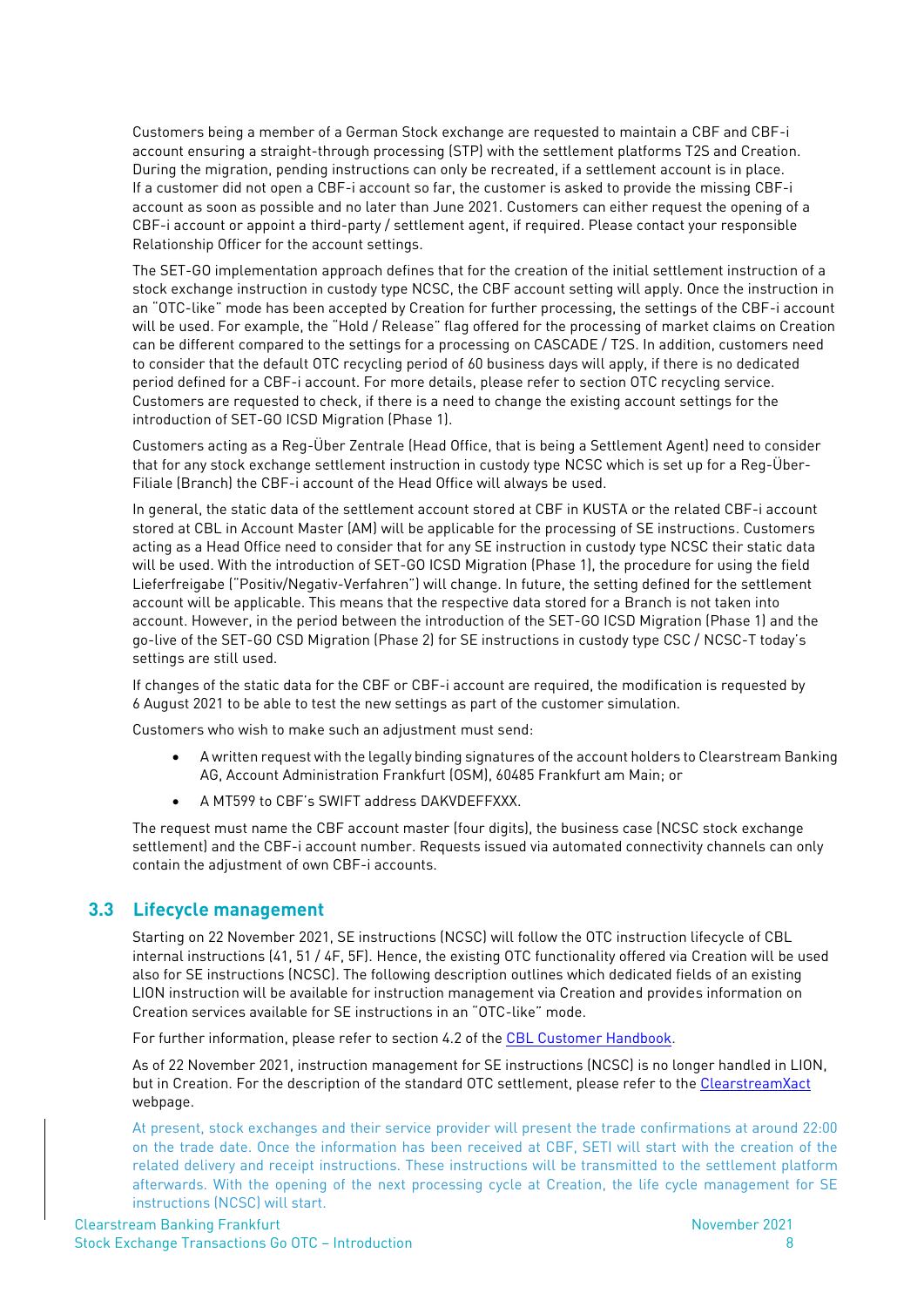SE instructions (NCSC) can be maintained by the customers only after the instruction has been successfully accepted by Creation, that is, a MT548 is sent. A MT548 is also presented in the case of a rejection, or the recycling of the SE instruction (NCSC). The instruction maintenance, that is, creation of a Transaction Linking, modification of the Hold / Release Indicator, Partial Settlement Indicator, Creation Settlement Period and Settlement Priority will be possible via ClearstreamXact connectivity.

As of November 2021, the new partial release request functionality will be offered.

### **Matching**

The existing OTC matching service will be used also for SE instructions (NCSC). Creation does not support already matched instructions. Therefore, the stock exchange trade confirmation will be provided via SETI as unmatched instructions to Creation and will then be matched via the existing Creation settlement procedures. SETI creates a common reference (Common ID) ensuring that no cross-matching with other CBL internal OTC instructions will occur.

For stock exchange instructions, all information regarding the buy and sell is always provided by the stock exchange location or the responsible service provider to CBF. Therefore, no allegements are generated even though the SE instruction (NCSC) will be initially created for matching at Creation.

#### **Transaction linking**

The existing CBL transaction linking service, which is offered already today in Creation via the fields "pool id" and "pool owner" will be available also for SE instructions (NCSC).

SE instructions (NCSC) will be instructed without links. Customers can link SE instructions (NCSC) on their demand. SE instructions (NCSC) can also be linked to OTC instructions.

For further information, please refer to section 3.11 of the [CBL Customer](http://www.clearstream.com/clearstream-en/keydocuments-1-/icsd-1-/customer-handbook) Handbook.

### **Settlement Parties**

SE instructions (NCSC) will always be generated with two settlement Party Levels:

- REAG / DEAG contains the CBF-i account dedicated for settlement of SE instructions (NCSC);
- BUYR / SELL contains the buyer and seller information as delivered by the stock exchange.

| <b>Example</b>                    | <b>Explanation</b>                                                                                                                                                                                                                    |
|-----------------------------------|---------------------------------------------------------------------------------------------------------------------------------------------------------------------------------------------------------------------------------------|
| DEAG/CEDE/64444<br>SELL/DAKV/4444 | If the party that is delivered by the stock exchange as<br>BUYR / SELL is configured as a settlement participant / agent,<br>REAG / DEAG is filled with the CBF-i account of the party itself.                                        |
| REAG/CEDE/65555<br>BUYR/DAKV/1234 | If the party that is delivered by the stock exchange as<br>BUYR / SELL is not configured as a settlement participant<br>(that is Reg-Über-Filiale (Branch)), REAG / DEAG is filled with<br>the CBF-i account of the settlement agent. |

### <span id="page-10-0"></span>**Partial Settlement**

In February 2021, the OTC Partial Settlement functionality has been introduced for Creation. For more details, please refer to Announcement **A20021** "Settlement Discipline Regime: Adaptation of settlement [functionalities"](https://www.clearstream.com/clearstream-en/products-and-services/settlement/a20021-1763704) and [A21055 "Partial release functionality and settlement changes"](https://www.clearstream.com/clearstream-en/products-and-services/settlement/a21055-2657338).

This service will also be applicable for SE instructions (NCSC).

All SE instructions (NCSC) will be created with the flag "partial settlement allowed" using the value "PART". This initial setup is independent from the static data of customers.

Settlement participants / agents can modify the Partial Settlement Indicator (PSI) on their demand.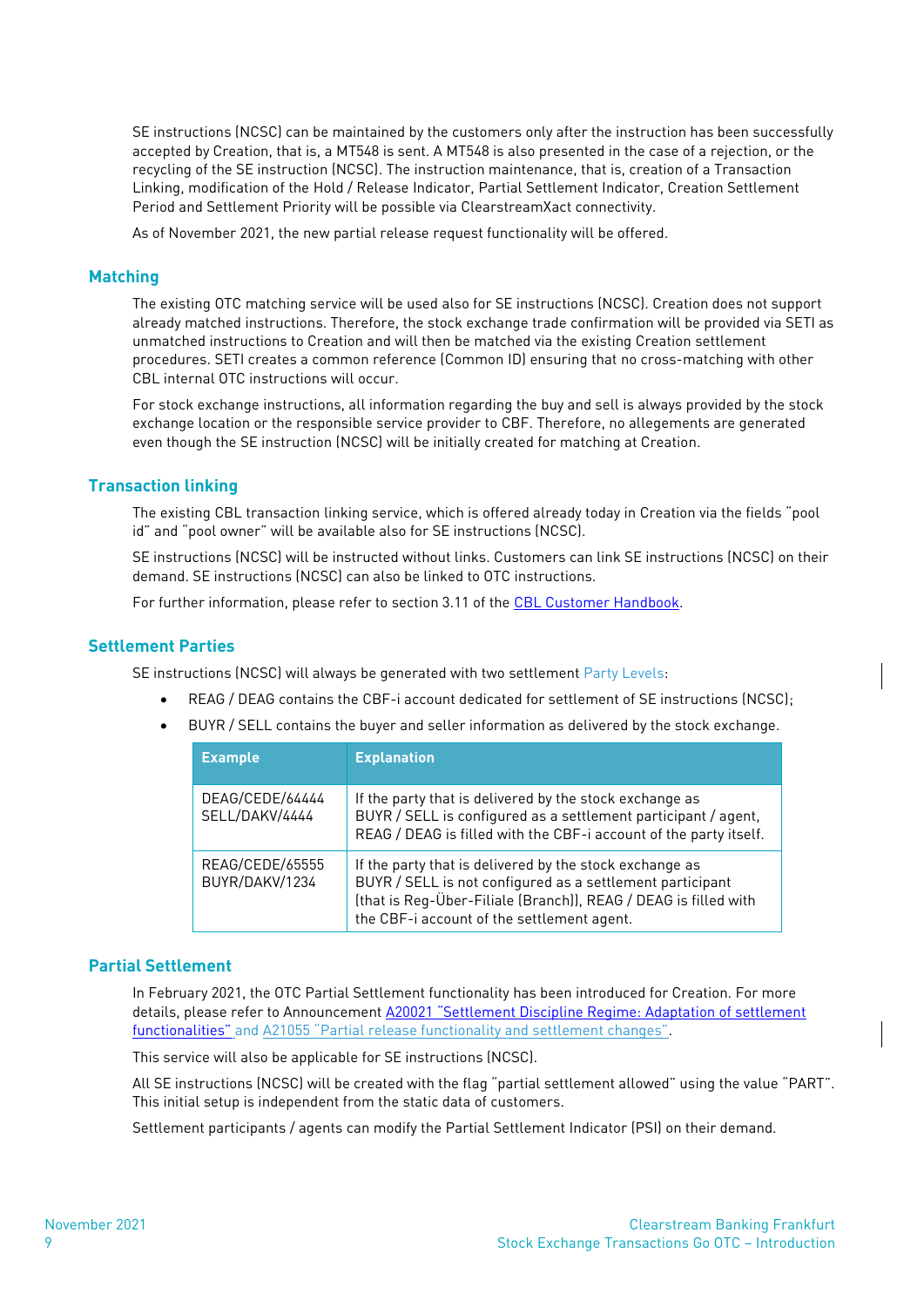## <span id="page-11-1"></span>**Settlement Priority**

SE instructions (NCSC) will be generated for the settlement on Creation with the value "High (0001)". Settlement participants / agents can modify the settlement priority on their demand.

## <span id="page-11-0"></span>**Creation Settlement Period**

SE instructions (NCSC) will be flagged for the execution in mandatory settlement period of Creation.

In Creation, the deadlines for the settlement periods are as following:

- Mandatory period at 16:00 or 18:00 depending on the settlement currency;
- Optional (extended) period at 20:00.

Initially, instructions created via SETI will be flagged for the mandatory settlement period. Settlement participants / agents can modify the settlement period only from "Mandatory only" to "Mandatory and optional" on their demand. However, a reversal of this change (that is, from "Mandatory and optional" to "Mandatory only") will not be possible.

## **Hold / Release functionality**

The service level defined for today's LION SE instructions in CBF's account static data (KUSTA field Lieferfreigaben: ("Positiv-/ Negativ-Verfahren")) will be updated. In future, the delivery leg in a SE instruction (NCSC) will be generated with the hold indicator as defined in the CBF account settings for SE settlement of the settlement participants / agent.

- Positive procedure: Deliveries of SE instructions are initially created as "on hold", that is,"PREA" is used as function.
- Negative procedure: Deliveries of SE instructions are initially created as "released", that is, "NEWM" is used as function.

In future, the receipt leg of SE instructions (NCSC) will always be generated with hold indicator "released". This is independent from the account settings of the customer.

The hold indicator of delivery as well as receipt SE instructions (NCSC) can be modified via MT530 or Xact Web Portal.

## **Multi Hold and Release functionality**

On 22 November 2021, a Multi Hold and Release functionality will be introduced for CBL internal instructions (41, 51 / 4F, 5F) via Xact Web Portal. This service will also be applicable for SE instructions (NCSC).

Instructions can be modified by the owner of the CBF-i settlement account $^1$ .

With the launch in November 2021, customers can modify the party hold flag of pending instructions one by one or various instructions if the option "All" is used. By using "All" Xact functionality will select a maximum of 25 instructions for Multi Hold and Release processing.

The new functionality supports the selection criteria required for the maintenance of SE instructions (NCSC). For more details, please refer to Appendix 1.

## **Bilateral cancellation / recycling period**

The existing OTC service for bilateral cancellation offered by Creation will be applicable for SE instructions (NCSC). A pending instruction is cancelled only if both parties agree.

In contrast to T2S, at present Creation does not delete a pending matched instruction after 60 business days. With the SET-GO ICSD Migration (Phase 1), this cancellation period will be applicable for market claims resulting of SE instructions (NCSC). Hence, a system-wise cancellation will be executed for such market claims after 60 business days.

 $1$  That is, a Reg-Über Filiale cannot use the Multi Hold and Release functionality.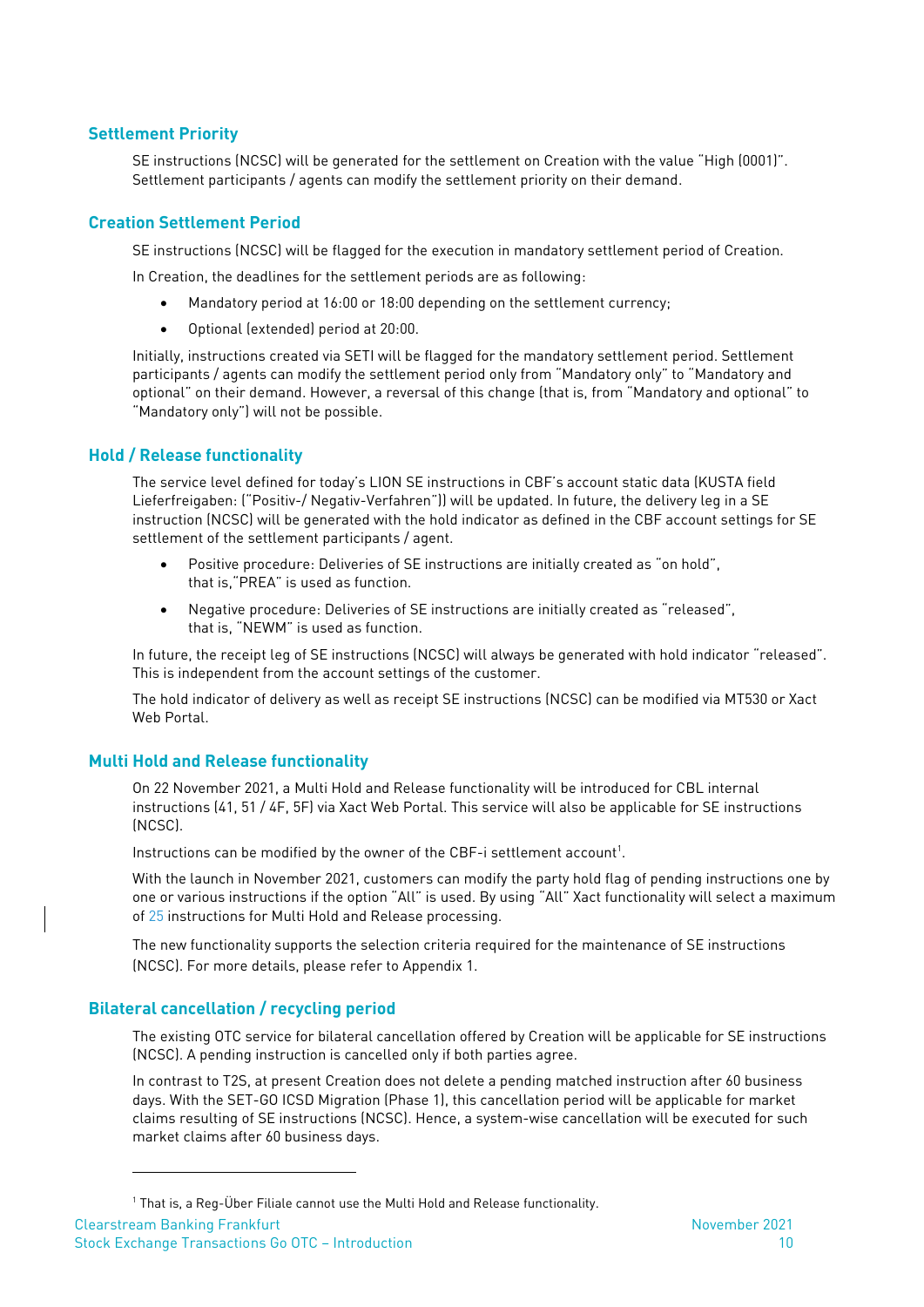## <span id="page-12-1"></span>**OTC recycling service**

The existing Creation recycling service for OTC instructions will be applicable. That is, if the validation fails because the security code (ISIN) is not recognised in the system, SE instructions (NCSC) will be accepted and represented for settlement once the ISIN has been set up.

Even though the number of recycling days for OTC instruction can be defined in the CBF-i account settings, there will be a default recycling period of 60 business days for SE instructions (NCSC).

If an instruction is forwarded to the recycling service, the customer will be informed that the instruction is "incomplete" by an MT548 "accepted". If the instruction cannot be reinstructed by the system during the recycling period, the customer will be informed about rejection of the instruction.

For further information, please refer to section 3.16 of the [CBL Customer Handbook.](http://www.clearstream.com/clearstream-en/keydocuments-1-/icsd-1-/customer-handbook)

#### **Liquidity management**

As today, for non-cleared stock exchange instructions, the cash settlement will follow the procedures defined by the Creation settlement platform. That is, customers are requested to provide their liquidity on Creation for the settlement via the CBF-i account.

### <span id="page-12-2"></span>**Input Day**

SE instructions (NCSC) will be generated for the settlement on Creation with additional information of the stock exchange. The Input Day will be delivered as additional information with the identifier "IDAY" in Xact A2A message types.

## <span id="page-12-3"></span><span id="page-12-0"></span>**3.4 Connectivity**

All customers maintaining a CBF-i account for stock exchange instructions in custody type NCSC are requested to verify the existing ClearstreamXact connectivity setting. This is important for customers using their own settlement account and third-party management head offices. After the introduction of the SET-GO ICSD Migration (Phase 1), the entire settlement reporting will be available only via the ClearstreamXact functionality.

Customers are requested to check if:

- All users maintaining SE instructions via Xact Web Portal can access the functionality and that sufficient rights are granted. If Xact Web Portal has not been installed so far, customers are asked to request access by 30 July 2021 via the Clearstream Connectivity Help Desk.
- One or more report definitions via Xact A2A connectivity for SE instruction are set up. With the introduction of SET-GO ICSD Migration (Phase 1), the extended report definitions for stock exchange instructions will be active. Customers subscribing to "Stock Exchange instructions only" reports, will benefit from the updated Clearstream Banking fee schedule. For more details, please refer to [Announcement C20053.](https://www.clearstream.com/clearstream-en/products-and-services/connectivity-1-/c20053-2320974)

Via the LION online functionality information will be provided for SE instructions in custody type CSC / NCSC-T. For instructions in custody type NCSC, the LION screen will advise that users must access the Xact Web Portal.

The CBF implementation approach defines that any non-cleared SE instruction will be provided to the new Stock Exchange Transaction Interface (SETI). This hub will create the SE instructions and route the instructions to the respective settlement platform. In general, any instruction will be created with the technical sender BIC "DAKVDEFFLIO". This value will be used by Creation as well as by T2S as identifier for further processing and hence will be presented in the settlement instruction setup by SETI.

After 22 November 2021, the LION settlement reporting provided via the CBF connectivity channels will transmit information for instructions in custody type CSC / NCSC-T. The settlement reporting for instructions in custody type NCSC via Xact A2A is based on the enhanced ClearstreamXact service offering. Therefore, customers are requested to set up their report definition in ClearstreamXact. As stock exchange instructions will be processed in an "OTC-like" mode, the existing connectivity settings might not be sufficient for the real-time settlement procedures related to the CBL internal instruction types. CBF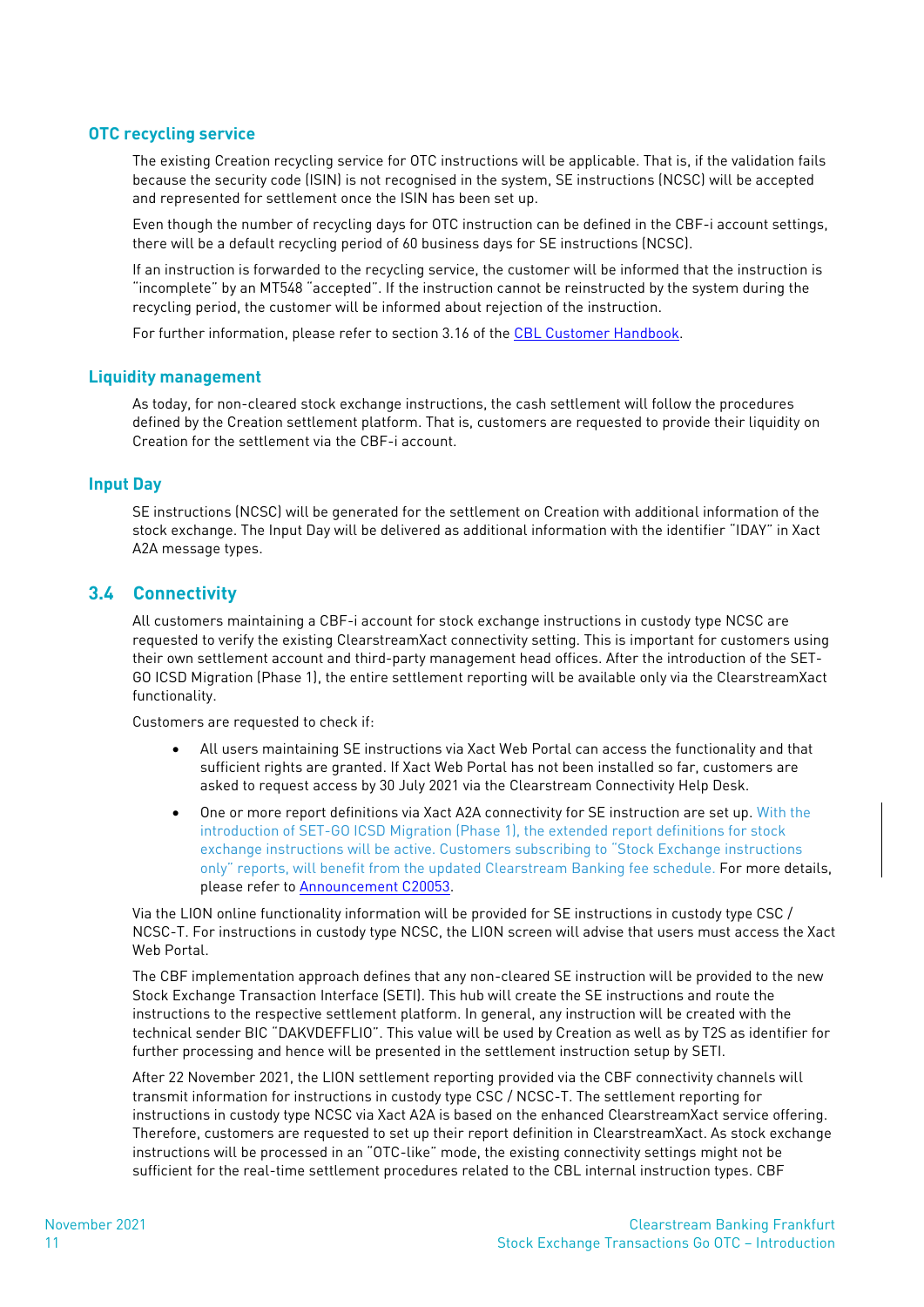recommends that customers check their current LION setup and consider the future Creation settlement procedures for the definition of the future ClearstreamXact reporting.

Reg-Über-Filialen (Branches) are not configured as a settlement participant and cannot request the access for the trading account via ClearstreamXact. The lifecycle of the SE instructions (NCSC) must be managed by the respective settlement agent of the Branch and can no longer be reported by the Branch itself. Therefore, the Reg-Über-Zentrale (Head Office) has to consider that the Branch(es) may require a reporting.

Regarding the modification of stock exchange instructions in custody type NCSC, customers can:

- Transmit an MT530 "Transaction Processing Command" via Xact A2A if the technical sender and the related BIC have been enabled in Clearstream Banking.
- Use Xact Web Portal to maintain the settlement instruction in two- or four-eyes mode if the necessary user rights are granted.

Allowing a seamless transformation from the LION functionality to a ClearstreamXact connectivity, customers are requested to check, which connectivity channel must be established by end of July 2021.

Customers not using the ClearstreamXact connectivity so far, are requested to contact the Clearstream Banking Connectivity team [\(connect@clearstream.com\)](mailto:connect@clearstream.com). This team supports the creation of the initial connectivity settings for A2A and U2A. Via ClearstreamXact the individual configuration of settlement reports and access management for users is maintained by a security administrator for the respective CBFi settlement account. The security administrators at customer side will receive necessary access rights from Clearstream Banking.

### **General information on Xact A2A message types**

- The fields and values defined by SET-GO will be introduced based on the latest version of the Xact [via SWIFT User Guide.](https://www.clearstream.com/clearstream-en/products-and-services/connectivity-1-/xact-via-swift-user-guide-1289256)
- No "Settlement Allegments Messages (MT578)" will be generated for stock exchange instructions processed on Creation.

The adaptations of the SWIFT Release November 2021 are currently not considered within this document and will be published within an updated version after further investigation, if applicable.

## **Trade specific details**

Stock exchanges and their service provider will deliver the trade confirmation to CBF for further processing. In general, all mandatory fields (for example, ISIN, nominal, counter value) of an OTC instruction are transmitted. In addition, dedicated information for a stock exchange trade is available that is relevant for the processing in customer systems or applications. However, some data is not essential for settlement via Creation. With the introduction of SET-GO the current LION instruction details have been revisited allowing a seamless creation of an OTC instruction which can be processed via Creation or T2S settlement platform. The following instruction details will still be reported even though they are not mandatory for OTC settlement:

- Deal Price as percentage or amount will be reported in the already existing MT537 ISO field :90a::DEAL;
- Input Day ("IDAY") will be reported as part of narrative in field "SPRO".

In future, the following instruction details are no longer offered as the content of the fields can have different values for buyer and seller:

- Accrued Interest and Days of Accrued Interests ("DAAC" and "ACRU");
- Free text as delivered by stock exchange ("FREE");
- Original Date ("ORDI") indicating the actual trade date;
- Party Capacity Indicator ("TRCA") defining the trading as principal or agent;
- Rate Difference ("RADI") currently used for reporting of "Maklerkursdifferenz";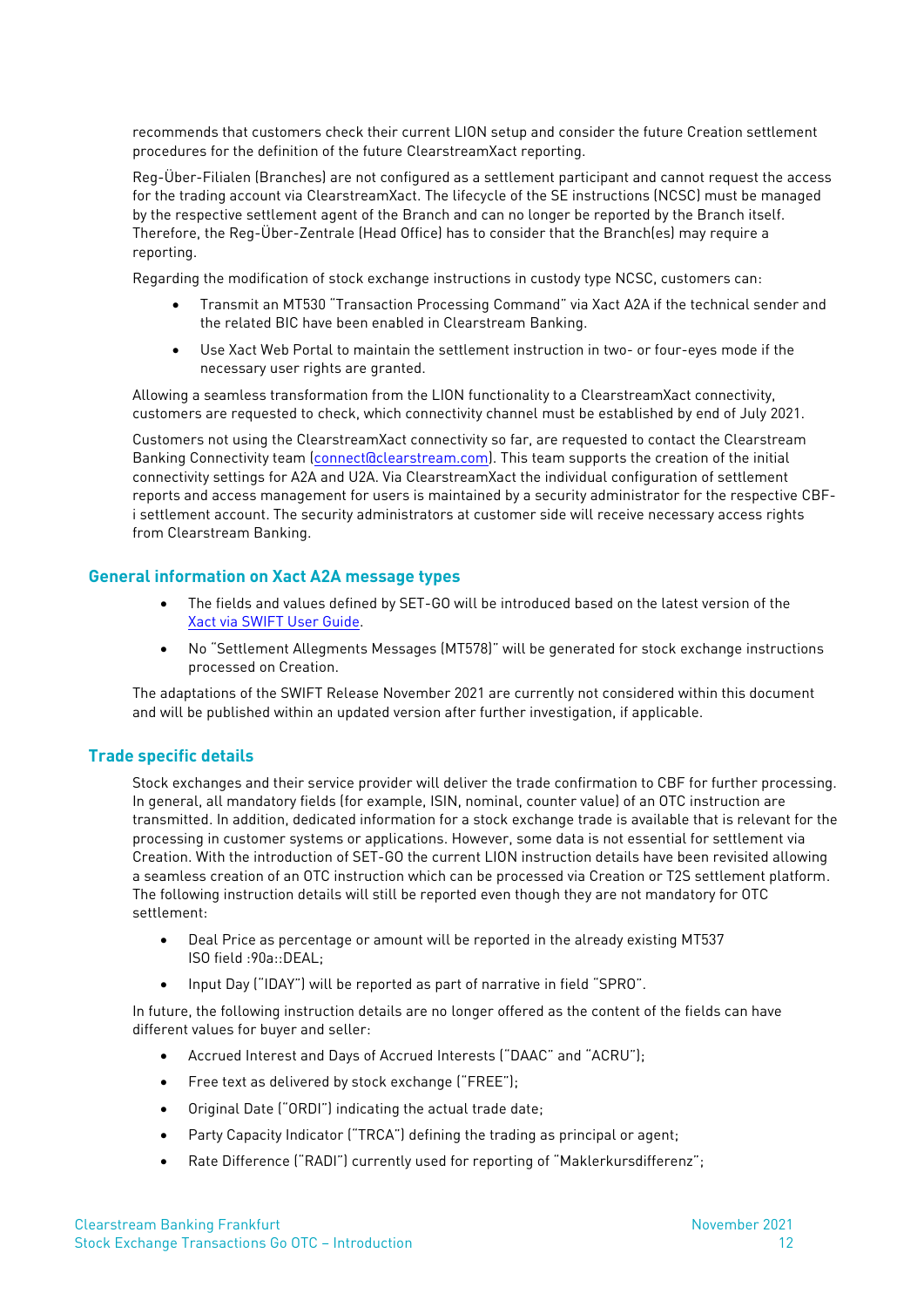• Reason Narrative related to LION dedicated information ("REAS"). A few values will not be supported in future, for example "Maklerüberweisung" ("MU") and "Maklererhebung" ("ME"). Please refer to [Appendix 5](#page-48-2) to find the comprehensive list of the values.

The fields and values defined by SET-GO will be introduced based on the latest version of the Xact via SWIFT [User Guide.](https://www.clearstream.com/clearstream-en/products-and-services/connectivity-1-/xact-via-swift-user-guide-1289256)

## **Detailed enhancements on reporting message types**

Because of extended information in following A2A message types CBF customers are asked to prepare their in-house systems for the processing of below message types and fields.

| A2A message type   | <b>Message information extension</b>                                                                                                                                                                                                                              |
|--------------------|-------------------------------------------------------------------------------------------------------------------------------------------------------------------------------------------------------------------------------------------------------------------|
| MT536 <sup>2</sup> | Settlement Priority ("PRIR") and Input Day ("IDAY") in narrative<br>Sequence B1a2 field : 70E:: TRDE<br>Party Level 2 in field : 95R:: SELL/ or BUYR/<br>$\bullet$<br>Reporting of real countervalue ("Gegenwert") replaces<br>$\bullet$<br>"Ausmachender Betrag" |
| MT537 <sup>3</sup> | Settlement Priority ("PRIR") and Input Day ("IDAY") in narrative<br>$\bullet$<br>Sequence C2 field : 70E:: TRDE<br>Party Level 2 in field : 95R:: SELL/ or BUYR/<br>Trade Reference ("LP") in field :20C::TRRF                                                    |
| MT544-MT547        | Settlement Priority ("PRIR") in structure Sequence B field<br>$\bullet$<br>:22F::PRIR<br>Party Level 2 in field : 95R:: SELL/ or BUYR/                                                                                                                            |
| MT5483             | Settlement Priority ("PRIR") and Input Day ("IDAY") in narrative<br>Sequence B field : 70E:: SPRO<br>Party Level 2 in field : 95R:: SELL/ or BUYR/                                                                                                                |
| MT5663             | Market Claim / Reverse Claim:<br>Seller / Buyer information in field : 95R:: SELL/ or BUYR/<br>Beneficiary data provided in field : 95R:: BENM/ (if applicable)<br>$\bullet$                                                                                      |

For examples of the settlement message types, please refer to [Appendix 2](#page-26-2) and for examples of the custody message types, please refer to [Appendix 3.](#page-43-2)

For the description of the standard OTC settlement, please refer to the [Xact Web Portal User Manual](https://www.clearstream.com/clearstream-en/products-and-services/connectivity-1-/xact-web-portal-documentation-1306378) and Xact [via SWIFT User Guide.](https://www.clearstream.com/clearstream-en/products-and-services/connectivity-1-/xact-via-swift-user-guide-1289256)

### **References**

The usage of references allows customers to assign instructions to their business processes and to manage internal processing. The SET-GO relevant references are provided through the ISO 15022 reporting, as stated below for CBL internal instruction types (41, 51 / 4F, 5F):

| <b>Field</b>      | <b>MT540-MT543</b> | <b>MT544-MT547</b> | <b>MT548</b>  | <b>MT536</b>  | <b>MT537</b>  |
|-------------------|--------------------|--------------------|---------------|---------------|---------------|
| :20C::COMM        | ves                | ves                | ves           | <b>ves</b>    | <b>ves</b>    |
| :20C::CORP        | n/a                | if applicable      | if applicable | if applicable | if applicable |
| :20C::SEME<br>ves |                    | ves                | ves           | ves           | yes           |
| :20C::TRRF        | n/a                | ves                | ves           | ves           | ves           |

#### **Common Reference (:20C::COMM)**

The field :20C::COMM "Common Reference" is used to ensure matching and avoid cross-matching for NCSC ISINs settled via Creation. References build by SETI start with "ST" plus the unique 14-digit number provided in both legs.

<sup>2</sup> Messsage extension is valid for SE instructions (NCSC).

<sup>&</sup>lt;sup>3</sup> Linked to stock exchange instruction (Settlement Transaction Type CEDE/SENO).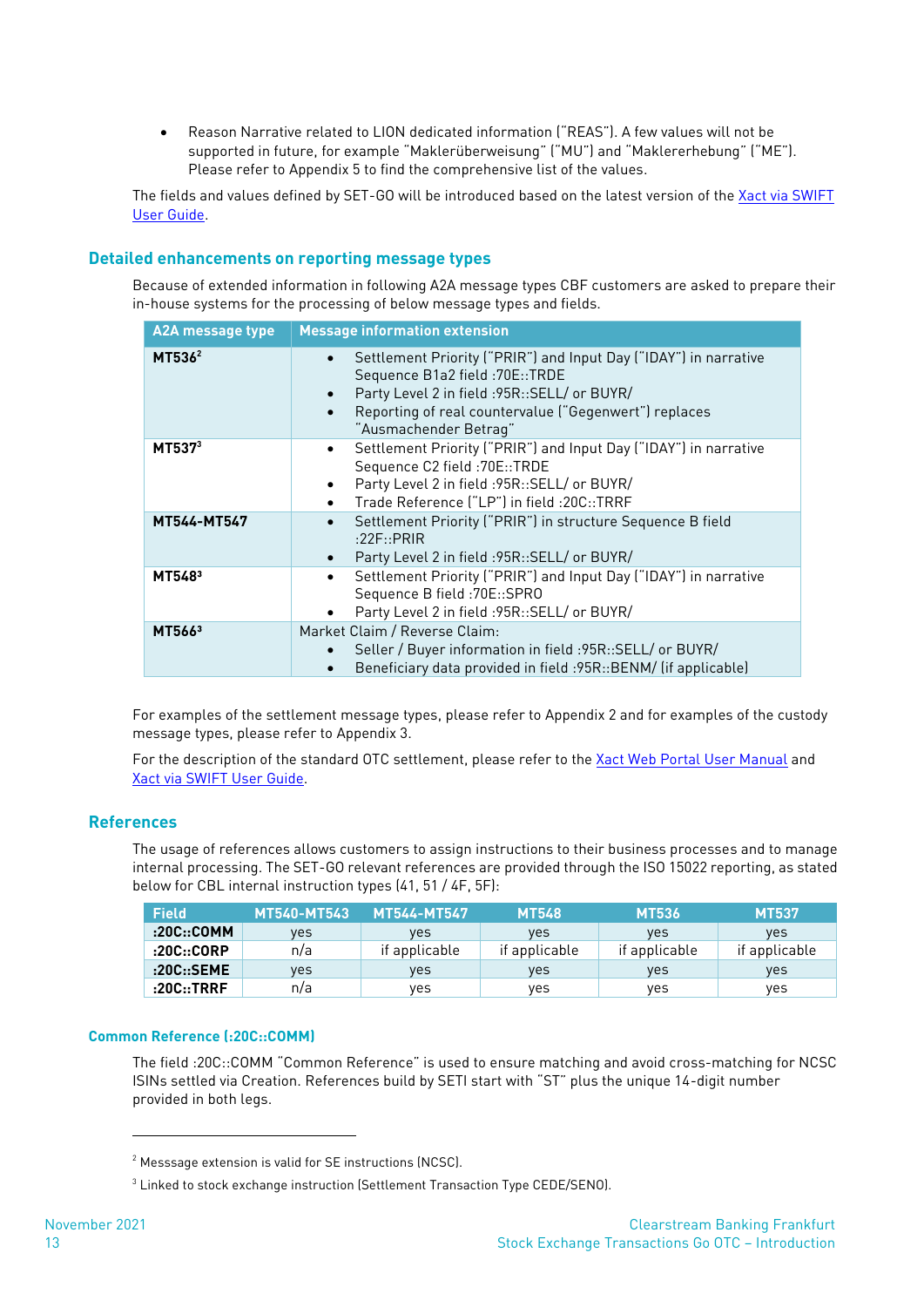#### **Corporate Action Event ID (:20C::CORP)**

The field :20C::CORP "Corporate Action Event ID" results from KADI processing and shows the 3-digit KADI event type code + Space + BID from WSS.

#### **Sender's Message Reference (:20C::SEME)**

The field :20C::SEME "Sender's Message Reference" is a unique identifier, which is derived by the "Börsengeschäftsnummer" and created by SETI.

As of 22 November 2021, the transaction reference for SE instructions (NCSC) will be structured as follows:

| <b>Structure of SEME: 16 Digits</b> |                                                   |              |                |                 |                |               |    |                                                                                                                                                                                                                               |    |    |                                                                                                                                        |    |                 |                                                         |    |
|-------------------------------------|---------------------------------------------------|--------------|----------------|-----------------|----------------|---------------|----|-------------------------------------------------------------------------------------------------------------------------------------------------------------------------------------------------------------------------------|----|----|----------------------------------------------------------------------------------------------------------------------------------------|----|-----------------|---------------------------------------------------------|----|
|                                     | 2                                                 | 3            | 4              | 56              |                | $\mathcal{T}$ | -8 | 9                                                                                                                                                                                                                             | 10 | 11 | 12 <sub>2</sub>                                                                                                                        | 13 | $\overline{14}$ | 15                                                      | 16 |
| <b>SETI Qualifier</b><br>S          | Leg type<br>D (delivering)<br>or<br>R (receiving) | $\mathbf{1}$ | $\overline{2}$ | <b>WKN</b><br>3 | $\overline{4}$ | 5             | 6  | <b>Stock Exchange Code</b><br>$S =$ Stuttgart<br>$B = Berlin$<br>$D = D$ üsseldorf<br>$H =$ Hamburg<br>$=$ Hannover<br>$M = M$ ünchen<br>$G = TradeGate$<br>$F = Frankfurt$<br>$E = Xetra$<br>$X = INVESTRO$<br><b>Sample</b> |    |    | <b>Function of Date and Trade Number</b><br>string to be calculated by an algorithm from<br>combination of Input Date and Trade Number |    |                 | 7 digits filled with alphanumeric characters (0-9 A-Z), |    |
|                                     |                                                   |              |                |                 |                |               |    |                                                                                                                                                                                                                               |    |    |                                                                                                                                        |    |                 |                                                         |    |
| S                                   | D                                                 | 5            | 8              |                 | 0              | $\mathbf{0}$  | 5  | Ε                                                                                                                                                                                                                             | K  | z  | в                                                                                                                                      | н  | $\overline{2}$  | 4                                                       | N  |

#### Figure 3: Structure of SEME (Updated)

The characters are defined as follows:

- o 1: Clearstream Qualifier "S";
- o 2: Leg Type D (Delivery) or R (Receive);
- $\circ$  3-8: WKN (alphanumeric)<sup>4</sup>;
- o 9: Stock exchange code;
- o 10-16: Function of Date and Trade Number.

The calculation of "Function of Date and Trade Number" (character10-16) as well as an example can be found i[n Appendix 4.](#page-46-2)

### **Deal Reference (:20C::TRRF)**

The field :20C::TRRF "Deal Reference" shows the reference of the stock exchange trade (Trade ID; "Börsengeschäftsnummer") provided by the stock exchange or their service provider. Based on market members request, the string is defined as following:

- o LP (identifier for stock exchange trades) plus;
- o Input date (format YYMMDD) plus;
- o Trade ID (seven-digit trade number).

<sup>4</sup> Based on the current design, the WKN is presented alphanumeric. The change is also considered by the Stock Exchanges and their service providers.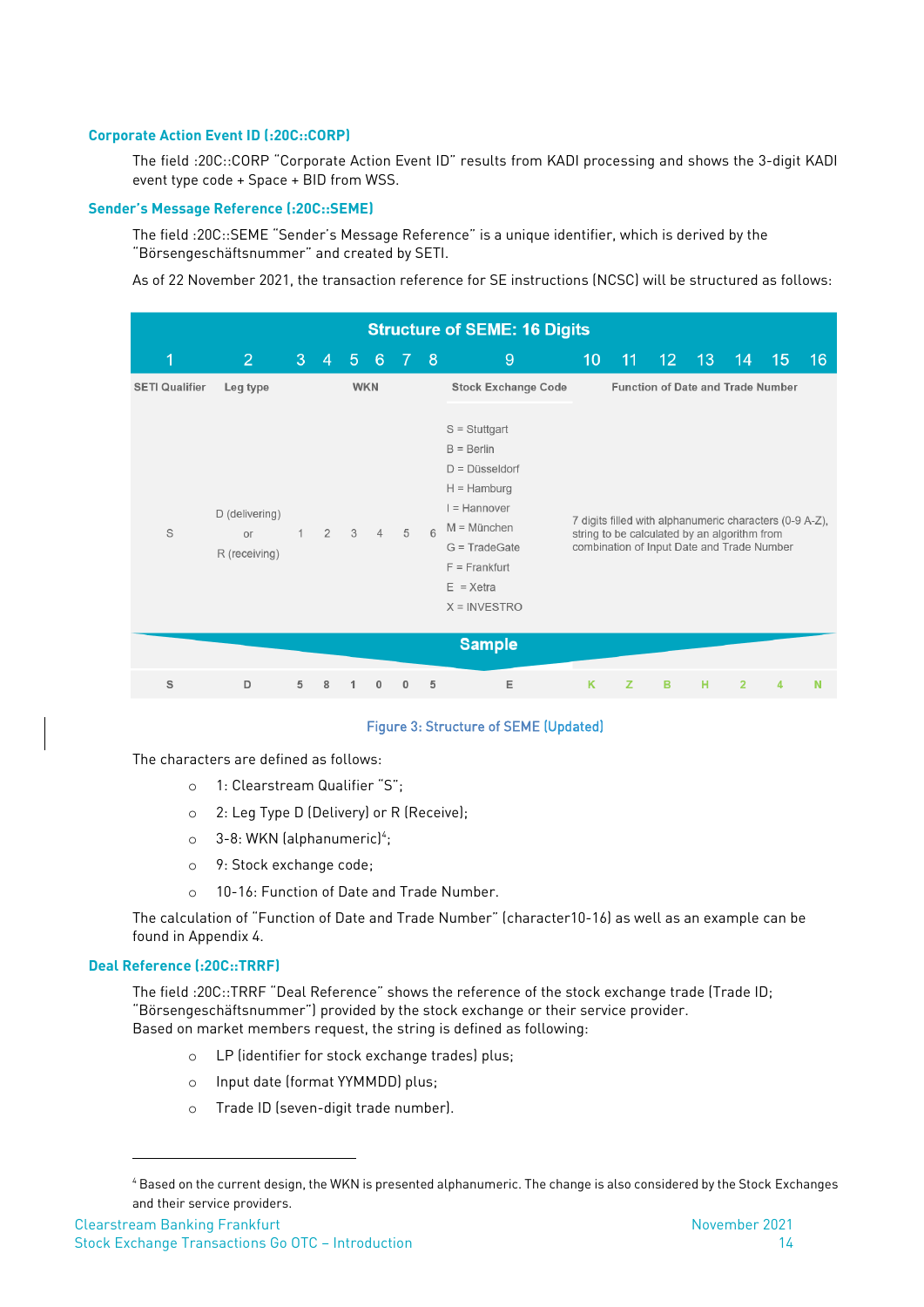## **Additional instruction detail information**

In general, the instruction details will be reported using the standard OTC settlement. For further information, please refer to the [Xact Web Portal User Manual](https://www.clearstream.com/clearstream-en/products-and-services/connectivity-1-/xact-web-portal-documentation-1306378) and Xact [via SWIFT User Guide.](https://www.clearstream.com/clearstream-en/products-and-services/connectivity-1-/xact-via-swift-user-guide-1289256)

In this section dedicated information will be outlined that is applicable for SE instructions (NCSC).

#### **Party Level 2 (:95R::)**

SE instructions (NCSC) will always be generated with two settlement Party Levels. In Party Level 2 the actual seller / buyer will be presented. Customers acting as a Reg-Über Zentrale (Head Office) will be notified about their Branch in this field. The buyer and seller information are delivered by the stock exchange.

| <b>Message type</b> | <b>Sequence</b>                 | <b>TAG</b> | Format ":4!c/8c/34x" |
|---------------------|---------------------------------|------------|----------------------|
| MT536               | B <sub>1</sub> a <sub>2</sub> a |            |                      |
| MT537               | C <sub>2</sub> a                |            |                      |
| MT544 - MT547       | E1                              | :95R::BUYR | :95R::BUYR/DAKV/9999 |
| MT548               | <b>B1</b>                       | or         | or                   |
| MT578               | F <sub>1</sub>                  | :95R::SELL | :95R::SELL/DAKV/9999 |
| MT566<br>NON-INCOME | D <sub>1</sub> b                |            |                      |
| MT566 INCOME        | D2a                             | :95R::BENM | :95R::BENM/DAKV/9999 |

#### **Place of Clearing (:94H::CLEA)**

According to the SWIFT standard, no value is required to be set by CBF. Therefore, the field :94H::CLEA indicating the "Place of Clearing" will be empty with the launch of the ICSD Migration (Phase 1).

#### **Place of Safekeeping (:94F::SAFE)**

The Creation procedures will be reused for the generation of the settlement reporting. The depository information "Place of Safekeeping" is available as a transaction detail automatically filled by Creation for settlement reporting in field :94F::SAFE.

#### **Place of Settlement (:95P::PSET)**

The field :95P::PSET defines the "Place of Settlement" and is filled with BIC8 or BIC11 as defined by the settlement platform. The BIC CEDELULLXXX for NCSC ISINs settled via Creation will be reported.

#### **Place of Trade (:94B::TRAD)**

CBF provides in the settlement reporting the Market Identifier Codes (MIC) based on ISO 10383 using the field :94B::TRAD "Place of Trade". The definition of the MIC is published as hereafter: "This International Standard specifies a universal method of identifying exchanges, trading platforms, regulated or nonregulated markets and trade reporting facilities as sources of prices and related information in order to facilitate automated processing". This code is provided by the Stock Exchange or its service provider to comply with the CSDR reporting requirements.

The MIC will be reported in the settlement instruction:

- If the MIC is provided, the "Place of Trade" field will be reported as :94B::TRAD**//EXCH/** followed by the MIC in ISO standard 10383.
- If no MIC is provided, the "Place of Trade" field will be reported as :94B::TRAD**//EXCH**.

Customers needs to consider that the MIC does not represent the stock exchange for which the trade confirmation has been transmitted to CBF. Following the SEME concept developed for SETI, the value at position "9" defines the "Börsenplatz".

### **Settlement Transaction Identifier (:22F::SETR)**

As any SE instruction (NCSC) created via SETI is labelled with the BIC "DAKVDEFFLIO", Creation can map these instructions, so that the existing value "SENO" can still be offered in the Xact Settlement Reporting.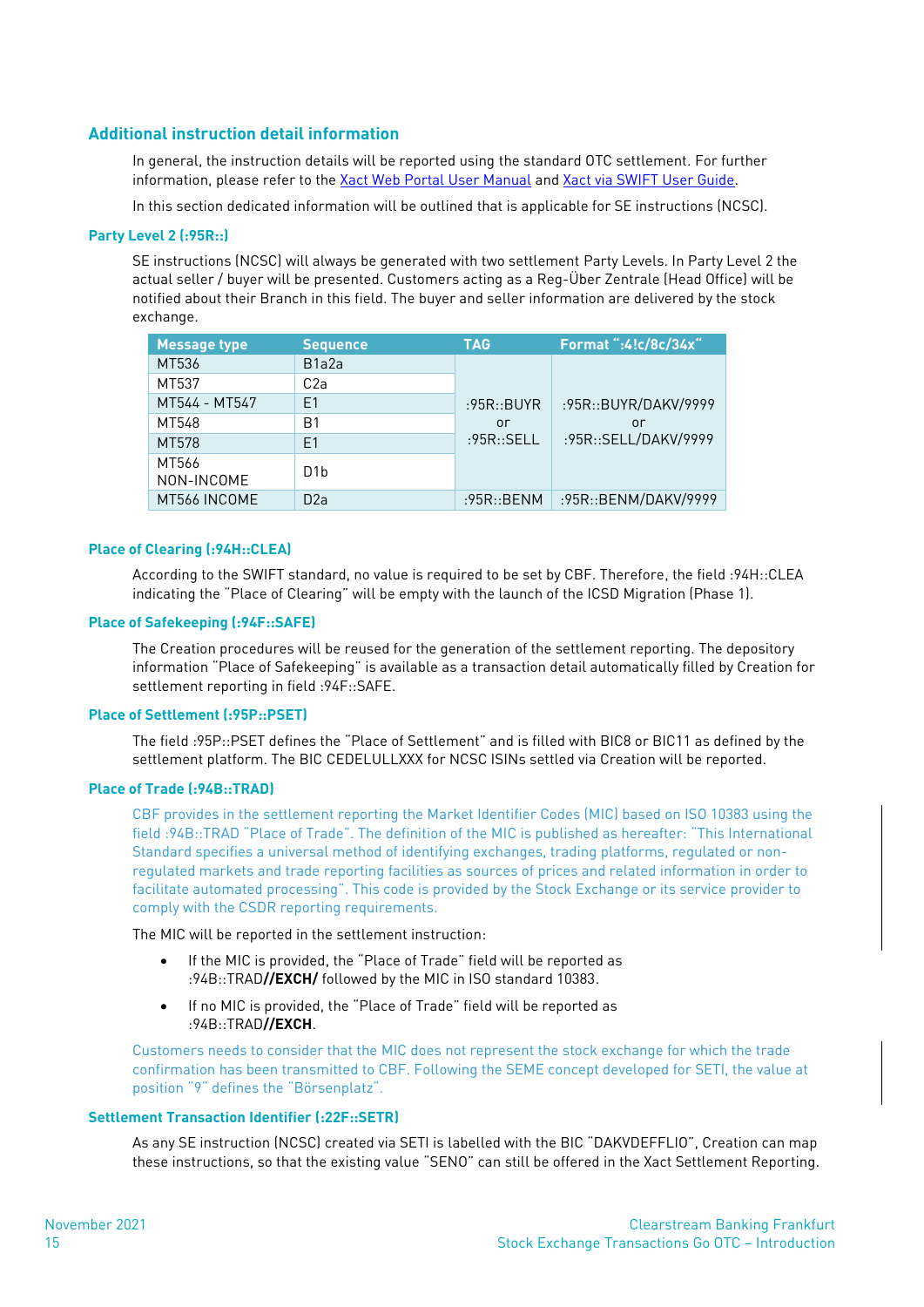As today, in field :22F::SETR "Settlement Transaction Identifier" the following value "SETR/CEDE/SENO" will always be presented.

#### **Beneficial Ownership Indicator (:22F::BENE)**

In general, for all instructions created via SETI, no information for the Beneficial Ownership Indicator is provided. The field :22F::BENE will not be populated in the respective Xact Settlement Reporting.

#### **Settlement Transaction Condition Indicator (:22F::STCO)**

In general, for all instructions created via SETI, the "Partial Settlement Indicator" is presented in Xact Settlement Reporting. The field :22F::STCO provides the values "PART" (Partial Settlement is allowed) or "NPAR" (No partial settlement allowed).

#### **Securities Real-Time Gross Settlement Indicator (:22F::RTGS)**

In general, for all instructions created via SETI, the field :22F::RTGS will initially be flagged for the mandatory settlement period, this is the value "NRGT". The description of the usage can be found in section Creation [Settlement Period.](#page-11-0)

#### **Transaction Details Narrative (:70E::TRDE)**

In general, all instructions created via SETI are created with the priority "High (0001)". The Settlement priority is described in section [Settlement Priority.](#page-11-1) In addition, the field "TRDE" is used to present the input day via the qualifier "IDAY". More information can be found in section [Input Day.](#page-12-2)

Please note that the transaction detail narrative information is only provided in MT536 and MT537.

#### **Settlement Instruction Processing Narrative (:70E::SPRO)**

In general, all instructions created via SETI are created with the priority "High (0001)". The Settlement priority is described in section [Settlement Priority.](#page-11-1) In addition, the field "TRDE" is used to present the input day via the qualifier "IDAY". More information can be found in section [Input Day.](#page-12-2)

Please note that the transaction detail narrative information is only provided in MT54x settlement confirmation and MT548 status and processing advice.

#### **Partial Settlement Indicator (:22F::PRTL)**

Settlement participants / agents can modify the Partial Settlement Indicator (PSI) initially provided via SETI. Further details are outlined in sectio[n Partial Settlement.](#page-10-0)

The PSI can be changed:

- Via Xact Web Portal; or
- By using MT530 (Transaction Processing Command). The modification can be requested using the field :22F::PRTL with the values "PART" (Partial Settlement is allowed) or "NPAR" (No partial settlement allowed). Please refer to [Appendix 2](#page-26-2) [Example MT530 PRTL.](#page-26-3)

#### **Settlement Process Indicator (:22F::SETT)**

In general, for all instructions created via SETI, the "Party Hold" is presented in Xact Settlement Reporting. The hold / release flag can be modified by the settlement participants / agents:

- Via Xact Web Portal that will be upgraded to support the Multi Hold and Release functionality;
- Using MT530 (Transaction Processing Command). The modification can be requested via the field :22F::SETT with the values "NPRE" to withhold the instruction from settlement (hold) or "YPRE" to present the instruction for settlement (release).

#### **Reporting times**

The currently existing Xact reporting intervals (for example, for MT537) will be applicable for SE instructions (NCSC) provided via SETI with the ICSD Migration (Phase 1).

### <span id="page-17-0"></span>**3.5 Corporate actions**

As of 22 November 2021, SE instructions (NCSC) will be created in an "OTC-like" mode on Creation. In addition, pending "LION" stock exchange instructions will be migrated and available as OTC instructions for further processing via Creation.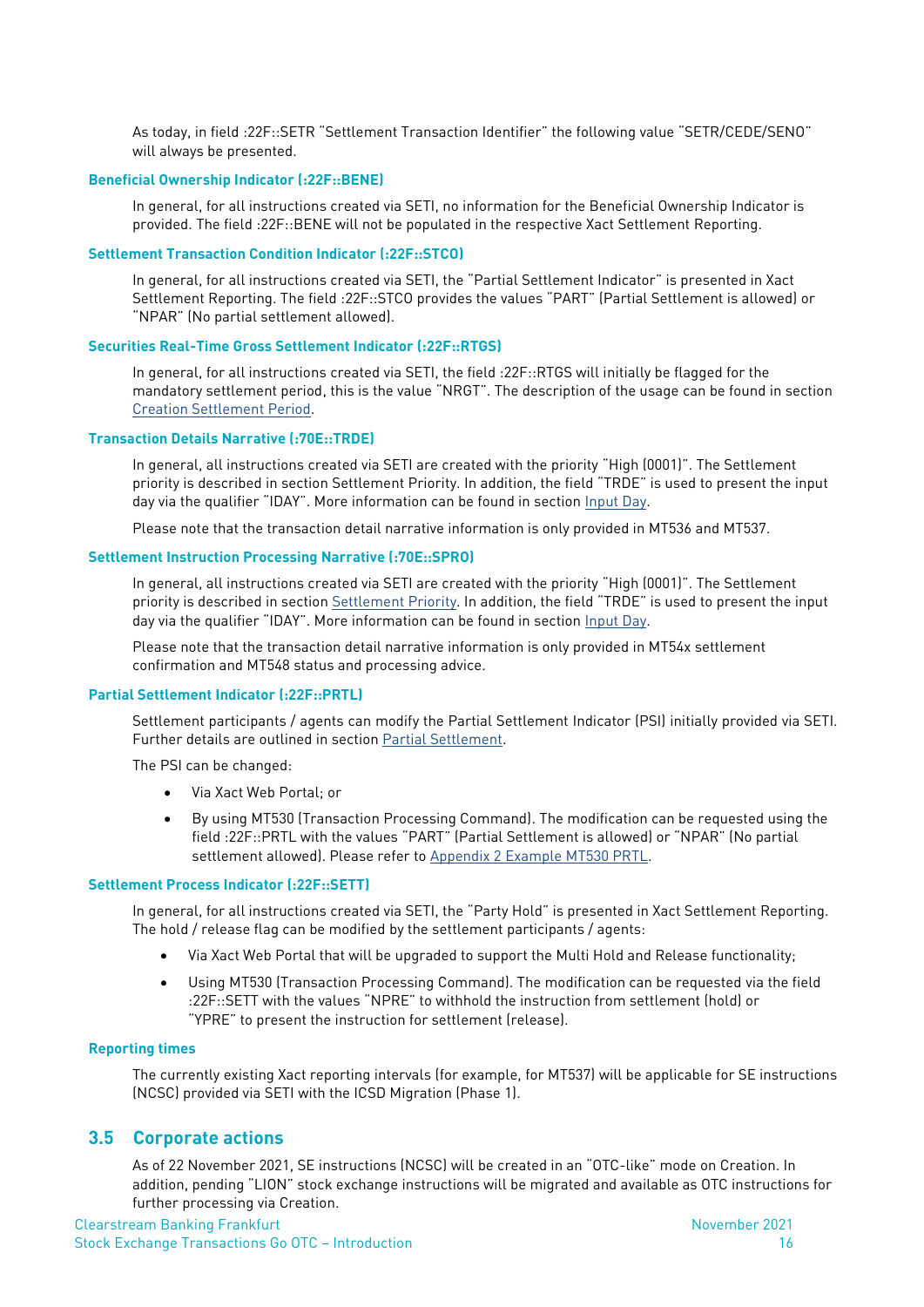These steps will enable the transaction management that is the generation of market claims and transformations for corporate action for pending SE instructions (NCSC). As of 22 November 2021, the corporate action procedure related to pending CBL internal instructions with the instruction type 41, 51 and 4F, 5F will be applicable. Today's procedure for the corporate action management on stock on Creation will not be impacted.

The SET-GO Migration Approach defines that recreated instructions will show the trade and settlement date as contained in the instructions. Hence, if there is a corporate action in progress (claims and transformation detection period is ongoing), the Custody system will determine these instructions and will execute the necessary procedures. Currently, no corporate action procedure in securities is executed for pending SE instructions (NCSC), therefore customers are requested to check their internal processing and operational procedures.

The following matrix defines the occurrence and the associated corporate action application creating market claims and transformations. It considers the underlying instruction, the resulting instruction, and the corresponding likelihood. Based on this information, customers can classify from which Clearstream corporate action system (either KADI or Custody) the information is provided:



#### Figure 4: Corporate action matrix

#### **Corporate action processing on flow**

For SE instructions (NCSC) that are pending after the SET-GO ICSD Migration on 22 November 2021, the Creation corporate action procedure via Custody will be offered for the Clearstream internal instruction type (41, 51 / 4F, 5F). The related corporate action reporting (MT56x) will be enabled via ClearstreamXact.

The processing of corporate actions is based on the related event details and requires a consideration of the market-specific tax rules. Tax relief can be only obtained if the entitled party complies with the applicable substantive and procedural requirements.

For more details regarding the treatment of tax status related to SE instructions (NCSC) please refer to section "Taxation".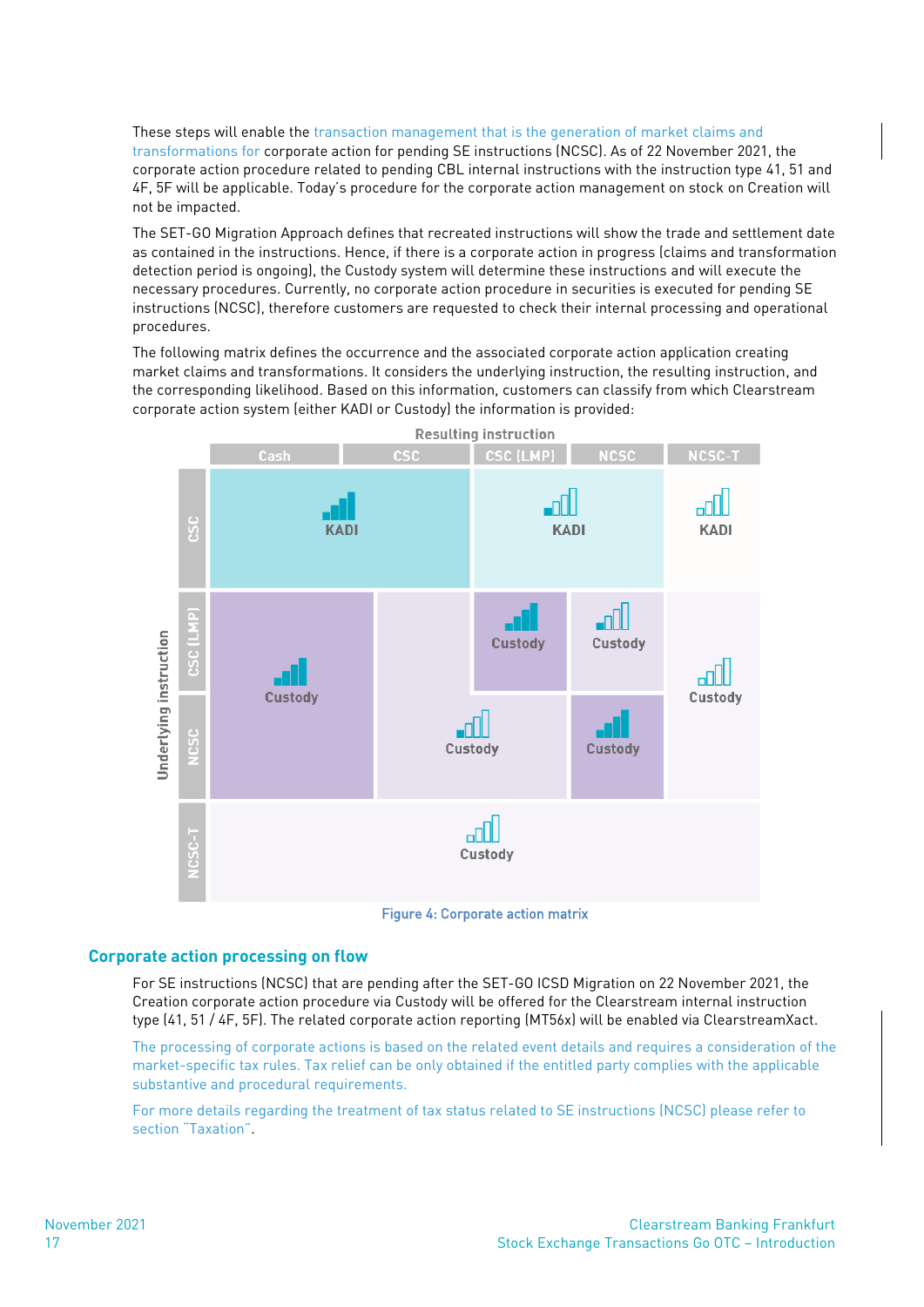## **Transformation in securities**

In light of the preparation for SET-GO ICSD Migration (Phase 1), in Custody the transformation procedure will be upgraded for SE instructions (NCSC). An extended settlement reporting will be offered for instructions resulting from transformations. That is, SE instructions (NCSC) will be included in the Xact settlement reporting. In addition, the SEME concept defined by SET-GO will be considered while creating the transformation instruction.

Resulting from non-income corporate action procedures (transformations) instructions can be generated for ISINs with custody type NCSC. The reinstruction will be processed after successful cancellation of the underlying pending instruction. That is, the new settlement instruction is only submitted, if the cancellation of the current pending instruction is confirmed by the settlement platform.

While creating the new instruction, the free-text information resulting for the SET-GO migration activities or other specific stock exchange trade details will be deleted. In addition, the instruction will be created with the message origin "DAKVDEFFLIO" and the settlement transaction type "CEDE/SENO" allowing customers the allocation to the related business type.

For the newly created instruction (NCSC), the unique reference of the underlying SE instruction (Sender's Message Reference, SEME) is copied and the second character of the reference is set with the next character after the original character following the alphabet. The cancellation of the underlying SE instruction will be executed based on the existing Custody procedures.

| $\,$ Original instruction – SEME $^{\,\prime}$ | Newly created instruction - SEME |
|------------------------------------------------|----------------------------------|
| SD581005EKZBH24N                               | SE581005EKZBH24N                 |

If several non-income events will apply or correction is necessary for the reinstruction, for each newly created instruction the second character is always "incremented".

Different to the processing in CBF, in the event of a transformation, Custody does not transmit Corporate Action messages (MT56x). This procedure is in line with the SMPG standards. Instead, customers are informed via the Creation settlement reporting ("Statement of Transactions, MT536" or "Statement of Pending Transactions, MT537") if this report definition is set up via Xact Web Portal.

### **Market and reverse claim**

Example

The generation of market and reserve claims is based on the existing Custody procedures. The instruction details will be used for the newly created settlement instruction. Therefore, the partial settlement and the hold and release indicators will be copied.

In June 2021, the SWIFT tag for "Beneficiary of Money" will be introduced in "Corporate Action Confirmation (MT566)" transmitted via ClearstreamXact allowing a harmonised reporting that is similar to KADI. The settlement party details are retrieved from the underlying settlement instruction that was set up in Creation.

As of 22 November 2021, for SE instructions (NCSC) processed via Creation an automated deletion of market and reverse claims will be introduced. In line with the default cancellation period of 60 business days for SE instructions (NCSC), claims will be automatically cancelled by the system.

## <span id="page-19-0"></span>**3.6 Other services**

## **Makleraufgaben**

As of 22 November 2021, LION will not report broker notes (Makleraufgaben) with custody type NCSC any longer. However, if a broker note results in "Aufgabenschließung" the respective SE instruction (NCSC) will be created. Hence, these instructions will be sent to Creation and processed / reported as SE instruction (NCSC). Customers are asked to get the reporting for broker notes directly from the stock exchange or their service provider.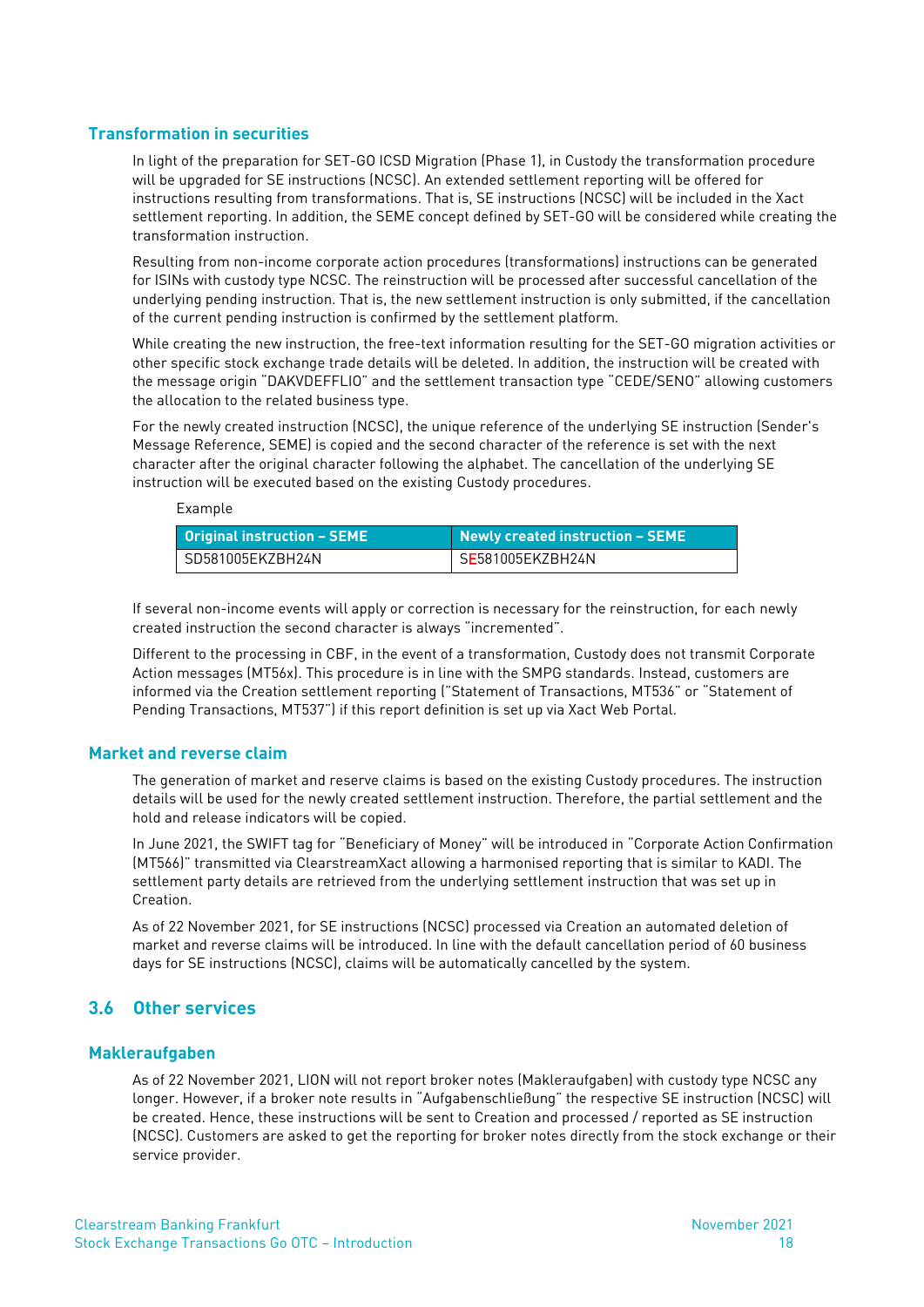## **Custody type Streifband (STR) / Wertpapierrechnung (WPR)**

CBF will no longer support cash settlement for non-cleared SE instructions with custody type STR. Trade confirmations with custody type STR will be rejected. The rejection message is sent to the stock exchange location or its responsible service provider. These instructions must be settled outside of CBF.

Trade confirmations provided for international securities ("WPR") that cannot be processed via T2S will be sent to Creation for further processing. If the security cannot be set up within 60 business days as NCSC security, the instruction will be deleted. Todays dedicated cash settlement procedures will not be supported with the ICSD Migration (Phase 1). After the migration, if the security is supported in Creation, the settlement procedure for the CBL internal instruction types will apply.

LION will not provide any information for custody types that are not T2S eligible. If the values "WPR" or "STR" are entered on the LION screens an error will be displayed.

The specification to identify securities processed with the custody type "STR" and "WPR" can be found in the [Appendix 6.](#page-49-2)

## **Taxation**

As of 22 November 2021, SE instructions (NCSC) will not only report the settlement account, but also the buyer and seller details transmitted by the stock exchange location. Taxation will be based on the tax settings provided for the settlement account (DEAG / REAG).

Depending on the corporate action and / or the market, the tax information of the buyer / seller might be relevant to ensure proper taxation. Customers need to check the underlying entitlement compensation rules. More details for a market and the applicable transaction management principles as well as the related taxation is provided on th[e Clearstream website.](https://www.clearstream.com/clearstream-en/products-and-services/market-coverage)

Customers are requested to review the tax settings of the settlement account for the Head Office so that no tax relief is granted when the applicable substantive and procedural requirements are not met towards the entity shown in Party Level 2. This part level can contain information about a Branch or another entitled party.

The Head Office is obliged to notify Clearstream of the tax rate in such a form that the automated transaction management processing is able to handle the tax status correctly. In this context, the tax status of the Head Office is crucial. The tax status of the Branch respectively the entitled party is not taken into account.

CBF requires from the Head Office:

- Either a confirmation that the existing tax status stored in the settlement account data can remain unchanged;
- Or if necessary, a request to modify the current tax status of the settlement account allowing a proper taxation.

Both, the confirmation or modification request, have to be advised by 5 November 2021.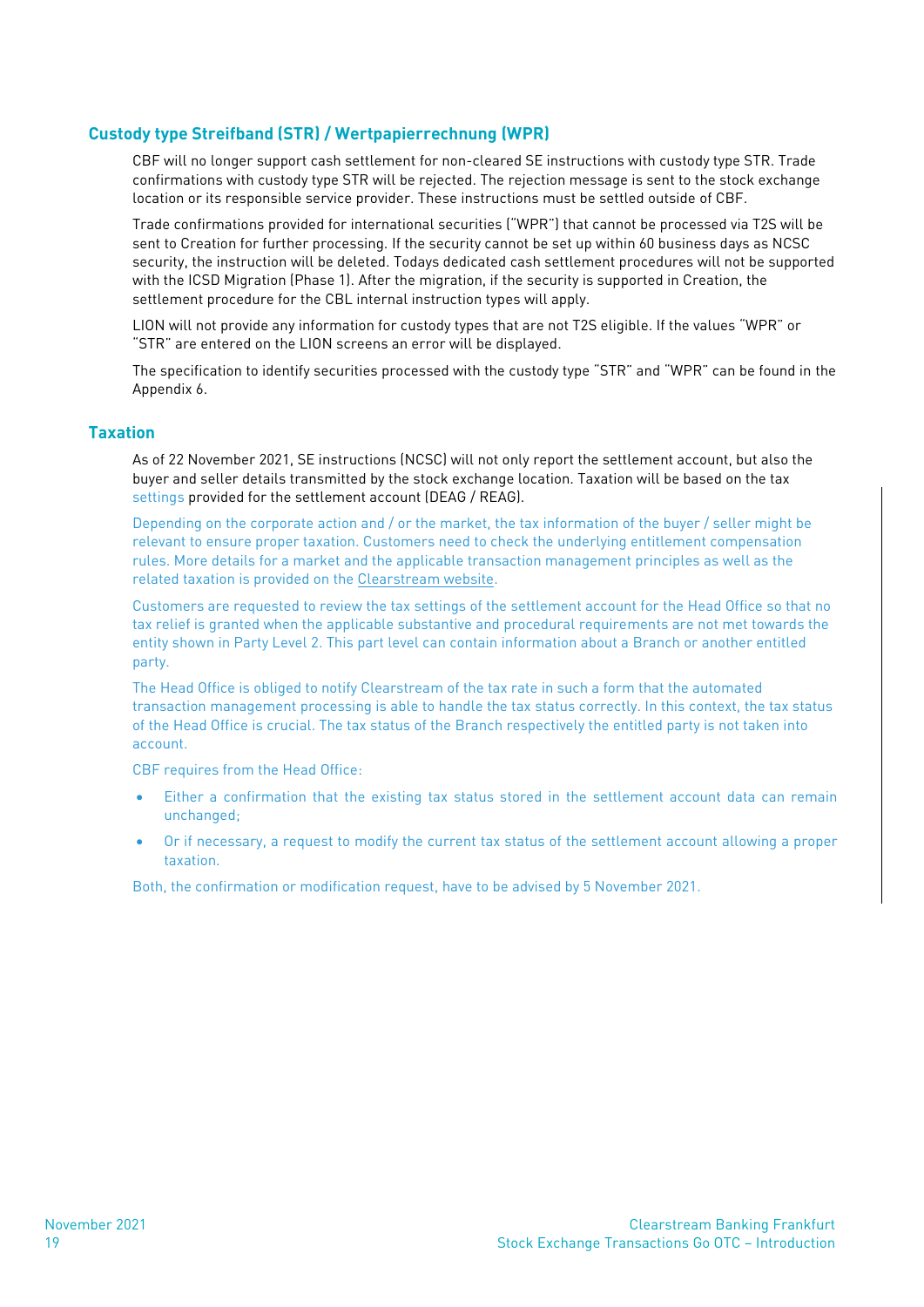## **Account Transfer (CEDAR)**

With the SET-GO ICSD Migration (Phase 1) on 22 November 2021 the Account Transfer (CEDAR) service for pending instructions can no longer be offered for pending SE instructions (NCSC).

Customers are asked to not request automated account transfer after 29 October 2021 until the SET-GO ICSD Migration (Phase 1) is completed on 26 November 2021.

#### **MIS Reporting**

At present, the MIS report differentiates between SE and OTC instructions. CBF and CBL acting as the responsible settlement entity create this report independently. After the SET-GO ICSD Migration (Phase 1), the differentiation for instructions in custody type NCSC will not be longer applicable, since stock exchange instructions are processed in an "OTC-like" mode.

MIS supports the selection of various reporting periods. SE instructions (NCSC) that achieved settlement:

- Until 19 November 2021 are reported as stock exchange transactions;
- With an ISD starting on 22 November 2021 are reported as OTC transactions.

Customers are advised to consider that there will be no recategorisation of transactions already reported.

## <span id="page-21-0"></span>**3.7 Deployment activities**

Clearstream will transform SE instructions in an "OTC-like" mode with the ICSD Migration (Phase 1) and the CSD Migration (Phase 2) during the T2S Release Deployment Weekends. The implementation approach for the ICSD Migration (Phase 1) defines that all pending SE instructions ("Restanten"<sup>5</sup> ) in custody type NCSC will be cancelled as part of the end of day procedure and reinstructed after the necessary software modules has been activated. This procedure is to be seen as a "hard cut-off".

The instruction details as outlined in th[e Appendix 2](#page-26-2) will be transferred to Creation and for any SE instruction that could be migrated successfully, a new "SEME" will be created as defined in [3.4](#page-12-3) [Connectivity.](#page-12-3) Allowing for a later reconciliation, migrated instructions will show a dedicated text in the instruction narrative.

While transforming the SE instructions, the system parameters on Creation will be considered. In general, all instructions with an ISD (Intended Settlement Date) above 400 calender days will be rejected by Creation. Any newly created instruction will follow the Creation business validation and presented for settlement, if applicable. Customers are requested to clean up instructions that cannot be migrated in due time supporting the migration timeline. Any instruction cancelled during the migration will be provided via the standard LION settlement reporting and in a dedicated migration reporting, if requested by the customer.

For any SE instruction that could be migrated successfully to Creation, the instruction lifecycle will restart. This means, the instructions are entered as new instructions and will receive new timestamps for the CSDR relevant fields "accepted" and "matched". The instruction history in Xact Web Portal will only show the Creation lifecycle information.

On the last business day (Friday) before the migration, stock exchange trades (Schlussnoten) concluded on that day will not be processed in LION. These trade confirmations will be processed via SETI and hence created at Creation during the migration weekend. With the reopening of the Xact connectivity channels customers will receive the settlement reporting, if defined.

<span id="page-21-1"></span>Further information on the deployment weekends for the ICSD Migration (Phase 1) and the CSD Migration (Phase 2) will be provided via separate Customer Migration Guides. In addition, CBF will publish an announcement detailing the deployment activities and the associated indicative timeline.

 $5$  All pending SE instructions awaiting settlement, as this step could not be (fully) achieved in Creation.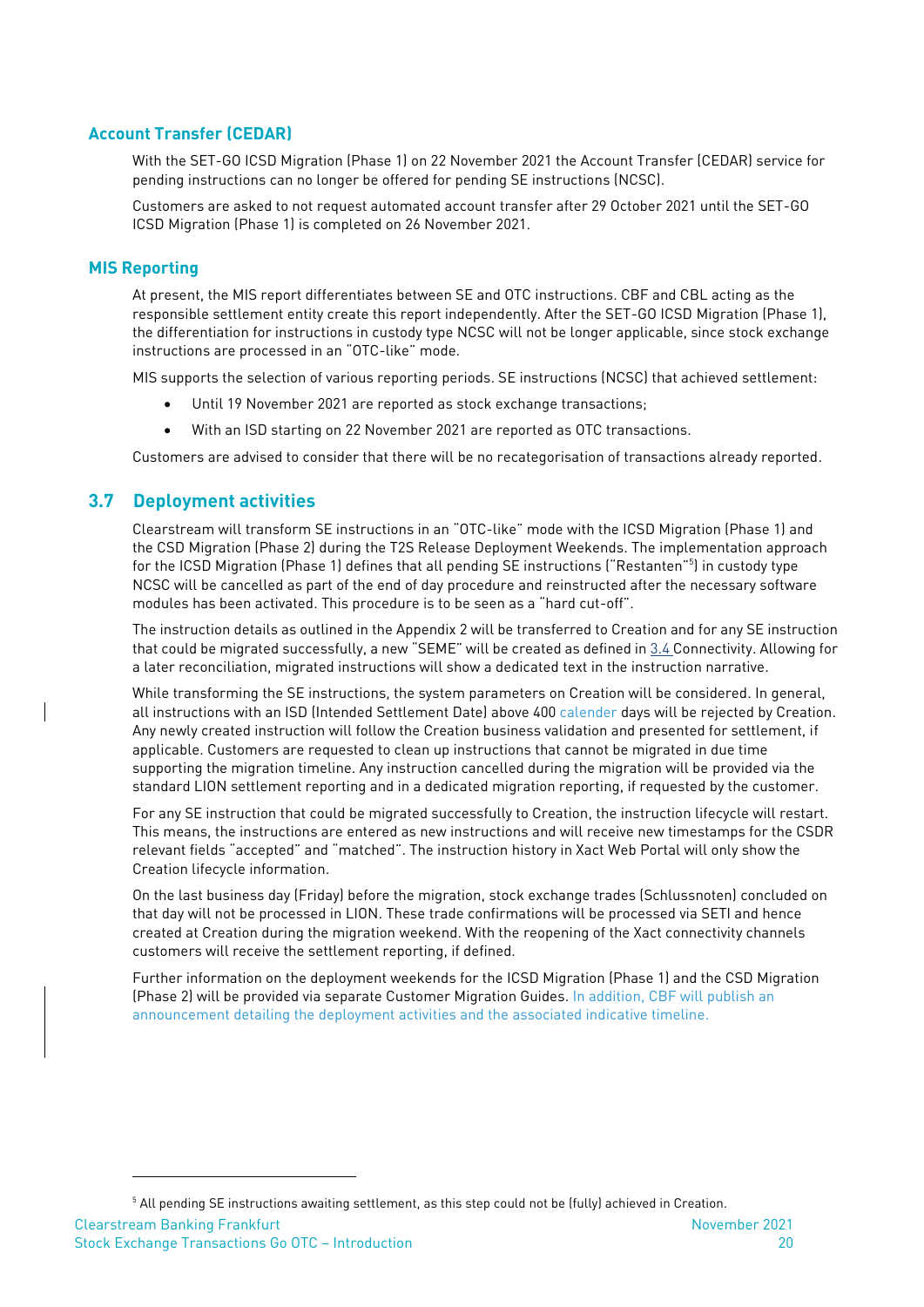## **3.8 Customer simulation**

Clearstream will offer a guided customer simulation for the changes induced by SET-GO for the ICSD Migration (Phase 1) and the CSD Migration (Phase 2). It is planned to execute the testing for both phases in two stages.

The first stage of customer simulation execution period for the ICSD Migration (Phase 1) started in mid-August 2021. After the deployment of the T2S Release 5.2 in the various testing environments, the second stage will be conducted as of October 2021.

During the simulation period for the ICSD Migration (Phase 1), customers will be able to receive settlement reporting for SE instructions via the different testing environments. For securities in custody type NCSC, the reporting will be offered via the Clearstream testing environment named "OCCT". As part of the regression testing, the reporting for securities in custody type CSC will be provided via the CBF Customer Simulation environment "IMS23". Customers acting in DCP mode can also receive the reporting via the T2S Pre-Production Environment (UTEST).

The test cases setup for securities in custody type NCSC are designed by CBF to support customers where specific environment requirements are necessary. Customers wishing to participate in the guided simulation have to register. A registration form was published. Based on the information provided in the registration form, CBF will create necessary settings in OCCT and IMS23.

For a successful participation in the customer simulation, account and connectivity settings must be available. Customers aiming for an end-to-end test must consider that the message flow towards OCCT via the SWIFT network requires the use of Test BICs as technical sender and receiver.

As a prerequisite, the Test BIC must be registered with the SWIFT network. Customer participating for the first time can already start to enable the technical setup. This is valid for Xact Web Portal access, RMA key exchange and connectivity testing.

During the customer simulation period the following scenarios for SE instructions (NCSC) will be covered:

- Migration procedure;
- Execution of predefined SE instructions (NCSC);
- End-to-end testing of stock exchange instructions using the XONTRO as well as the T7 (test) trading infrastructure; and
- Corporate action testing.

Besides the simulation of the settlement instruction flow allowing a verification of the Xact report definitions and instruction maintenance via A2A and Xact Web Portal, corporate action events will be offered. Such test cases are designed to show the harmonised processing for OTC and SE instructions using Custody. CBF will set up income and non-income events.

During the simulation period for the ICSD Migration (Phase 1), for CSC securities, no changes are envisaged in the current flow for SE instructions. Customers can continue entering stock exchange instructions in T7 testing environment. The settlement instructions will be processed in ICP and DCP mode as it is today.

Further information on the customer simulation for the ICSD Migration (Phase 1) and the CSD Migration (Phase 2) will be provided via separate Customer Simulation Guidelines.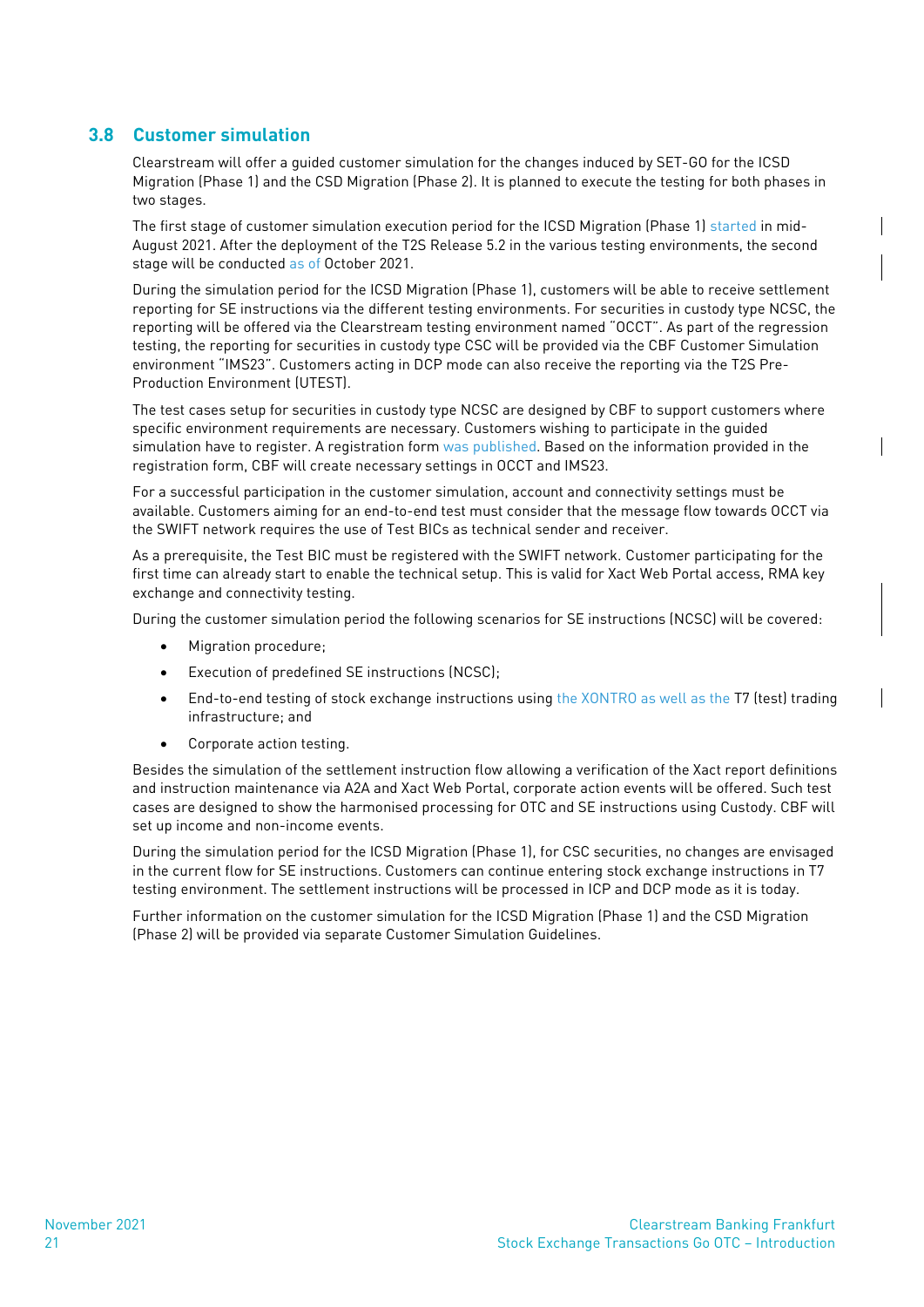## <span id="page-23-0"></span>**Glossary**

| <b>Acronym or abbreviation</b> | <b>Description</b>                                                   |
|--------------------------------|----------------------------------------------------------------------|
| A2A                            | <b>Application to Application</b>                                    |
| AKV                            | Custody type NCSC                                                    |
| AM                             | <b>Account Master</b>                                                |
| <b>BIC</b>                     | <b>Bank Identifier Code</b>                                          |
| <b>CA</b>                      | <b>Corporate Actions</b>                                             |
| <b>CBF</b>                     | Clearstream Banking Frankfurt (CSD)                                  |
| CBF-i                          | CBF International 6-series account                                   |
| <b>CBL</b>                     | Clearstream Banking Luxembourg (ICSD)                                |
| <b>CSC</b>                     | <b>Collective Safe Custody</b>                                       |
| <b>CSD</b>                     | <b>Central Securities Depository</b>                                 |
| <b>CSDR</b>                    | CSD-Regulation                                                       |
| <b>DCA</b>                     | <b>Dedicated Cash Account</b>                                        |
| <b>DCP</b>                     | <b>Direct Connected Participant</b>                                  |
| <b>DFoP</b>                    | Deliver Free of Payment instruction                                  |
| <b>DvP</b>                     | Deliver versus Payment instruction                                   |
| EoD                            | End of Day                                                           |
| FoP                            | Free of Payment                                                      |
| GUI                            | Graphical User Interface                                             |
| <b>ICP</b>                     | <b>Indirect Connected Participant</b>                                |
| <b>ICSD</b>                    | International Central Securities Depository                          |
| <b>ISD</b>                     | Intended Settlement Date                                             |
| <b>ISIN</b>                    | International Securities Identification Number                       |
| <b>KADI</b>                    | Kapitaldienste                                                       |
| <b>KUSTA</b>                   | Customer Reference Data (Kundenstammdatensystem)                     |
| <b>LMP</b>                     | Local Market Partnership Model (CBF Investor CSD in a foreign CSD)   |
| <b>MIS</b>                     | Management Information System                                        |
| <b>MT</b>                      | Message Type                                                         |
| <b>NCSC</b>                    | Non-Collective Safe Custody in accordance with German Depositary Law |
| <b>NCSC-T</b>                  | Non-Collective Safe Custody ISINs eligible for settlement in T2S     |
| <b>OTC</b>                     | Over the counter                                                     |
| <b>PFOD</b>                    | Payment Free of Delivery instruction                                 |
| <b>PÜEV</b>                    | Platzüberschreitender Effektenverkehr                                |
| <b>RFoP</b>                    | Receive Free of Payment instruction                                  |
| <b>RTGS</b>                    | Real-Time Gross Settlement                                           |
| <b>RvP</b>                     | Receive versus Payment instruction                                   |
| <b>SE</b>                      | Stock Exchange                                                       |
| <b>SETI</b>                    | <b>Stock Exchange Transaction Interface</b>                          |
| SET-GO                         | Stock Exchange Transactions Go OTC                                   |
| <b>SMPG</b>                    | Securities Market Practice Group                                     |
| <b>STR</b>                     | Streifbandverwahrung                                                 |
| <b>SWIFT</b>                   | Society for Worldwide Interbank Financial Telecommunication          |
| T <sub>2</sub> S               | <b>TARGET2 Securities</b>                                            |
| <b>U2A</b>                     | User to Application                                                  |
| <b>WKN</b>                     | Wertpapierkennnummer                                                 |
| <b>WPR</b>                     | Wertpapierrechnung                                                   |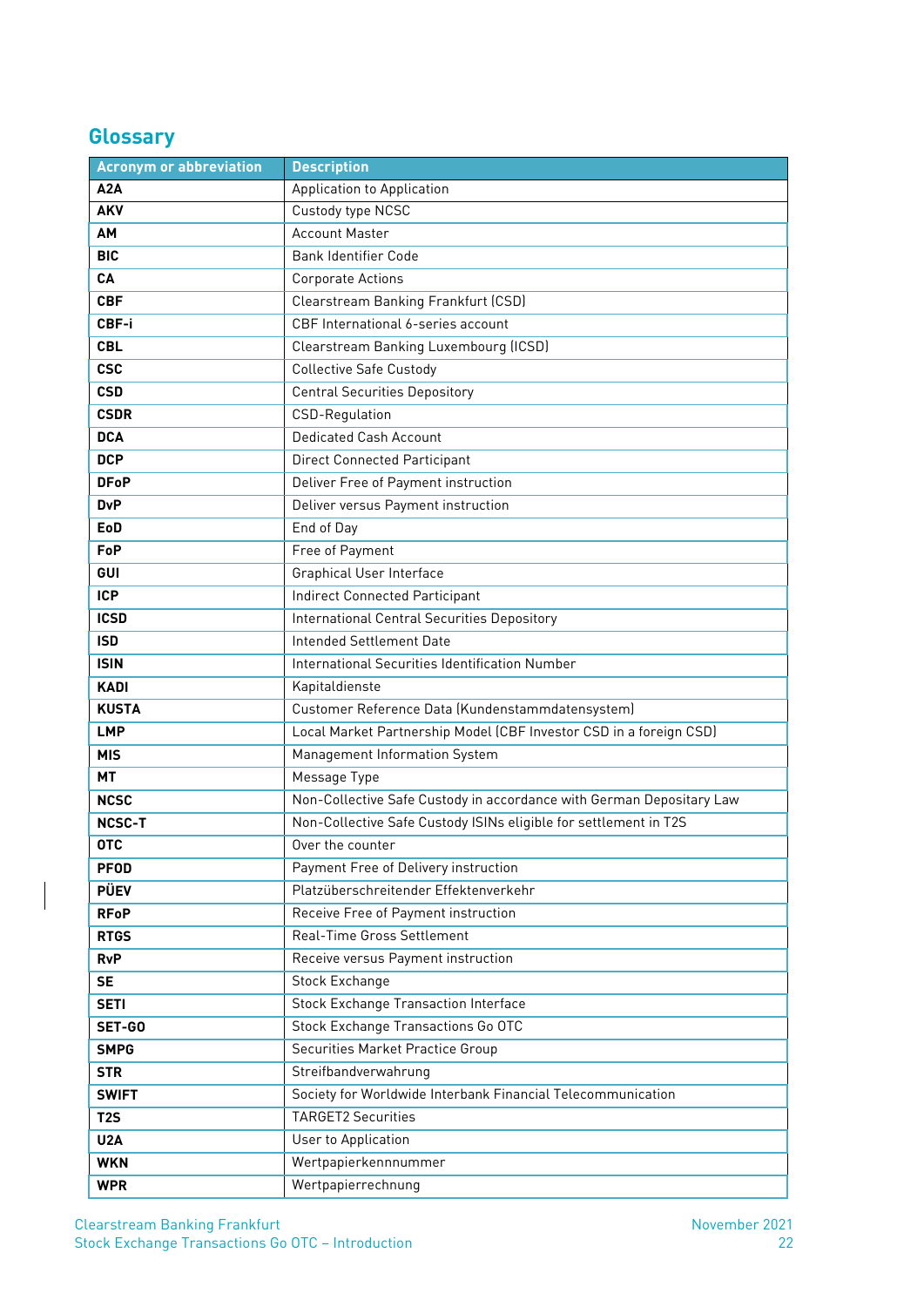## <span id="page-24-0"></span>**Appendix 1**

## <span id="page-24-1"></span>**Multi Hold and Release functionality**

The following table lists the service offering at a glance:

| <b>Multi Hold and Release functionality</b> | <b>Description</b>                                                                                                                                                                                                                                                                                                                                                            |
|---------------------------------------------|-------------------------------------------------------------------------------------------------------------------------------------------------------------------------------------------------------------------------------------------------------------------------------------------------------------------------------------------------------------------------------|
| Scope of instructions                       | The Multi Hold and Release functionality will be available<br>for CBL internal instruction types (41, 51 / 4F, 5F) and<br>settlement instructions executed via T2S. The<br>functionality will be available for both the seller and<br>buyer.                                                                                                                                  |
| <b>GUI Functionality</b>                    | A filter and sort functionality will be available. Stock<br>exchange instructions can be selected with the filter<br>criterion "Instructing Party" and the value<br>"DAKVDEFFLIO". Customers can modify one by one<br>instruction or if the option "All" instructions is used then<br>Xact will select a maximum of 25 instructions for Multi<br>Hold and Release processing. |
| <b>XLS Export</b>                           | Customers will be able to create a documentation (XLS)<br>that lists all instructions that are required to be released /<br>set on hold. Once the instructions are selected, there will<br>be an export functionality to store the results.                                                                                                                                   |
| <b>Validation Feature</b>                   | The functionality can be used for a modification of<br>instructions either in the hold or in the release status.<br>Instructions that are already partially released cannot be<br>processed. In addition, the Multi Release functionality<br>cannot be used to instruct a partial release.                                                                                    |
| 4-Eyes Principle                            | The 4-Eyes Principle will be applied on all modifications<br>performed in the Multi Hold and Release functionality.<br>Hold and release actions can be performed on pending<br>instructions anytime but cannot be requested if a pending<br>modification request is in place that requires the<br>authorisation.                                                              |
| <b>Audit Trail</b>                          | An audit log will be provided for all modifications<br>performed on the Multi Hold and Release functionality. If<br>a modification request was not executed due to a<br>concurrent update (because of change in the status,<br>partial release request or settlement), this will be<br>documented.                                                                            |

 $\overline{\phantom{a}}$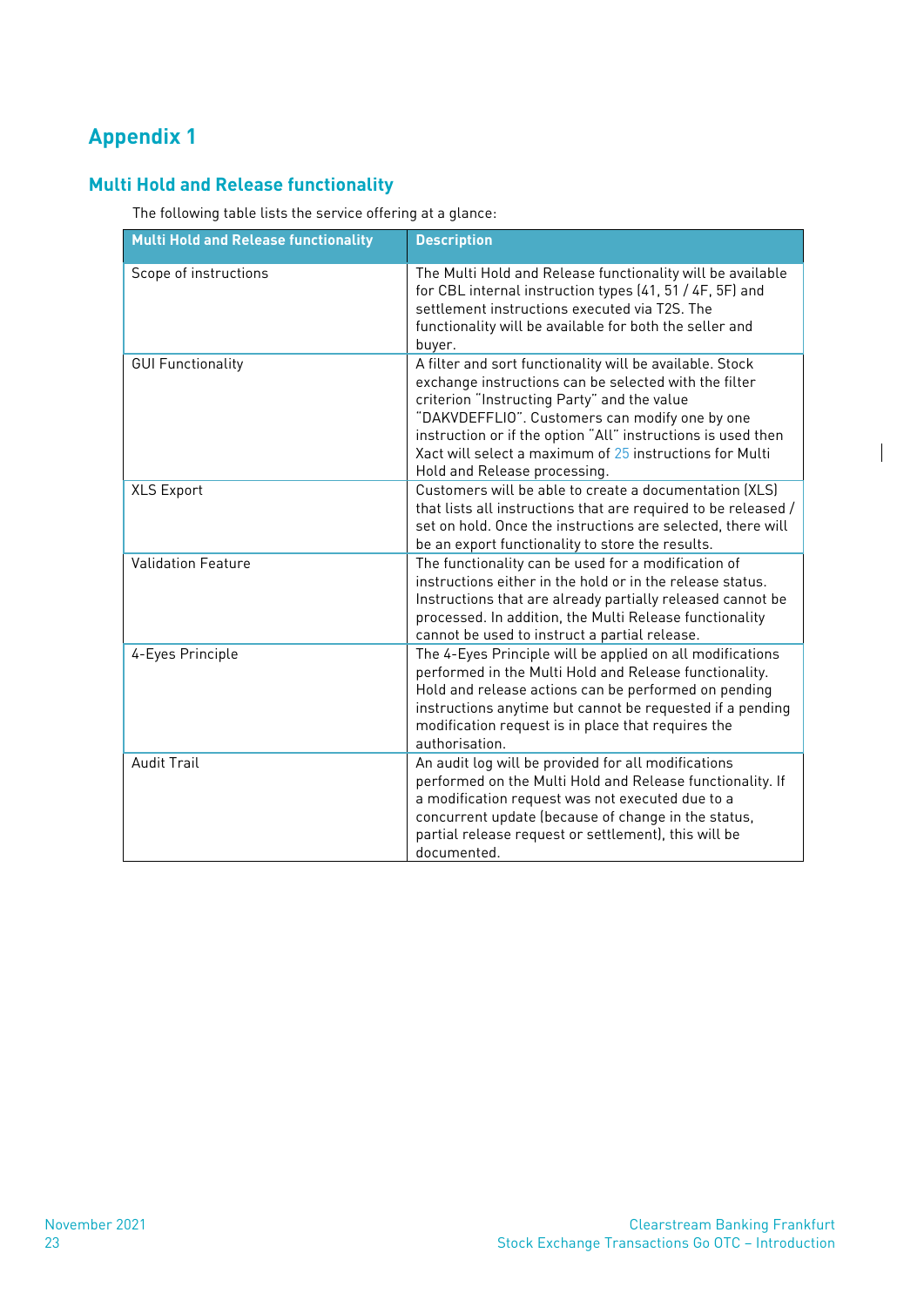The following table depicts the selection criteria for the new Multi Hold and Release functionality.

| <b>Criteria</b>               | <b>Filter</b>                                                                                                                                                                                                                                   | <b>Comments</b>                                                                                                                                                                                                         |
|-------------------------------|-------------------------------------------------------------------------------------------------------------------------------------------------------------------------------------------------------------------------------------------------|-------------------------------------------------------------------------------------------------------------------------------------------------------------------------------------------------------------------------|
| <b>Business type</b>          | $'="$                                                                                                                                                                                                                                           | All instructions (default)<br>$\bullet$<br>OTC instructions only<br>$\bullet$<br>Stock exchange instructions only<br>$\bullet$<br>Stock exchange instructions only can be<br>used to filter all SE instructions (NCSC). |
| Safe keeping account          | ੁ                                                                                                                                                                                                                                               | Can select up to 50 customer account<br>numbers.                                                                                                                                                                        |
| Financial instrument          | ਾਂ                                                                                                                                                                                                                                              | <b>ISIN Code</b>                                                                                                                                                                                                        |
| Instruction type              | $\equiv$                                                                                                                                                                                                                                        | DELI, RECE                                                                                                                                                                                                              |
|                               |                                                                                                                                                                                                                                                 | APMT, FREE                                                                                                                                                                                                              |
| Settlement currency           | $\equiv$ and $\equiv$                                                                                                                                                                                                                           | Settlement currency of the instruction                                                                                                                                                                                  |
| Status of instruction         | $\equiv$ and $\langle \rangle$                                                                                                                                                                                                                  | PTYH - Party Hold                                                                                                                                                                                                       |
| Transaction<br>identification | $\equiv$ and $\equiv$                                                                                                                                                                                                                           | Reference value as available Trade ID in<br>"TRRF" field.                                                                                                                                                               |
| Date section                  | $\overleftarrow{=}$ , $\overleftarrow{<}$ , $\overleftarrow{<}$ , $\overleftarrow{<}$ , $\overleftarrow{<}$ , $\overleftarrow{>}$ , $\overleftarrow{>}$ , $\overleftarrow{>}$ ,<br>'between'                                                    | Trade in dates section gives the possibility<br>to input trade date.                                                                                                                                                    |
| Expected settlement<br>date   | $\overline{S}^{\mu\nu} = \frac{1}{2} \left( \frac{1}{2} \sum_{i=1}^{n} \frac{1}{2} \left( \frac{1}{2} \sum_{i=1}^{n} \frac{1}{2} \left( \frac{1}{2} \sum_{i=1}^{n} \frac{1}{2} \sum_{i=1}^{n} \frac{1}{2} \right) \right) \right)$<br>'between' | Expected settlement date in dates section<br>gives the possibility to input settlement<br>date.                                                                                                                         |
| Counterparty                  | Dropdown menu                                                                                                                                                                                                                                   | Available for Party Level 1 and 2                                                                                                                                                                                       |
| Input media channel           | $\equiv$                                                                                                                                                                                                                                        | <b>SETI</b>                                                                                                                                                                                                             |
| Message type                  | $\equiv$                                                                                                                                                                                                                                        | Message type is available in Other section<br>to select different message types.                                                                                                                                        |
| Settlement party              | Dropdown menu                                                                                                                                                                                                                                   | Available for Party Level 1 and 2.                                                                                                                                                                                      |
| Security transaction<br>type  | $'=$ and $'$ $\lt$ >'                                                                                                                                                                                                                           | CEDE/SENO - stock exchange instructions<br>will have this flag                                                                                                                                                          |

Based on the selection criteria, the number of instructions can exceed several thousands. If the number exceeds 2,000 lines, a warning message "You have exceeded the number of instructions. Use more specific query criteria" will be displayed. Customers can modify 25 instructions which are displayed by selecting 25 instructions one by one. If the customer clicks on "All", ClearstreamXact will select a maximum of 25 instructions for multi hold and release processing.

Input will be limited to the Xact Web Portal opening hours. If a modification request is transmitted via A2A during the Creation closing days / maintenance windows, the instruction will be queued and forwarded once the backend is available.

The Multi Hold and Release functionality will use the modification functionality. Hence, only users having the right to modify an instruction are allowed to execute this functionality. In addition, the modification might be authorised by another user having the necessary right. Depending on the customer setup the twoeyes or four-eyes principle applies on all modifications performed in the multi hold and release window.

The audit log will show all modifications performed on the multi hold and release window. If a modification request was not executed due to a concurrent update (because of change in the status, partial release request or settlement), this will be documented in the audit trail.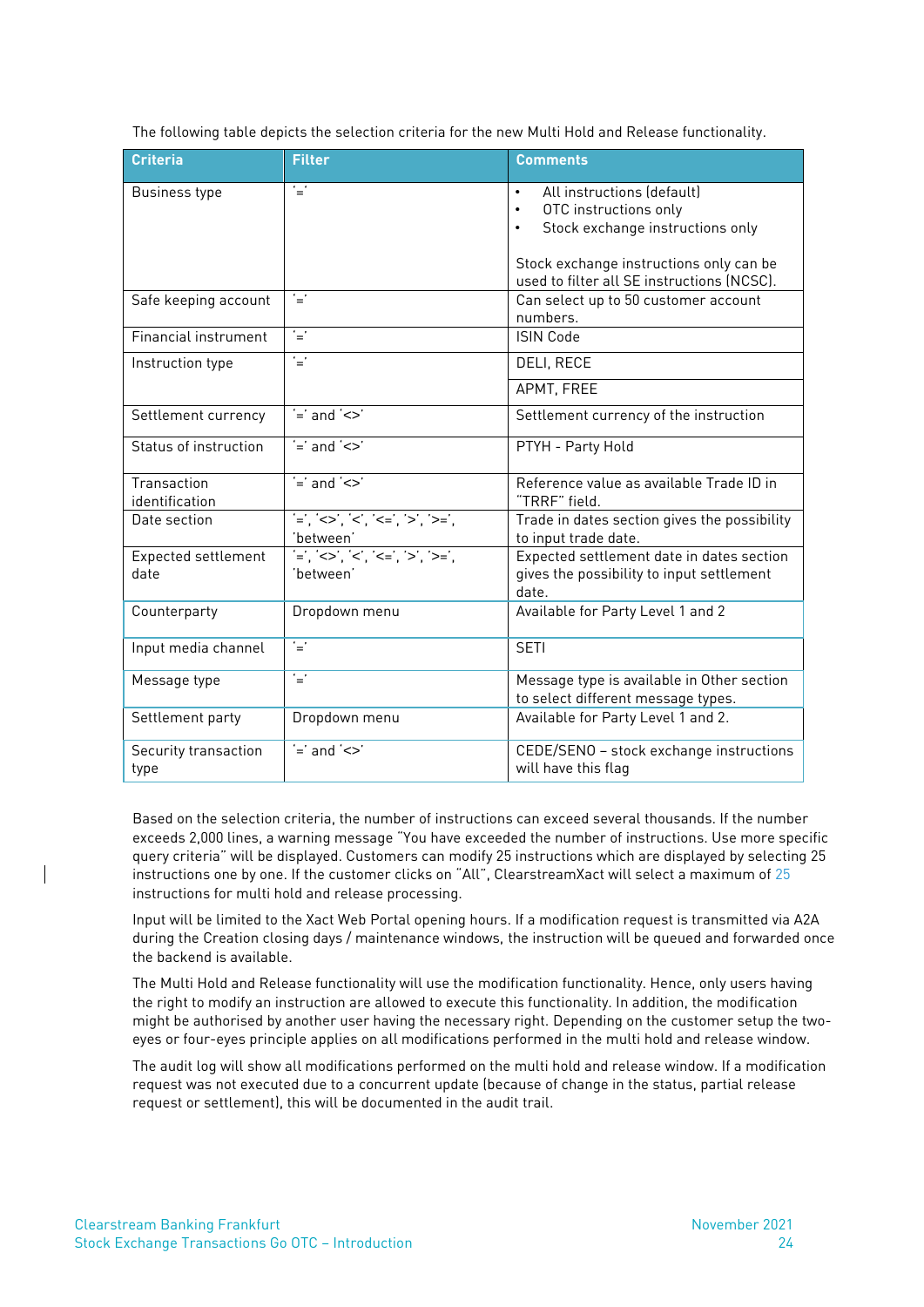## **Appendix 2**

## **Settlement message type examples**

## **Example MT530 RTGS**

| <b>Message fields and contents</b> | <b>Comments</b>                                             |
|------------------------------------|-------------------------------------------------------------|
|                                    |                                                             |
| :16R: GENL                         |                                                             |
| :20C::SEME//R379920196006887       |                                                             |
| :23G::NEWM                         |                                                             |
| :97A::SAFE//67004                  |                                                             |
| :16S::GENL                         |                                                             |
| :16 $R$ ::REQD                     |                                                             |
| :20C::PREV//SD123456EKZBH24N       | Based on the SEME concept for stock exchange instructions   |
| :22F::RTGS//YRTG                   | Change to a real-time settlement (longer settlement period) |
| :16S $::$ REQD                     |                                                             |
| :16R::ADDINFO                      |                                                             |
| :35B:: ISIN US345370BY59           |                                                             |
| FORD MOTOR CO. 98/28               |                                                             |
| :36B::SETT//FAMT/35000,            |                                                             |
| :16S::ADDINFO                      |                                                             |

## <span id="page-26-2"></span><span id="page-26-1"></span><span id="page-26-0"></span>**Example MT530 PRTL**

<span id="page-26-3"></span>

| <b>Message fields and contents</b> | <b>Comments</b>                                           |
|------------------------------------|-----------------------------------------------------------|
|                                    |                                                           |
| :16R:GENL                          |                                                           |
| :20C::SEME//R379920196006887       |                                                           |
| :23G::NEWM                         |                                                           |
| :97A::SAFE//67004                  |                                                           |
| :16S::GENI                         |                                                           |
| :16 $R$ ::REQD                     |                                                           |
| :20C::PREV//SD123456EKZBH24N       | Based on the SEME concept for stock exchange instructions |
| :22F::PRTL//NPAR                   | Change to "Partial settlement is not allowed"             |
| :16S::REQD                         |                                                           |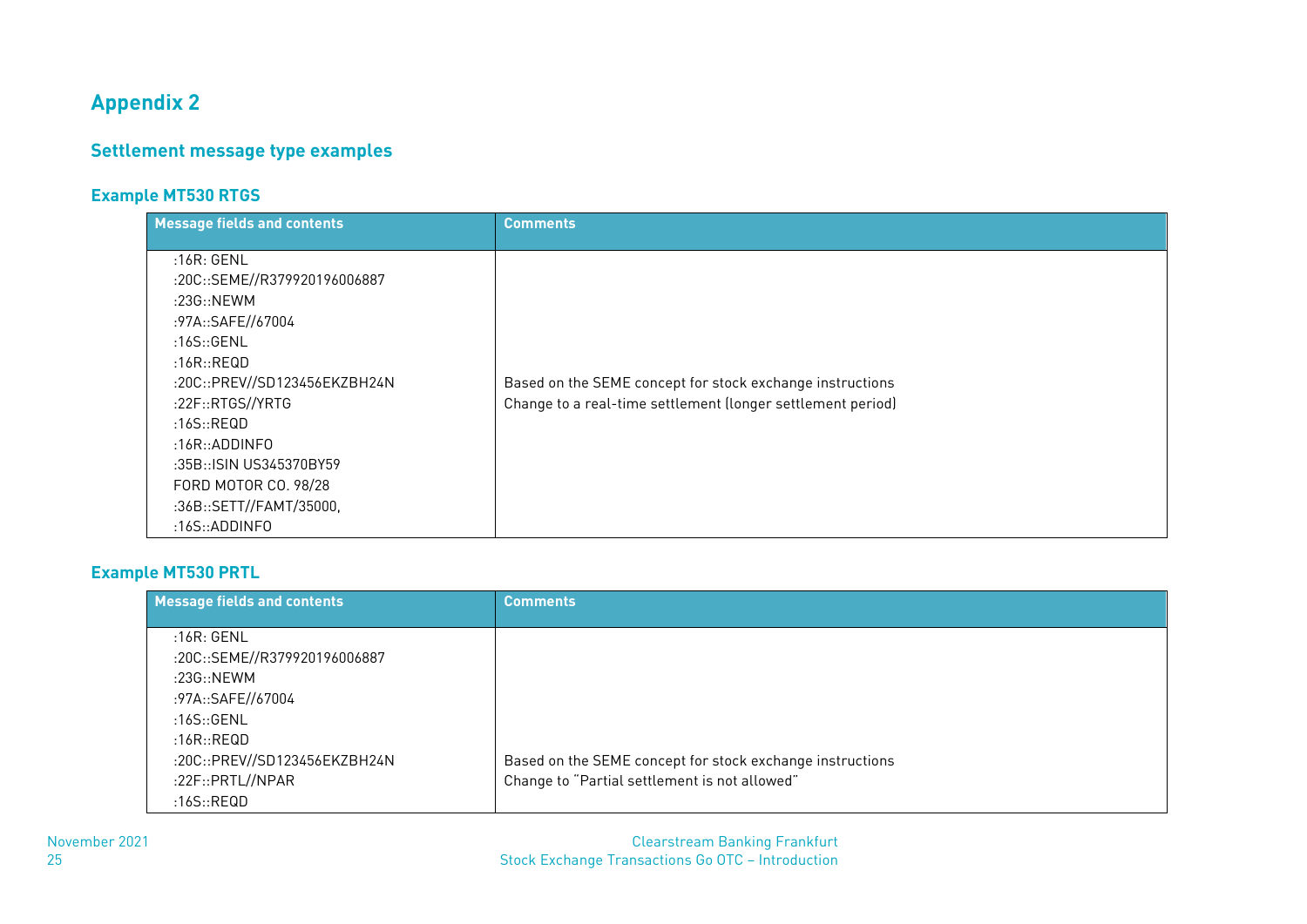| Message fields and contents | <b>Comments</b> |
|-----------------------------|-----------------|
| :16R::ADDINFO               |                 |
| :35B::ISIN US345370BY59     |                 |
| FORD MOTOR CO. 98/28        |                 |
| :36B::SETT//FAMT/35000,     |                 |
| :16S::ADDINFO               |                 |

## **Example MT530 SETT (release)**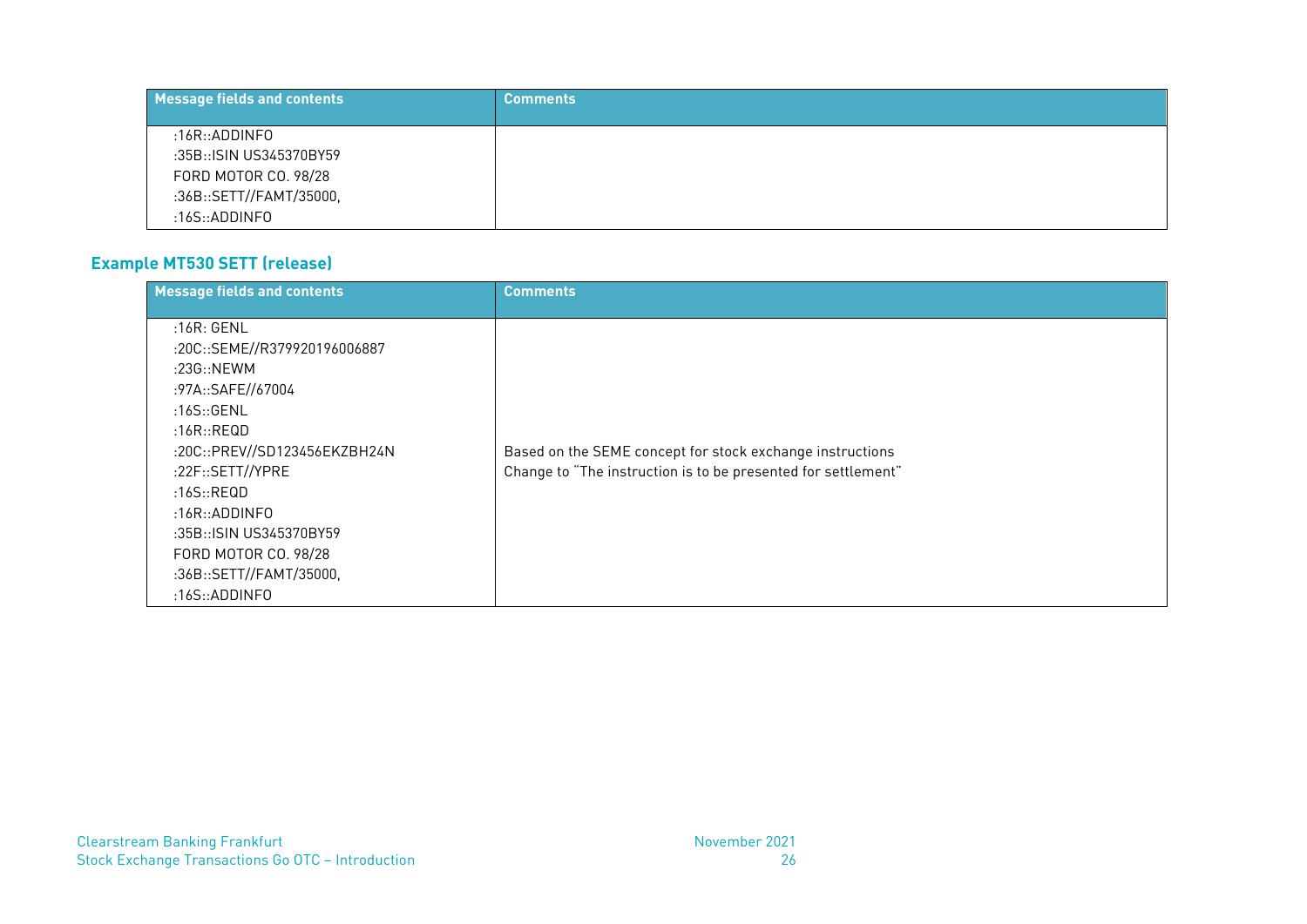## **Example MT530 PRIR**

| <b>Message fields and contents</b>                                                                                                                                                                                                                                                                 | <b>Comments</b>                                                                                                                               |
|----------------------------------------------------------------------------------------------------------------------------------------------------------------------------------------------------------------------------------------------------------------------------------------------------|-----------------------------------------------------------------------------------------------------------------------------------------------|
| :16R:GENL<br>:20C::SEME//R379920196006887<br>:23G::NEWM<br>:97A::SAFE//67004<br>:16S::GENL<br>:16 $R$ ::REQD<br>:20C::PREV//SD123456EKZBH24N<br>:22F::PRIR//0002<br>:16S $::$ REQD<br>:16R::ADDINFO<br>:35B::ISIN US345370BY59<br>FORD MOTOR CO. 98/28<br>:36B::SETT//FAMT/35000,<br>:16S::ADDINFO | Based on the SEME concept for stock exchange instructions<br>Initial instruction is set up with priority "0001" and can be modified to "0002" |

## **Example MT536**

## **MT536 example without REG-UEBER:**

| <b>Message fields and contents</b>        | <b>Comments</b>                               |
|-------------------------------------------|-----------------------------------------------|
| :16R:GENL                                 |                                               |
| :28E: 00001/ONLY                          |                                               |
| :13A::STAT//431                           |                                               |
| :20C::SEME//1111222233                    | Based on the CBL concept of outbound messages |
| :23G: NEWM                                |                                               |
| :98C::PREP//20200624120000                |                                               |
| :69B::STAT//20200624103000/20200624120000 | $:69B:$ used instead of $:69A:$               |
| :22F::SFRE//INDA                          |                                               |
| :22F::CODE//COMP                          |                                               |
| :22F::STBA//SETT                          |                                               |
| :97A::SAFE//64444                         |                                               |
| :17B:: $ACTI/Y$                           |                                               |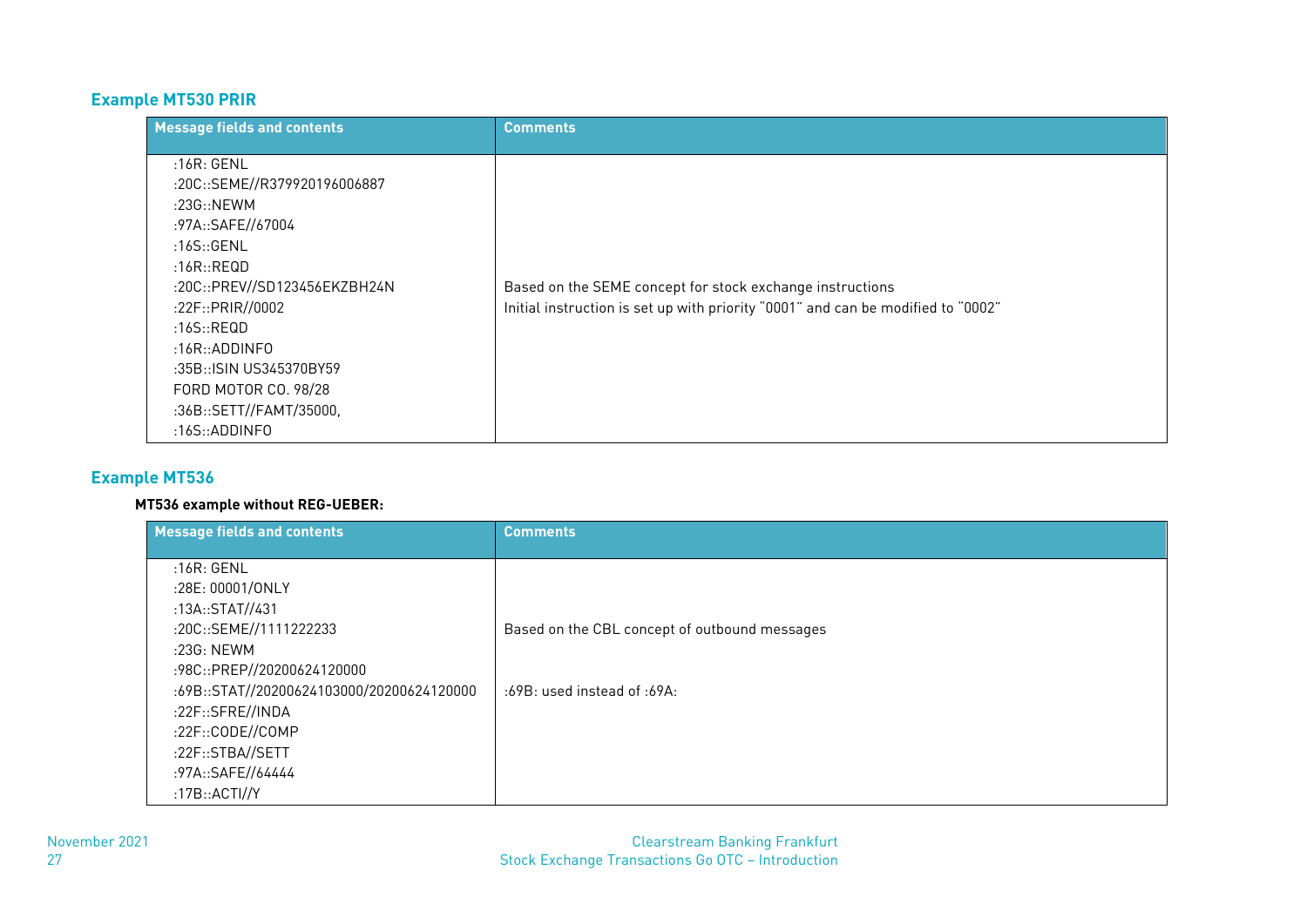| <b>Message fields and contents</b>  | <b>Comments</b>                                                                     |
|-------------------------------------|-------------------------------------------------------------------------------------|
| :17B::CONS//N                       |                                                                                     |
| :16S: GENL                          |                                                                                     |
| :16R: SUBSAFE                       |                                                                                     |
| :16R: FIN                           |                                                                                     |
| :35B: ISIN AU0000090755             |                                                                                     |
| /XS/2 18906338                      |                                                                                     |
| SUB PENINSULA ENERGY (SUBSCRIPTION) |                                                                                     |
| :93B::FIOP//UNIT/12000,             |                                                                                     |
| :93B::FICL//UNIT/11000,             |                                                                                     |
| :16R:TRAN                           |                                                                                     |
| :16R:LINK                           |                                                                                     |
| :20C::RELA//SD125456EKZBH24N        | "SEME" is reported in the "RELA" field                                              |
| :16S: LINK                          |                                                                                     |
| :16R:LINK                           |                                                                                     |
| :20C::TRRF//LP2006221234568         | "LP" + Input Date + Trade ID ("Börsengeschäftsnummer" received from stock exchange) |
| :16S:LINK                           |                                                                                     |
| :16R:LINK                           |                                                                                     |
| :20C::COMM//ST12345678901234        | "ST" + 14 digits unique number provided in both legs                                |
| :16S: LINK                          |                                                                                     |
| :16R: TRANSDET                      |                                                                                     |
| :94F::SAFE//NCSD/CAETAU21XXX        | Place of Safekeeping will be set up by Creation                                     |
| :94B::TRAD//EXCH/FRAB               | Place of Trade with MIC (or without MIC, that is, only : 94B:: TRAD//EXCH)          |
| :36B::PSTA//UNIT/1000,              |                                                                                     |
| :22F::TRAN//SETT                    |                                                                                     |
| :22H::REDE//DELI                    |                                                                                     |
| :22H::PAYM//FREE                    |                                                                                     |
| :22F::SETR/CEDE/SEN0                | Identification of stock exchange trades                                             |
| :22F::STCO//PART                    | Initially, the instruction will be created allowing partial settlement              |
| :98A::TRAD//20200624                | Trade date from stock exchange instructions                                         |
| :98A::ESET//20200624                | ISD as provided by stock exchange, if not available calculated by CBF (T+2)         |
| :98A::SETT//20200624                |                                                                                     |
| :98C::ASTS//20200624093000          | Acknowledgement timestamp                                                           |
| :98C::MTCH//20200624093100          | Matching timestamp                                                                  |
| :70E::TRDE/5F                       | CBL instruction internal type                                                       |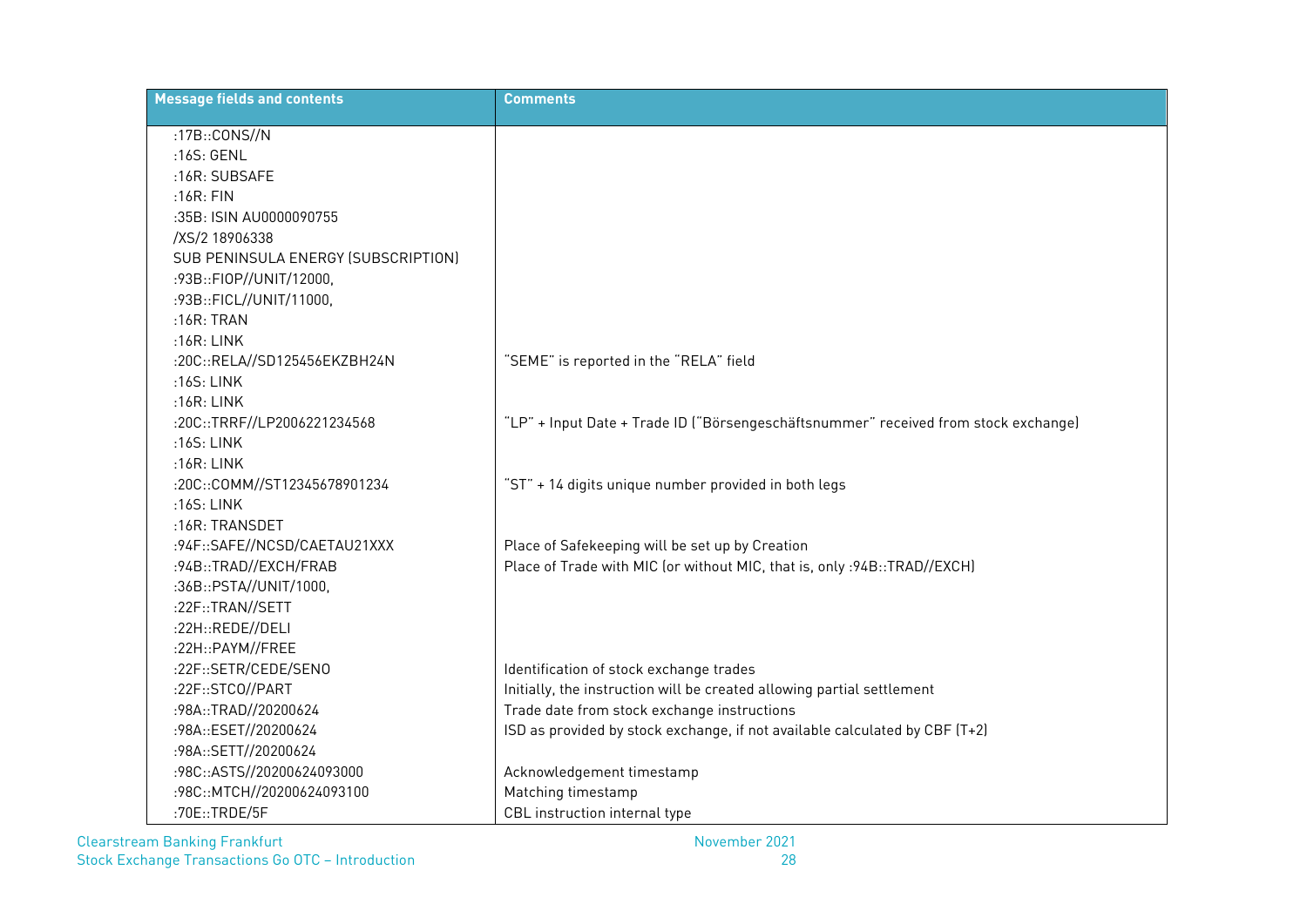| <b>Message fields and contents</b> | <b>Comments</b>                                                                           |
|------------------------------------|-------------------------------------------------------------------------------------------|
| <b>INTERNAL</b>                    |                                                                                           |
| R00004A1B2C3D4E                    |                                                                                           |
| <b>PRIR 0001</b>                   | Settlement priority; initially set up with high priority and can be modified by customers |
| IDAY 20200324                      | Input day                                                                                 |
| :16R: SETPRTY                      |                                                                                           |
| :95P::PSET//CEDELULLXXX            | Stock exchange instructions will be flagged with "CEDELULLXXX"                            |
| :16S: SETPRTY                      |                                                                                           |
| :16R: SETPRTY                      |                                                                                           |
| :95R::DEAG/CEDE/64444              | Party Level 1 (Settlement Party)                                                          |
| :16S: SETPRTY                      |                                                                                           |
| :16R: SETPRTY                      |                                                                                           |
| :95R::SELL/DAKV/4444               | Party Level 2 (Seller)                                                                    |
| :97A::SAFE//64444                  |                                                                                           |
| :16S: SETPRTY                      |                                                                                           |
| :16R:SETPRTY                       |                                                                                           |
| :95R::REAG/CEDE/65555              | Party Level 1 (Settlement Party)                                                          |
| :16S: SETPRTY                      |                                                                                           |
| :16R: SETPRTY                      |                                                                                           |
| :95R::BUYR/DAKV/5555               | Party Level 2 (Buyer)                                                                     |
| :97A::SAFE//3456                   |                                                                                           |
| :16S: SETPRTY                      |                                                                                           |
| :16S: TRANSDET                     |                                                                                           |
| :16S: TRAN                         |                                                                                           |
| :16S: SUBSAFE                      |                                                                                           |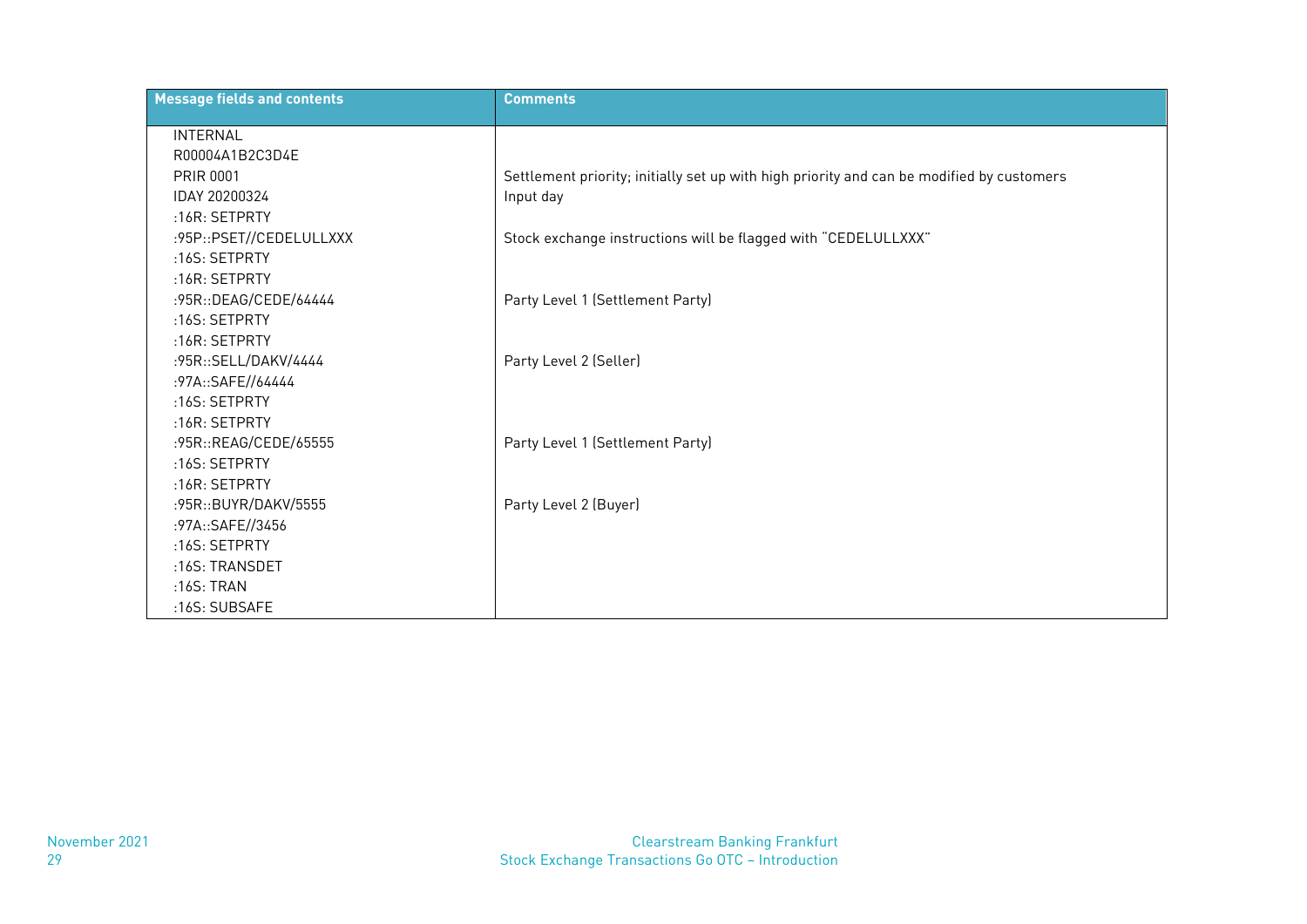## **MT536 excerpt with REG-UEBER:**

| Message fields and contents | <b>Comments</b>                  |
|-----------------------------|----------------------------------|
| :16R:SETPRTY                |                                  |
| :95R::DEAG/CEDE/64444       | Party Level 1 (Settlement Party) |
| :16S:SETPRTY                |                                  |
| :16R:SETPRTY                |                                  |
| :95R::SELL/DAKV/1234        | Party Level 2 (Seller)           |
| :16S:SETPRTY                |                                  |
| :16R:SETPRTY                |                                  |
| :95R::REAG/CEDE/65555       | Party Level 1 (Settlement Party) |
| :16S:SETPRTY                |                                  |
| :16R:SETPRTY                |                                  |
| :95R::BUYR/DAKV/5678        | Party Level 2 (Buyer)            |
| :16S:SETPRTY                |                                  |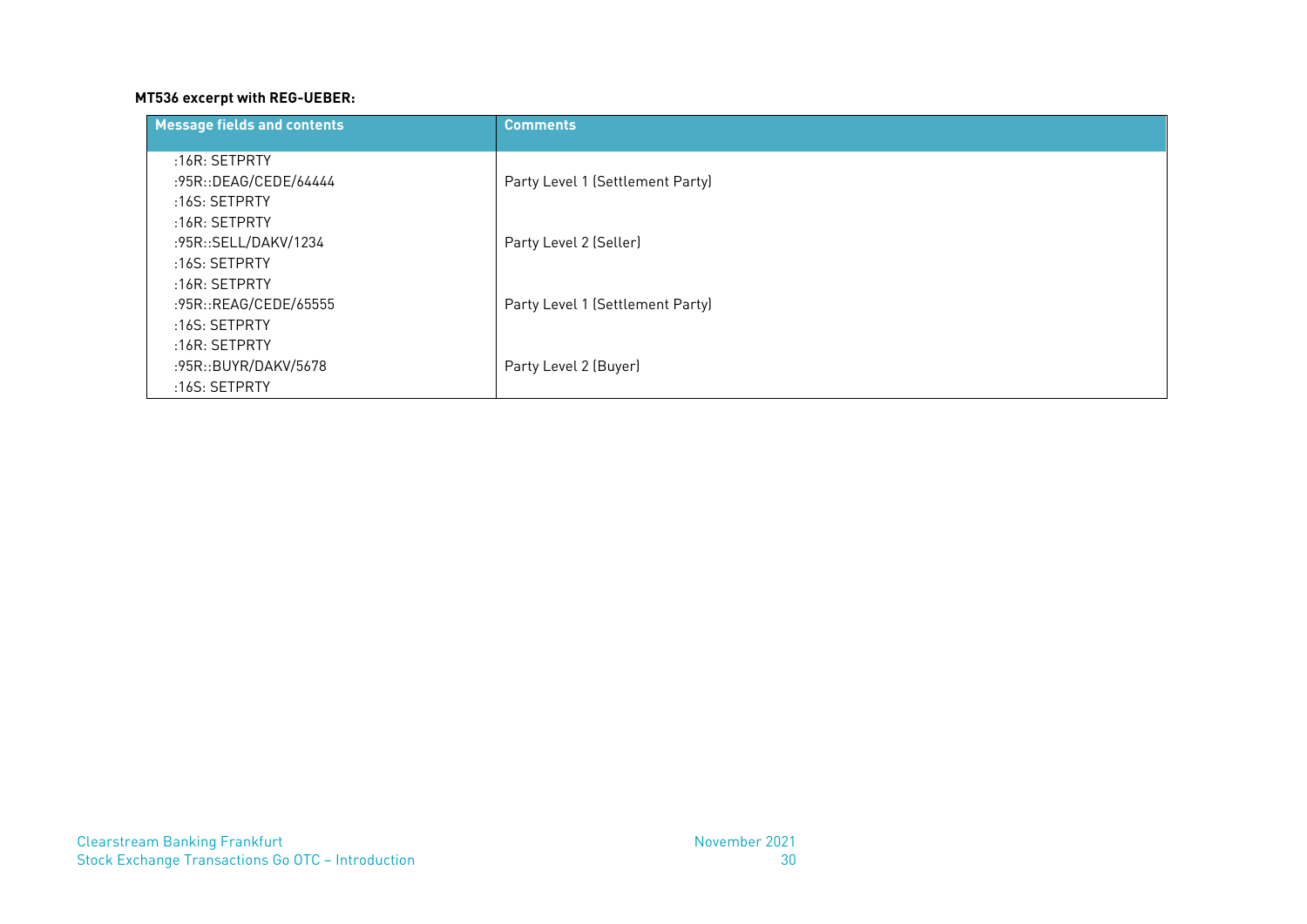## **Example MT537**

## **MT537 example without REG-UEBER:**

| <b>Message fields and contents</b>  | <b>Comments</b>                                                                     |
|-------------------------------------|-------------------------------------------------------------------------------------|
| :16R: GENL                          |                                                                                     |
| :28E: 00001/MORE                    |                                                                                     |
| :13A::STAT//425                     |                                                                                     |
| :20C::SEME//1111171576              | Based on the CBL concept of outbound messages                                       |
| :23G: NEWM                          | Instruction will be created as "NEWM" or "PREA", value is based on account settings |
| :98C::PREP//20191017093651          |                                                                                     |
| :98C::STAT//20200624120000          |                                                                                     |
| :22F::SFRE//INDA                    |                                                                                     |
| :22F::CODE//DELT                    |                                                                                     |
| :22H::STST//STAT                    |                                                                                     |
| :97A::SAFE//64444                   |                                                                                     |
| :17B:: $ACTI/Y$                     |                                                                                     |
| :16S: GENL                          |                                                                                     |
| :16R:TRANS                          |                                                                                     |
| $:16R:$ LINK                        |                                                                                     |
| :13A::LINK//541                     |                                                                                     |
| :20C::RELA//SR125456EKZBH24N        | "SEME" is reported in the "RELA" field                                              |
| :16S: LINK                          |                                                                                     |
| :16R: LINK                          |                                                                                     |
| :20C::TRRF//LP2006221234569         | "LP" + Input date + Trade ID ("Börsengeschäftsnummer" received from stock exchange) |
| $:16S:$ LINK                        |                                                                                     |
| $:16R:$ LINK                        |                                                                                     |
| :20C::COMM//ST12345678901234        | "ST" + 14 digits unique number provided in both legs                                |
| :16S: LINK                          |                                                                                     |
| :16R: TRANSDET                      |                                                                                     |
| :94F::SAFE//CUST/CUSTXXXXXX         |                                                                                     |
| :94B::TRAD//EXCH/FRAB               | Place of Trade with MIC (or without MIC, that is, only : 94B::TRAD//EXCH)           |
| :35B: ISIN XS1075219763             |                                                                                     |
| /XS/107521976                       |                                                                                     |
| TRY 8,75 EUROP.INVEST.BK (REGS/2123 |                                                                                     |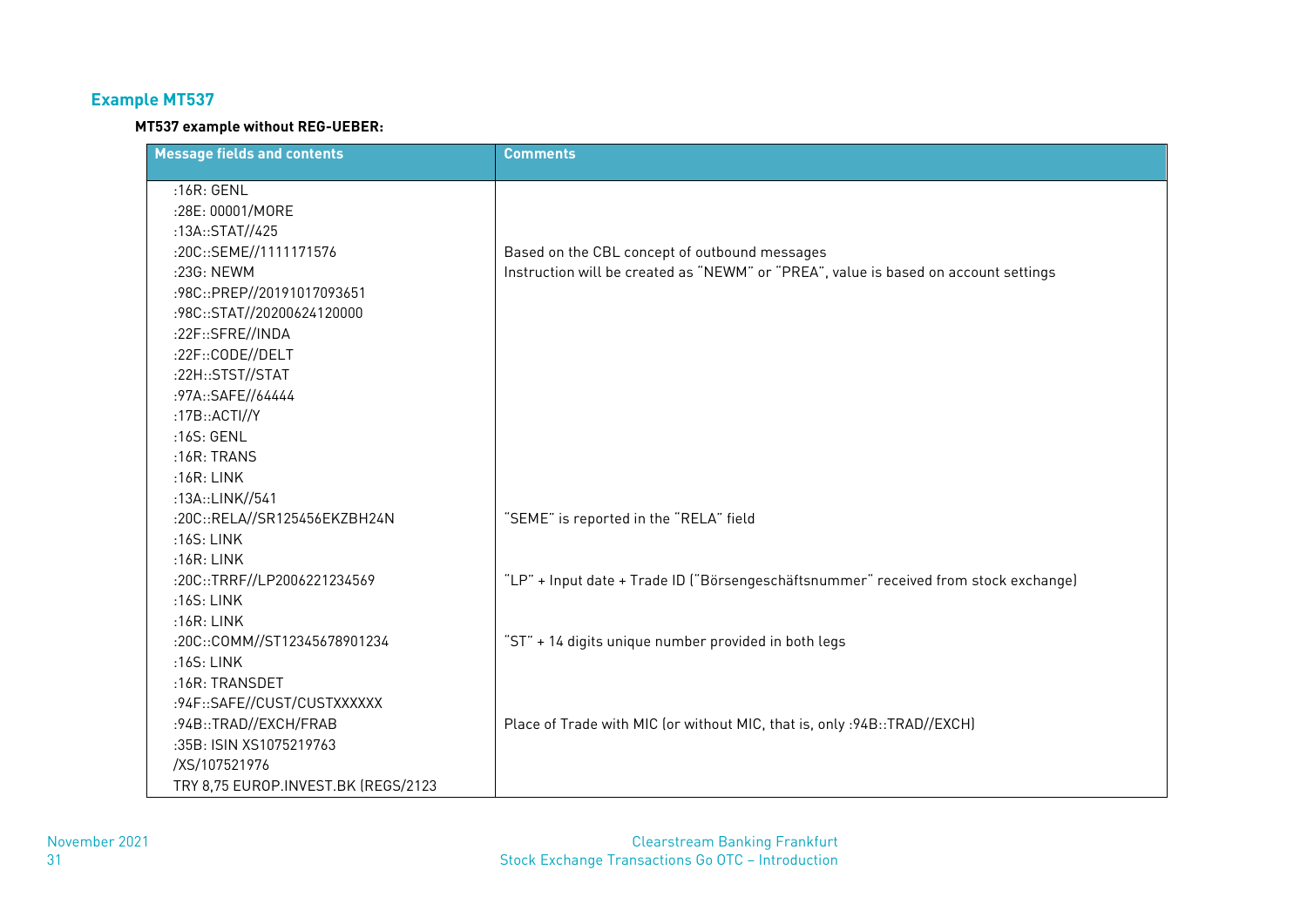| <b>Message fields and contents</b> | <b>Comments</b>                                                                        |
|------------------------------------|----------------------------------------------------------------------------------------|
| $] 14 - 2021$                      |                                                                                        |
| :36B::PSTA//FAMT/1000,             |                                                                                        |
| :19A::PSTA//TRY500,5               |                                                                                        |
| :22F::TRAN//SETT                   |                                                                                        |
| :22H::REDE//DELI                   |                                                                                        |
| :22H::PAYM//APMT                   |                                                                                        |
| :22F::STCO//PART                   | Initially, the instruction will be created allowing partial settlement                 |
| :22F::RTGS//NRTG                   | Initially, instruction will be created for the mandatory settlement period             |
| :22F::SETR/CEDE/SEN0               | Identification for stock exchange trades                                               |
| :98A::SETT//20200624               |                                                                                        |
| :98A::TRAD//20200622               |                                                                                        |
| :98C::ASTS//20200624093000         | Acknowledgement timestamp                                                              |
| :98C::MTCH//20200624093100         | Matching timestamp                                                                     |
| :70E::TRDE/51                      | CBL instruction internal type                                                          |
| <b>INTERNAL</b>                    |                                                                                        |
| R00004A1B2C3D4F                    |                                                                                        |
| <b>PRIR 0001</b>                   | Settlement priority; initial setup with high priority and can be modified by customers |
| IDAY 20200324                      | Input day                                                                              |
| :16R: SETPRTY                      |                                                                                        |
| :95P::PSET//CEDELULLXXX            | Stock exchange instruction will be flagged with "CEDELULLXXX"                          |
| :16S: SETPRTY                      |                                                                                        |
| :16R: SETPRTY                      |                                                                                        |
| :95R::DEAG/CEDE/64444              | Party Level 1 (Settlement party)                                                       |
| :16S: SETPRTY                      |                                                                                        |
| :16R: SETPRTY                      |                                                                                        |
| :95R::SELL/DAKV/4444               | Party Level 2 (Seller)                                                                 |
| :16S: SETPRTY                      |                                                                                        |
| :16R: SETPRTY                      |                                                                                        |
| :95R::REAG/CEDE/65555              | Party Level 1 (Settlement party)                                                       |
| :16S: SETPRTY                      |                                                                                        |
| :16R: SETPRTY                      |                                                                                        |
| :95R::BUYR/DAKV/5555               | Party Level 2 (Buyer)                                                                  |
| :16S: SETPRTY                      |                                                                                        |
| :16S: TRANSDET                     |                                                                                        |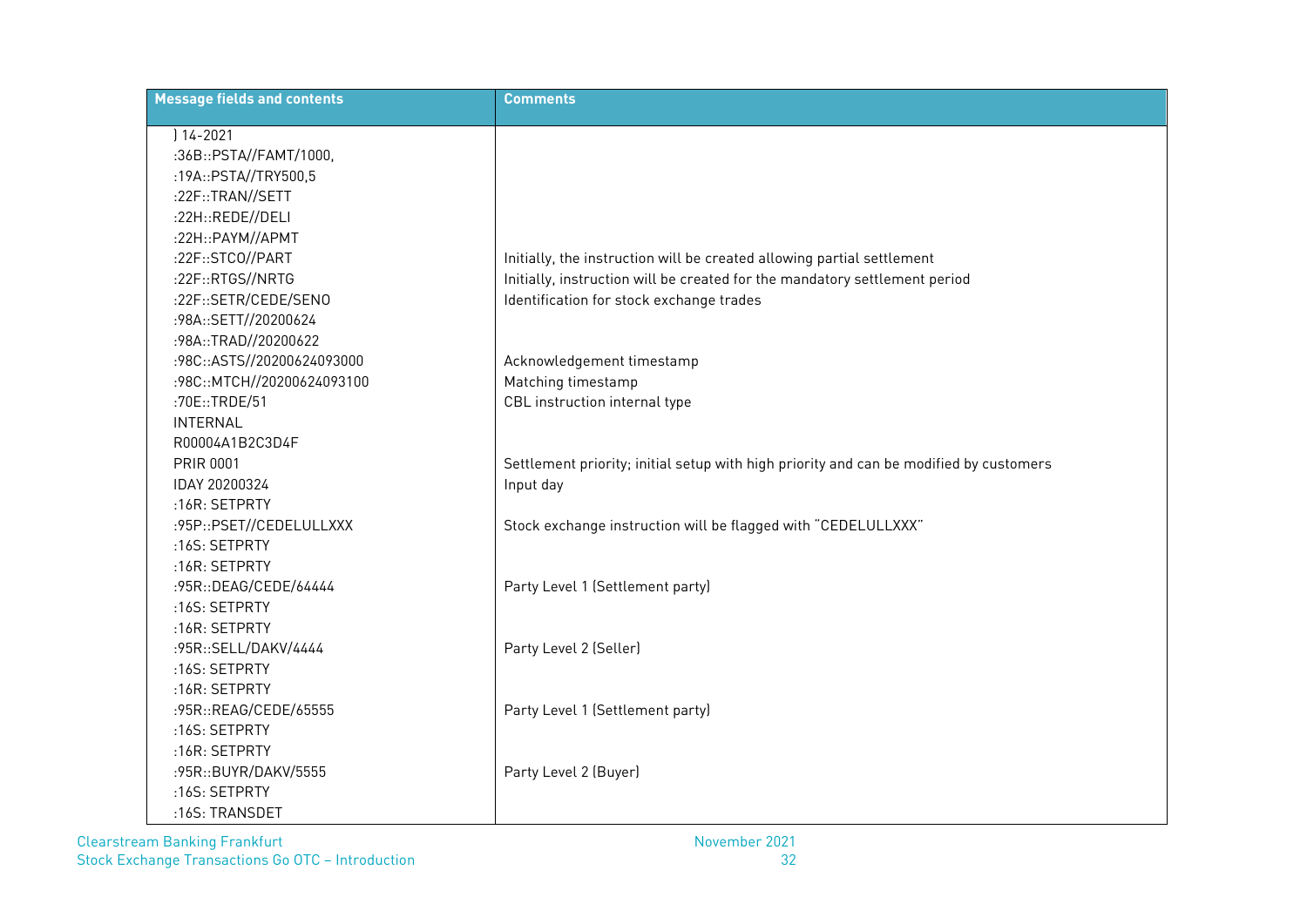| <b>Message fields and contents</b>  | <b>Comments</b>                                                                        |
|-------------------------------------|----------------------------------------------------------------------------------------|
| :16R: STAT                          |                                                                                        |
| :25D::SETT//PEND                    |                                                                                        |
| :16R: REAS                          |                                                                                        |
| :24B::PEND//PREA                    | The Hold / Release concept defined for stock exchange instructions will apply          |
| :16S: REAS                          |                                                                                        |
| :16S: STAT                          |                                                                                        |
| :16S: TRANS                         |                                                                                        |
| :16R: TRANS                         |                                                                                        |
| $:16R:$ LINK                        |                                                                                        |
| :13A::LINK//543                     |                                                                                        |
| :20C::RELA//SD125456EKZBH24N        | "SEME" created by SETI                                                                 |
| :16S: LINK                          |                                                                                        |
| :16R:LINK                           |                                                                                        |
| :20C::TRRF//LP2006221234559         | "LP" + Input date + Trade ID ("Börsengeschäftnummer" received from the stock exchange) |
| :16S: LINK                          |                                                                                        |
| :16R:LINK                           |                                                                                        |
| :20C::COMM//ST12345678901234        | "ST" + 14-digit unique number provided in both legs                                    |
| :16S:LINK                           |                                                                                        |
| :16R: TRANSDET                      |                                                                                        |
| :94F::SAFE//CUST/CUSTXXXXXX         |                                                                                        |
| :94B::TRAD//EXCH/FRAB               | Place of trade with MIC (or without MIC, that is, only : 94B::TRAD//EXCH)              |
| :35B: ISIN XS1342860167             |                                                                                        |
| /XS/134286016                       |                                                                                        |
| MXN 4,75 EUROP.INVEST.BK (REGS) 16- |                                                                                        |
| 2021                                |                                                                                        |
| :36B::PSTA//FAMT/1000,              |                                                                                        |
| :19A::PSTA//MXN300,                 |                                                                                        |
| :22F::TRAN//SETT                    |                                                                                        |
| :22H::REDE//RECE                    |                                                                                        |
| :22H::PAYM//APMT                    |                                                                                        |
| :22F::STCO//PART                    | Initially, the instruction will be created allowing partial settlement                 |
| :22F::RTGS//NRTG                    | Initially, the instruction will be created for the mandatory settlement period         |
| :22F::SETR/CEDE/SEN0                | Identification of stock exchange trades                                                |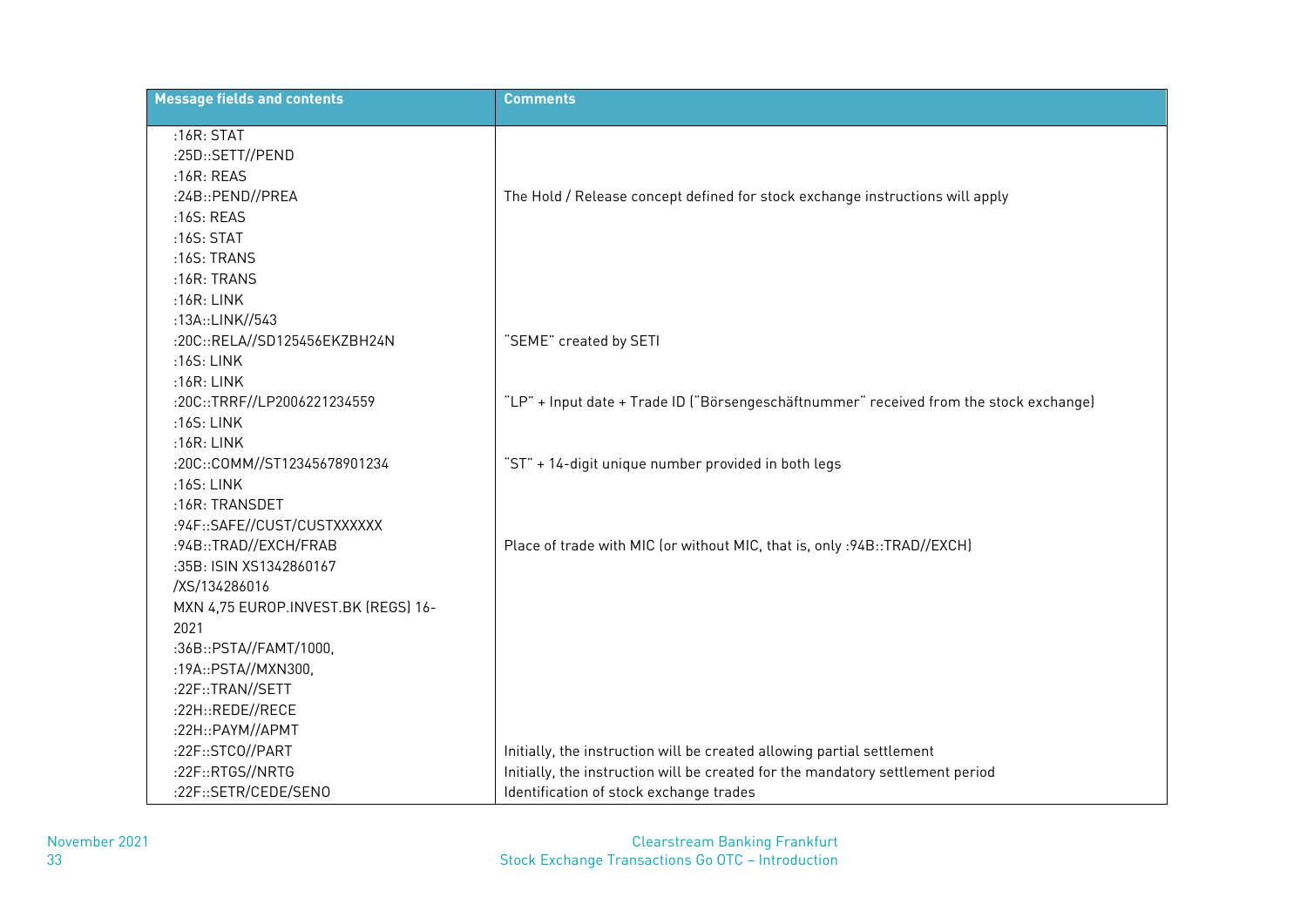| <b>Message fields and contents</b> | <b>Comments</b>                                                                        |
|------------------------------------|----------------------------------------------------------------------------------------|
| :98A::SETT//20200626               | ISD as provided by stock exchange location, if not available calculated by CBF (T+2)   |
| :98A::TRAD//20200624               | Trade date as provided by the stock exchange location                                  |
| :98C::ASTS//20200624093000         | Acknowledgement timestamp                                                              |
| :98C::MTCH//20200624093100         | Matching timestamp                                                                     |
| :70E::TRDE/41                      | CBL instruction internal type                                                          |
| INTERNAL                           |                                                                                        |
| R00004A1B2C3D4G                    |                                                                                        |
| <b>PRIR 0001</b>                   | Settlement priority; initial setup with high priority and can be modified by customers |
| /IDAY 20200324                     | Input day                                                                              |
| :16R: SETPRTY                      |                                                                                        |
| :95P::PSET//CEDELULLXXX            | Place of Safekeeping will be set up by Creation                                        |
| :16S: SETPRTY                      |                                                                                        |
| :16R: SETPRTY                      |                                                                                        |
| :95R::DEAG/CEDE/64444              | Party Level 1 (Settlement party)                                                       |
| :16S: SETPRTY                      |                                                                                        |
| :16R: SETPRTY                      |                                                                                        |
| :95R::SELL/DAKV/4444               | Party Level 2 (Seller)                                                                 |
| :16S: SETPRTY                      |                                                                                        |
| :16R: SETPRTY                      |                                                                                        |
| :95R::REAG/CEDE/65555              | Party Level 1 (Settlement party)                                                       |
| :16S: SETPRTY                      |                                                                                        |
| :16R: SETPRTY                      |                                                                                        |
| :95R::BUYR/DAKV/5555               | Party Level 2 (Buyer)                                                                  |
| :16S: SETPRTY                      |                                                                                        |
| :16S: TRANSDET                     |                                                                                        |
| :16R:STAT                          |                                                                                        |
| :25D::SETT//PEND                   |                                                                                        |
| :16R: REAS                         |                                                                                        |
| :24B::PEND//PREA                   | The Hold / Release concept defined for stock exchange instructions will apply          |
| :16S: REAS                         |                                                                                        |
| :16S: STAT                         |                                                                                        |
| :16S: TRANS                        |                                                                                        |
| :16R: TRANS                        |                                                                                        |
| :16R: LINK                         |                                                                                        |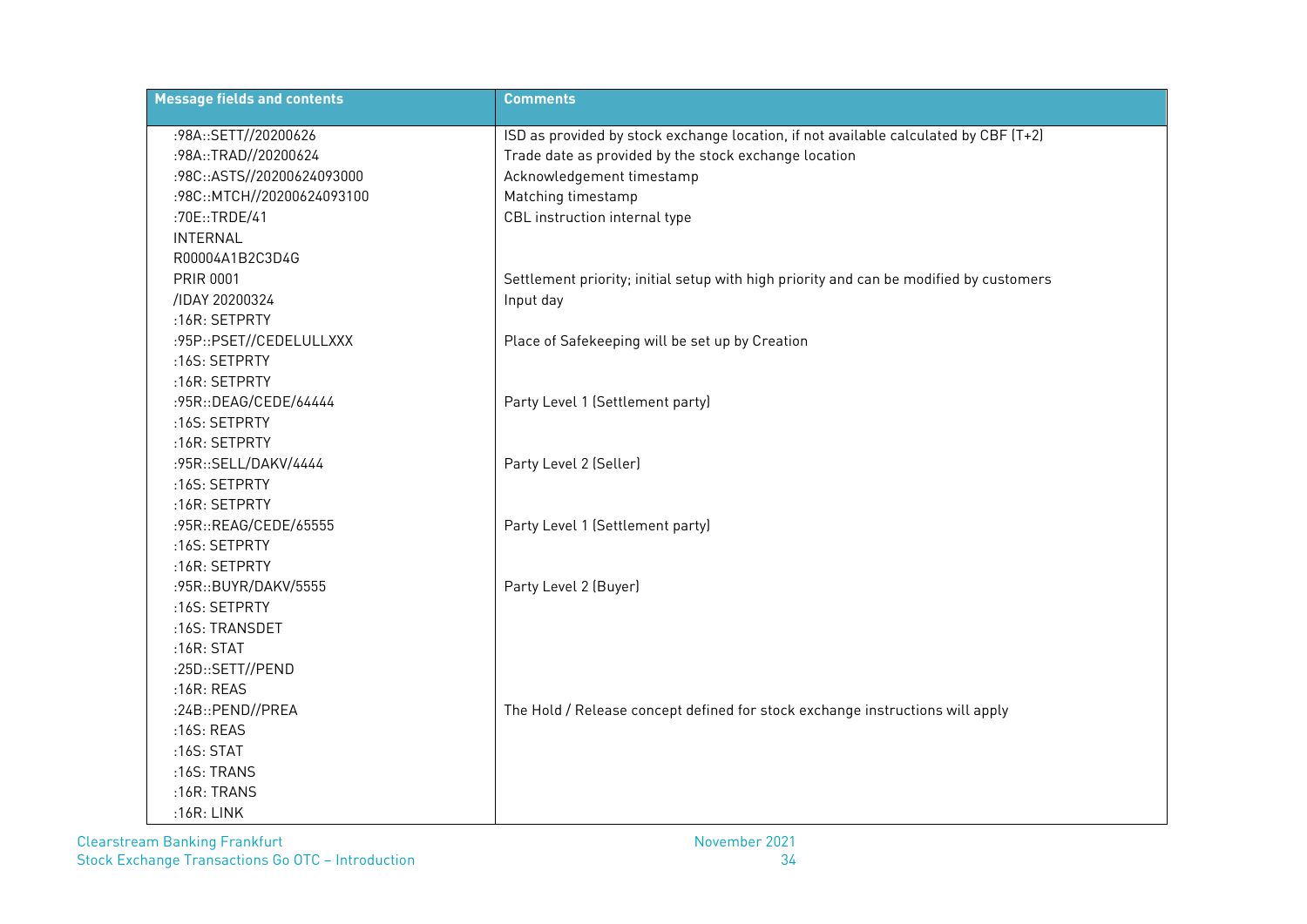| <b>Message fields and contents</b>  | <b>Comments</b>                                                                        |
|-------------------------------------|----------------------------------------------------------------------------------------|
| :13A::LINK//541                     |                                                                                        |
| :20C::RELA//SR122456EKZBH24N        | "SEME" is reported in the "RELA" field                                                 |
| :16S:LINK                           |                                                                                        |
| $:16R:$ LINK                        |                                                                                        |
| :20C::TRRF//LP2006221234549         | "LP" + Input date + Trade ID ("Börsengeschäftsnummer" received from stock exchange)    |
| :16S:LINK                           |                                                                                        |
| :16R:LINK                           |                                                                                        |
| :20C::COMM//ST12345678901234        | "ST" + 14-digit unique number provide in both legs                                     |
| :16S:LINK                           |                                                                                        |
| :16R: TRANSDET                      |                                                                                        |
| :94F::SAFE//CUST/CUSTXXXXXX         |                                                                                        |
| :94B::TRAD//EXCH/FRAB               | Place of trade MIC (or without MIC, that is, only : 94B::TRAD//EXCH)                   |
| :35B: ISIN XS0768478868             |                                                                                        |
| /XS/076847886                       |                                                                                        |
| GBP 3,75 EUROP.INVEST.BK (REGS/1926 |                                                                                        |
| 12-2027                             |                                                                                        |
| :36B::PSTA//FAMT/100,               |                                                                                        |
| :19A::PSTA//GBP500,5                |                                                                                        |
| :22F::TRAN//SETT                    |                                                                                        |
| :22H::REDE//RECE                    |                                                                                        |
| :22H::PAYM//APMT                    |                                                                                        |
| :22F::STCO//PART                    | Initially, the instruction will be created allowing partial settlement                 |
| :22F::RTGS//NRTG                    | Initially, the instruction will be created for the mandatory settlement period         |
| :22F::SETR/CEDE/SEN0                | Identification for stock exchange trades                                               |
| :98A::SETT//20200626                | ISD as provided by stock exchange location, if not available calculated by CBF (T+2)   |
| :98A::TRAD//20200624                | Trade date as provided by the stock exchange location                                  |
| :98C::ASTS//20200624093000          | Acknowledgement timestamp                                                              |
| :98C::MTCH//20200624093100          | Matching timestamp                                                                     |
| :70E::TRDE/41                       | CBL instruction internal type                                                          |
| <b>INTERNAL</b>                     |                                                                                        |
| R00004A1B2C3D4H                     |                                                                                        |
| <b>PRIR 0002</b>                    | Settlement priority; initial setup with high priority and can be modified by customers |
| /IDAY 20200324                      | Input day                                                                              |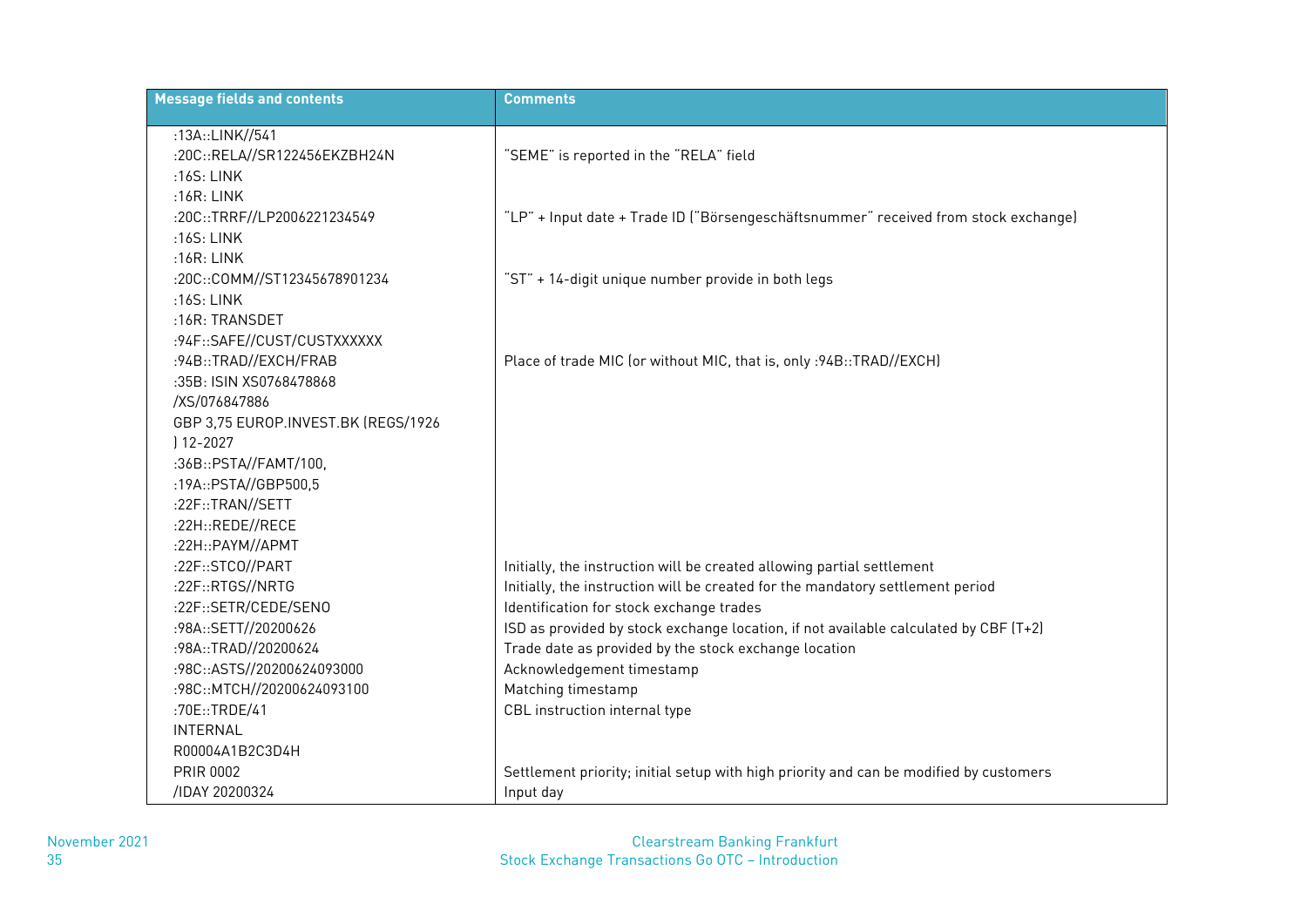| <b>Message fields and contents</b> | <b>Comments</b>                                                               |
|------------------------------------|-------------------------------------------------------------------------------|
| :16R: SETPRTY                      |                                                                               |
| :95P::PSET//CEDELULLXXX            | Stock exchange instructions will be flagged with "CEDELULLXXX"                |
| :16S: SETPRTY                      |                                                                               |
| :16R: SETPRTY                      |                                                                               |
| :95R::DEAG/CEDE/64444              | Party Level 1 (Settlement party)                                              |
| :16S: SETPRTY                      |                                                                               |
| :16R: SETPRTY                      |                                                                               |
| :95R::SELL/DAKV/4444               | Party Level 2 (Seller)                                                        |
| :16S: SETPRTY                      |                                                                               |
| :16R: SETPRTY                      |                                                                               |
| :95R::REAG/CEDE/65555              | Party Level 1 (Settlement party)                                              |
| :16S: SETPRTY                      |                                                                               |
| :16R: SETPRTY                      |                                                                               |
| :95R::BUYR/DAKV/5555               | Party Level 2 (Buyer)                                                         |
| :16S: SETPRTY                      |                                                                               |
| :16S: TRANSDET                     |                                                                               |
| :16R:STAT                          |                                                                               |
| :25D::SETT//PEND                   |                                                                               |
| :16R: REAS                         |                                                                               |
| :24B::PEND// PREA                  | The Hold / Release concept defined for stock exchange instructions will apply |
| :16S: REAS                         |                                                                               |
| :16S: STAT                         |                                                                               |
| :16S: TRANS                        |                                                                               |
| $\left( \ldots \right)$            |                                                                               |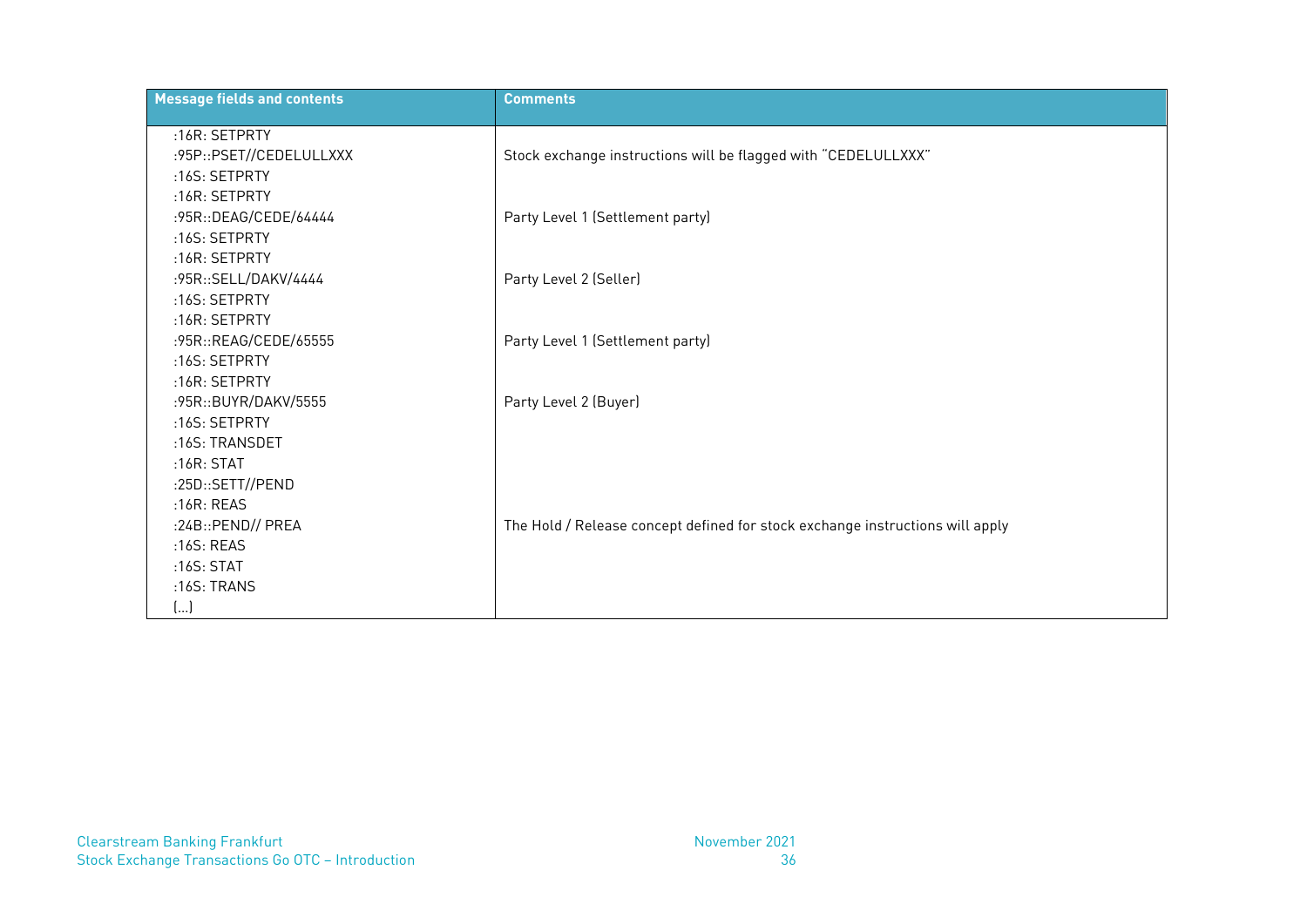## **MT537 excerpt with REG-UEBER:**

| Message fields and contents | <b>Comments</b>                  |
|-----------------------------|----------------------------------|
| :16R:SETPRTY                |                                  |
| :95R::DEAG/CEDE/64444       | Party Level 1 (Settlement party) |
| :16S: SETPRTY               |                                  |
| :16R:SETPRTY                |                                  |
| :95R::SELL/DAKV/1234        | Party Level 2 (Seller)           |
| $:16S:$ SETPRTY             |                                  |
| :16R:SETPRTY                |                                  |
| :95R::REAG/CEDE/65555       | Party Level 1 (Settlement party) |
| :16S:SETPRTY                |                                  |
| :16R:SETPRTY                |                                  |
| :95R::BUYR/DAKV/5678        | Party Level 2 (Buyer)            |
| :16S: SETPRTY               |                                  |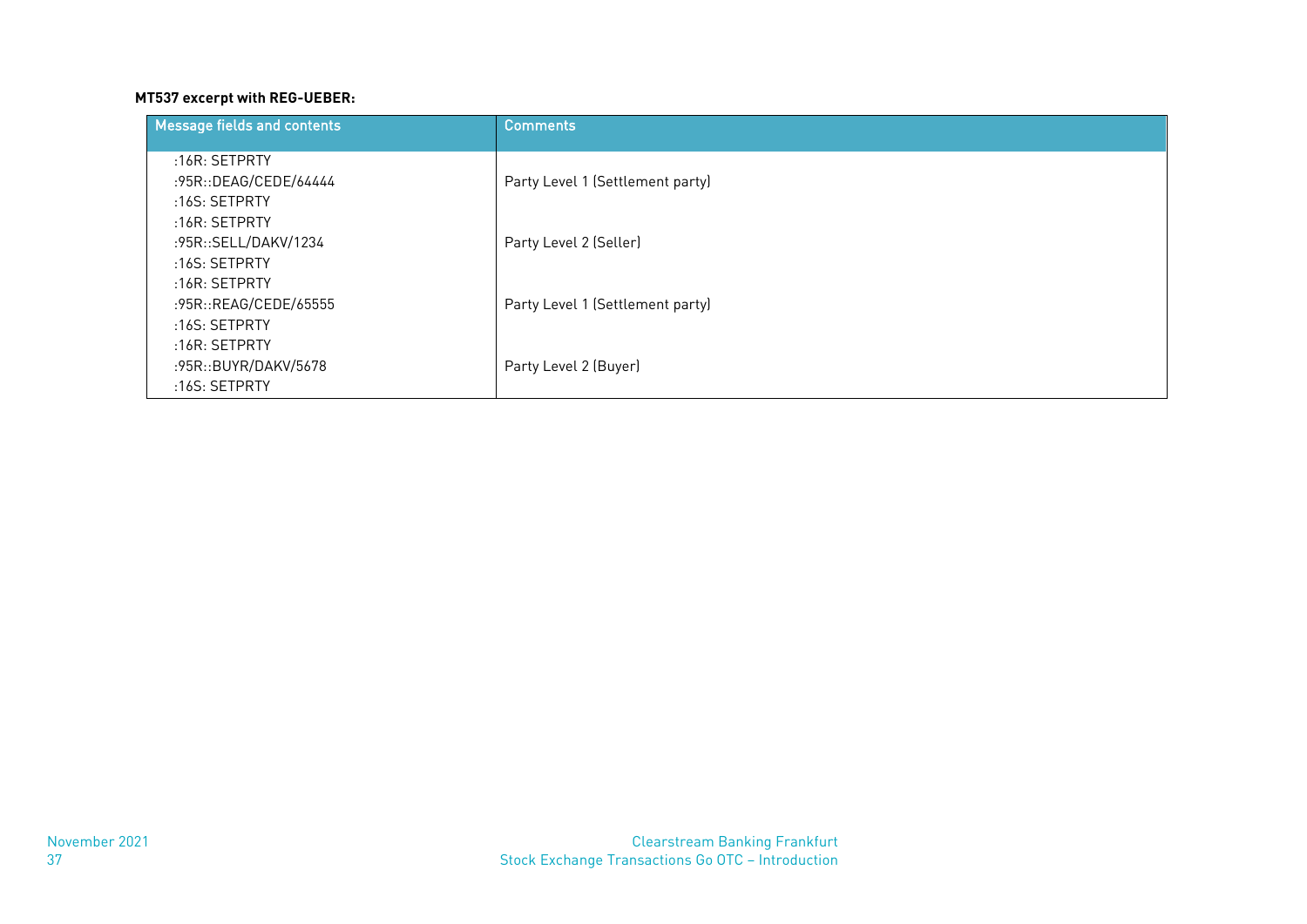## **Example MT547**

### **MT547 example without REG-UEBER:**

| <b>Message fields and contents</b>             | <b>Comments</b>                                                                                                                  |
|------------------------------------------------|----------------------------------------------------------------------------------------------------------------------------------|
| :16R: GENL                                     |                                                                                                                                  |
| :20C::SEME//1234567                            | Based on the CBL concept of outbound messages                                                                                    |
| :23G: NEWM                                     |                                                                                                                                  |
| :98C::PREP//20200624090659                     |                                                                                                                                  |
| $:16R:$ LINK                                   |                                                                                                                                  |
| :20C::RELA//SD123456EKZBH24N                   | "SEME" is reported in the "RELA" field                                                                                           |
| :16S: LINK                                     |                                                                                                                                  |
| $:16R:$ LINK                                   |                                                                                                                                  |
| :20C::TRRF//LP2006221234567                    | "LP" + Input date + Trade ID ("Börsengeschäftsnummer" received from stock exchange)                                              |
| :16S: LINK                                     |                                                                                                                                  |
| :16R: LINK                                     |                                                                                                                                  |
| :20C::COMM//ST12345678901234                   | "ST" + 14-digit unique number provided in both legs                                                                              |
| :16S: LINK                                     |                                                                                                                                  |
| :16S: GENL                                     |                                                                                                                                  |
| :16R: TRADDET                                  |                                                                                                                                  |
| :94B::TRAD//EXCH/FRAB                          | Place of trade MIC (or without MIC, that is, only : 94B::TRAD//EXCH)                                                             |
| :98A::ESET//20200624                           | ISD as provided by stock exchange location, if not available calculated by CBF (T+2)                                             |
| :98A::TRAD//20200622<br>:90B::DEAL//ACTU/USD2, | Trade date as provided by the stock exchange location<br>"ACTU" in case of "UNIT", for "FAMT" : 90A::DEAL//PRCT will be reported |
| :35B: ISIN US28531P1030                        |                                                                                                                                  |
| /XS/185011224                                  |                                                                                                                                  |
| SHS ELECTROCORE ORD REG                        |                                                                                                                                  |
| :22F::PRIR//0001                               | Settlement priority; initial setup with high priority and can be modified by customers                                           |
| :70E::SPRO/IDAY 20200324                       | Input day                                                                                                                        |
| :16S: TRADDET                                  |                                                                                                                                  |
| :16R:FIAC                                      |                                                                                                                                  |
| :36B::ESTT//UNIT/100,                          |                                                                                                                                  |
| :36B::PSTT//UNIT/100,                          |                                                                                                                                  |
| :36B::RSTT//UNIT/13800,                        |                                                                                                                                  |
| :19A::PSST//USD200,                            |                                                                                                                                  |
| :19A::RSST//USD27600,                          |                                                                                                                                  |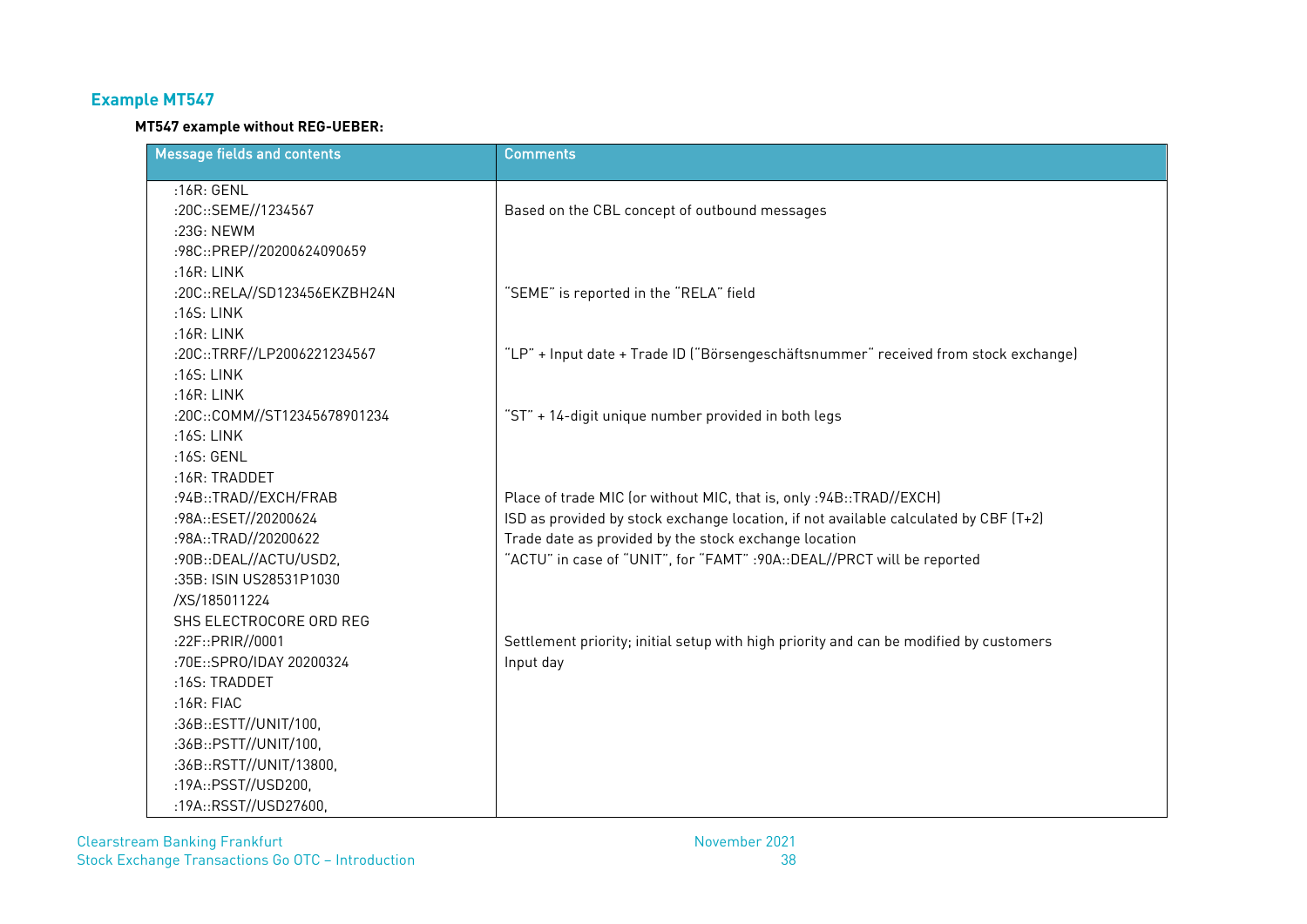| <b>Message fields and contents</b> | <b>Comments</b>                                                                 |
|------------------------------------|---------------------------------------------------------------------------------|
| :97A::SAFE//64444                  |                                                                                 |
| :94F::SAFE//NCSD/DTCYUS33XXX       | Place of Safekeeping will be set up by Creation                                 |
| :16S:FIAC                          |                                                                                 |
| :16R:SETDET                        |                                                                                 |
| :22F::SETR/CEDE/SEN0               | Identification of stock exchange trades                                         |
| :22F::RTGS//NRTG                   | Initially, the instruction will be created for the mandatory settlement period. |
| :22F::STCO//PART                   | Initially, instruction will be created allowing partial settlement              |
| :16R: SETPRTY                      |                                                                                 |
| :95P::PSET//CEDELULLXXX            | Stock exchange instruction will be flagged with "CEDELULLXXX"                   |
| :16S: SETPRTY                      |                                                                                 |
| :16R: SETPRTY                      |                                                                                 |
| :95R::DEAG/CEDE/64444              | Party Level 1 (Settlement Party)                                                |
| :16S: SETPRTY                      |                                                                                 |
| :16R: SETPRTY                      |                                                                                 |
| :95R::SELL/DAKV/4444               | Party Level 2 (Seller)                                                          |
| :16S: SETPRTY                      |                                                                                 |
| :16R: SETPRTY                      |                                                                                 |
| :95R::REAG/CEDE/65555              | Party Level 1 (Settlement Party)                                                |
| :16S: SETPRTY                      |                                                                                 |
| :16R: SETPRTY                      |                                                                                 |
| :95R::BUYR/DAKV/5555               | Party Level 2 (Buyer)                                                           |
| :16S: SETPRTY                      |                                                                                 |
| :16R:AMT                           |                                                                                 |
| :19A::ESTT//USD200,                |                                                                                 |
| :98A::VALU//20200624               |                                                                                 |
| :16S: AMT                          |                                                                                 |
| :16S: SETDET                       |                                                                                 |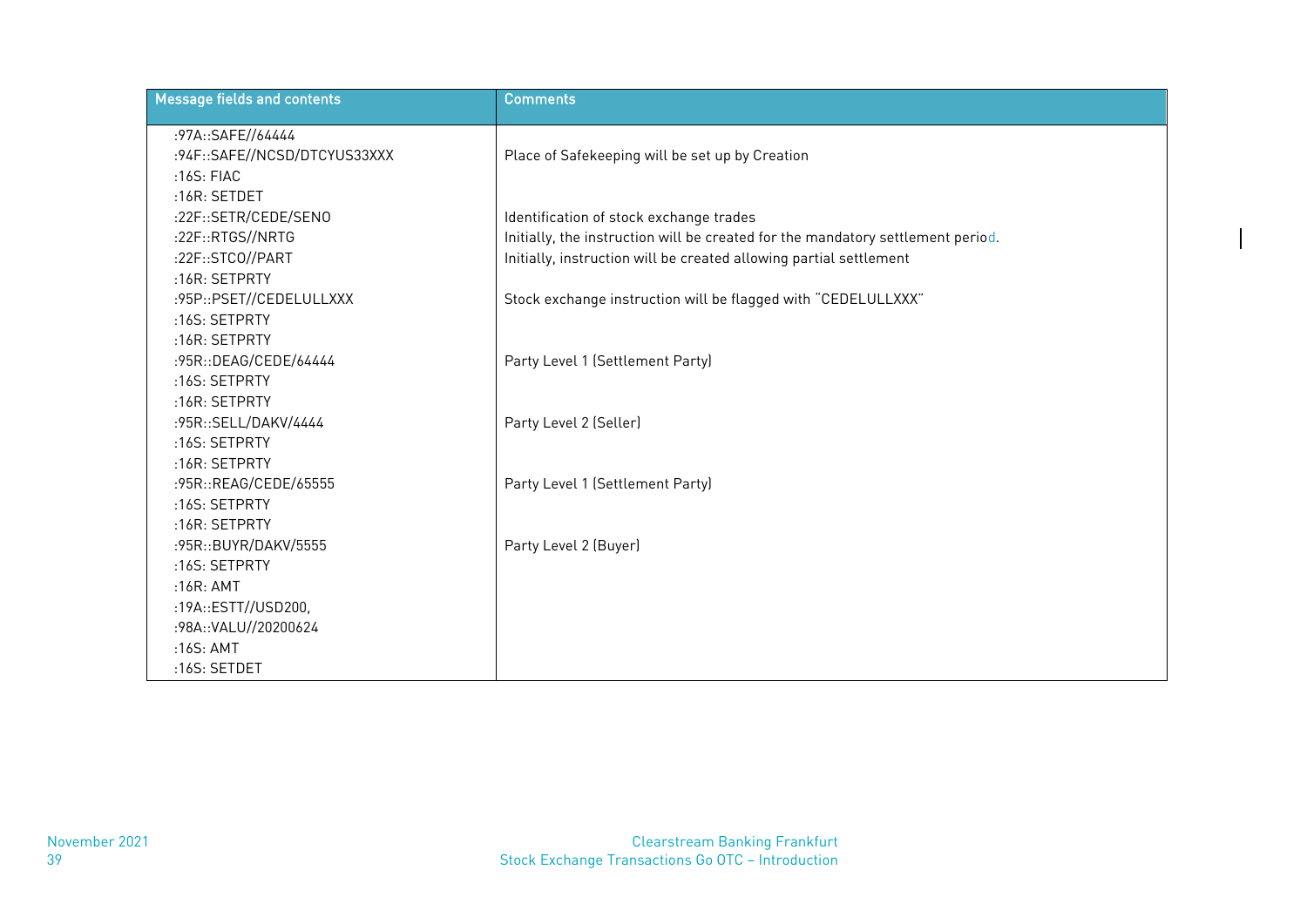## **Example MT548**

## **MT548 example without REG-UEBER:**

| <b>Message fields and contents</b> | <b>Comments</b>                                                                     |
|------------------------------------|-------------------------------------------------------------------------------------|
| :16R: GENL                         |                                                                                     |
| :20C::SEME//1234567                | Based on the CBL concept of outbound messages                                       |
| :23G: INST                         |                                                                                     |
| :98C::PREP//20200518081710         |                                                                                     |
| $:16R:$ LINK                       |                                                                                     |
| :20C::RELA//SD123456EKZBH24N       | "SEME" is reported in the "RELA" field                                              |
| :16S: LINK                         |                                                                                     |
| :16R: LINK                         |                                                                                     |
| :20C::TRRF//LP2006221234539        | "LP" + Input date + Trade ID ("Börsengeschäftsnummer" received from stock exchange) |
| :16S: LINK                         |                                                                                     |
| $:16R:$ LINK                       |                                                                                     |
| :20C::COMM//ST12345678901234       | "ST" + 14-digit unique number provided in both legs                                 |
| :16S: LINK                         |                                                                                     |
| :16R: STAT                         |                                                                                     |
| :25D::MTCH//MACH                   |                                                                                     |
| :16S:STAT                          |                                                                                     |
| :16R: STAT                         |                                                                                     |
| :25D::SETT//PEND                   |                                                                                     |
| :16R: REAS                         |                                                                                     |
| :24B::PEND//BOTH                   | The Hold / Release concept defined for stock exchange instructions will apply       |
| :16S: REAS                         |                                                                                     |
| :16S: STAT                         |                                                                                     |
| :16S: GENL                         |                                                                                     |
| :16R: SETTRAN                      |                                                                                     |
| :94F::SAFE//NCSD/DTCYUS33XXX       |                                                                                     |
| :94B::TRAD//EXCH/FRAB              | Place of trade with MIC (or without MIC, that is, only : 94B::TRAD//EXCH)           |
| :35B: ISIN US91324PDW95            |                                                                                     |
| /XS/217805619                      |                                                                                     |
| USD 1,25 UNITEDHEALTH GRP 20-2026  |                                                                                     |
| :36B::SETT//FAMT/500,              |                                                                                     |
| :19A::SETT//USD800,                |                                                                                     |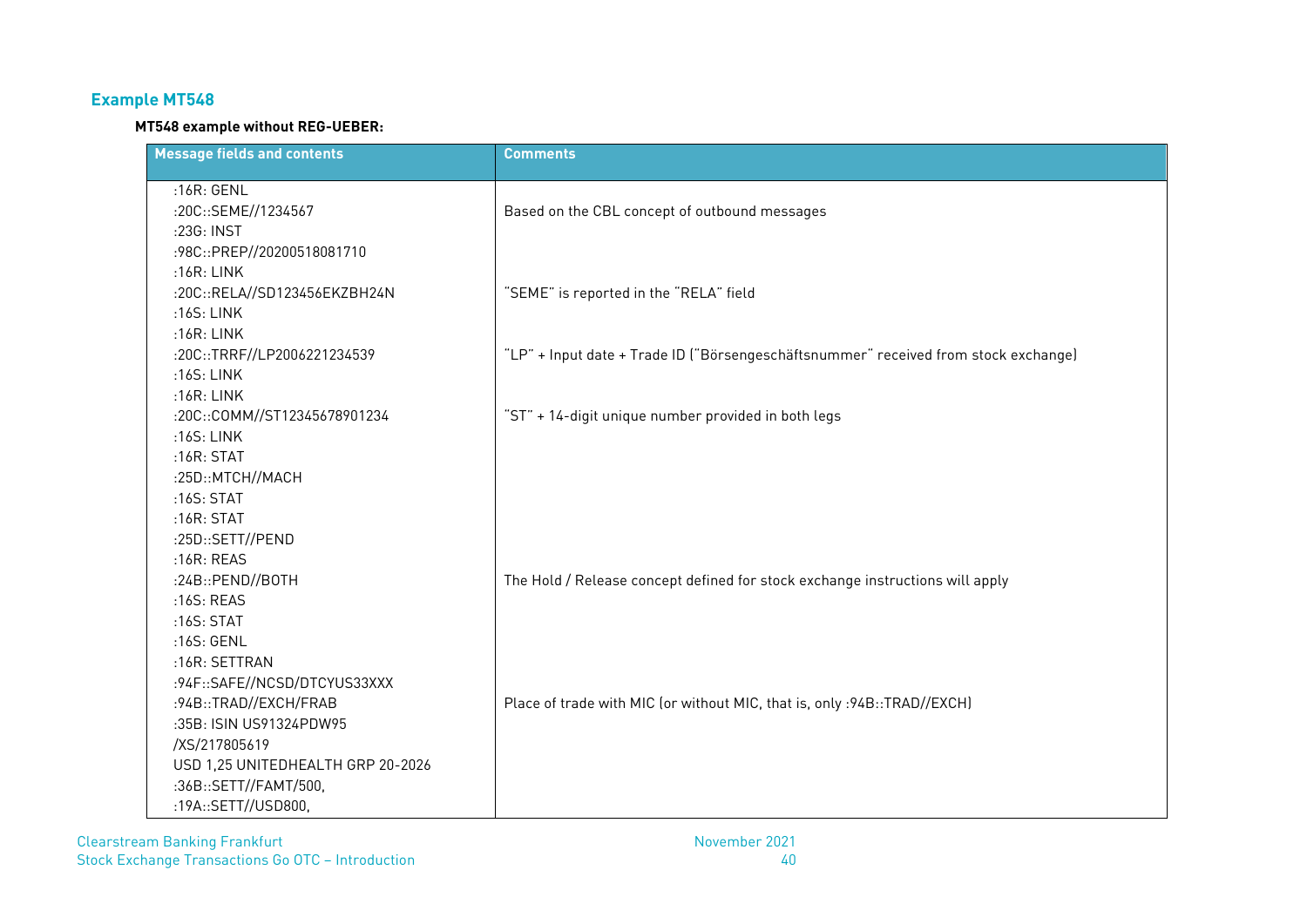| <b>Message fields and contents</b> | <b>Comments</b>                                                                        |
|------------------------------------|----------------------------------------------------------------------------------------|
| :97A::SAFE//64444                  |                                                                                        |
| :22F::RTGS//NRTG                   | Initially, the instruction will be created for the mandatory settlement period         |
| :22F::SETR/CEDE/SEN0               | Identification of stock exchange trades                                                |
| :22F::STCO//PART                   | Initially, the instruction will be created allowing partial settlement                 |
| :22H::REDE//DELI                   |                                                                                        |
| :22H::PAYM//APMT                   |                                                                                        |
| :98A::TRAD//20200624               | Trade date from stock exchange instruction                                             |
| :98A::SETT//20200518               | ISD as provided by stock exchange, if not available calculated by CBF (T+2)            |
| :98C::ASTS//20200624093000         | Acknowledgement timestamp                                                              |
| :98C::MTCH//20200624093100         | Matching timestamp                                                                     |
| :70E::SPRO/PRIR 0002               | Settlement priority; initial setup with high priority and can be modified by customers |
| IDAY 20200324                      | Input day                                                                              |
| :16R:SETPRTY                       |                                                                                        |
| :95P::PSET//CEDELULLXXX            | Stock exchange instruction will be flagged with "CEDELULLXXX"                          |
| :16S: SETPRTY                      |                                                                                        |
| :16R: SETPRTY                      |                                                                                        |
| :95R::DEAG/CEDE/64444              | Party Level 1 (Settlement party)                                                       |
| :16S: SETPRTY                      |                                                                                        |
| :16R:SETPRTY                       |                                                                                        |
| :95R::SELL/DAKV/4444               | Party Level 2 (Seller)                                                                 |
| :16S: SETPRTY                      |                                                                                        |
| :16R:SETPRTY                       |                                                                                        |
| :95R::REAG/CEDE/65555              | Party Level 1 (Settlement party)                                                       |
| :16S: SETPRTY                      |                                                                                        |
| :16R: SETPRTY                      |                                                                                        |
| :95R::BUYR/DAKV/5555               | Party Level 2 (Buyer)                                                                  |
| :16S: SETPRTY                      |                                                                                        |
| :16S: SETTRAN                      |                                                                                        |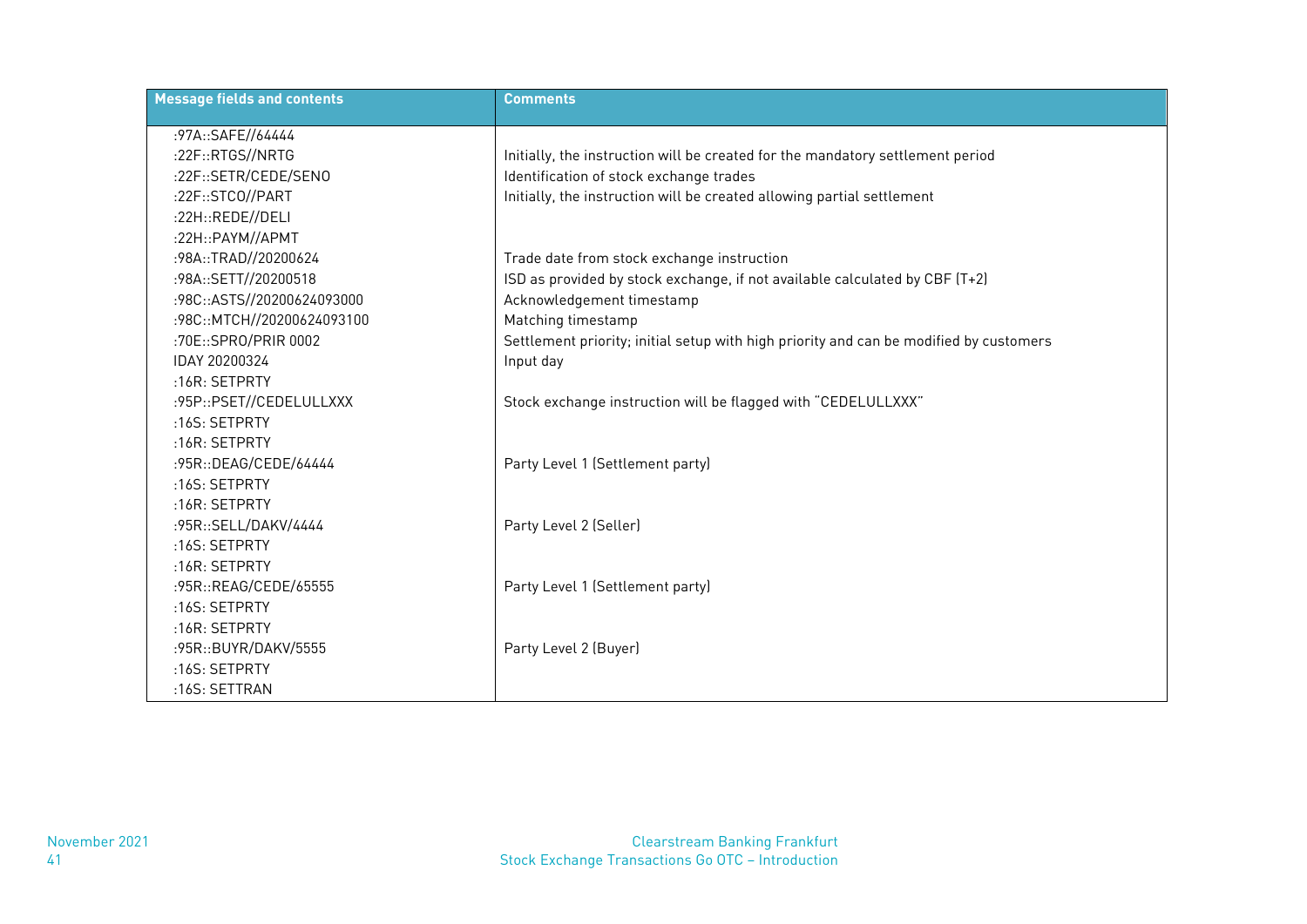## **Appendix 3**

## **Custody message type examples (excerpts)**

## **Excerpt MT564**

**:70E: Narrative part of income and non-income corporate action message for CSC LMP and NCSC securities:**

| <b>Message fields and contents</b>   | <b>Comments</b>                                                          |
|--------------------------------------|--------------------------------------------------------------------------|
|                                      |                                                                          |
| ر…ا                                  |                                                                          |
| :70E::TXNR//MARKET CLAIM OF SE TRADE | CUM case for "MARKET CLAIM OF SE TRADE" else "REVERSE CLAIM OF SE TRADE" |
| TR RELA0000127062                    | Trade reference number of underlying instruction                         |
| TR RELA T2SS0622248229F9A1           | T2S actor reference of underlying instruction                            |
| REF-OWNER-BICDAKVDEFFLIOXXX          | Underlying instruction owner                                             |
| TRADE DAY20200602                    | Trade date (YYYYMMDD)                                                    |
| COUNTERPART62160000                  | The counterparty account                                                 |
| ACTUAL SETTLEMENT DATE20200604       | The intended settlement date (YYYYMMDD)                                  |
| ()                                   |                                                                          |

## <span id="page-43-2"></span><span id="page-43-1"></span><span id="page-43-0"></span>**Excerpt MT566 Securities part of the Local Market Partner (L) concept**

### **:70E: Narrative part of income corporate action message for CSC securities part of LMP:**

| Message fields and contents          | <b>Comments</b>                                                          |
|--------------------------------------|--------------------------------------------------------------------------|
|                                      |                                                                          |
| ر ا                                  |                                                                          |
| :70E::TXNR//MARKET CLAIM OF SE TRADE | CUM case for "MARKET CLAIM OF SE TRADE" else "REVERSE CLAIM OF SE TRADE" |
| TR RELA0000127062                    | Trade reference number of underlying instruction                         |
| TR RELA T2SS0622248229F9A1           | T2S actor reference of underlying instruction                            |
| REF-OWNER-BICDAKVDEFFLIOXXX          | Underlying instruction owner                                             |
| TRADE DAY20200602                    | Trade date (YYYYMMDD)                                                    |
| COUNTERPART62160000                  | The counterparty account                                                 |
| ACTUAL SETTLEMENT DATE20200604       | The intended settlement date (YYYYMMDD)                                  |
| l…J                                  |                                                                          |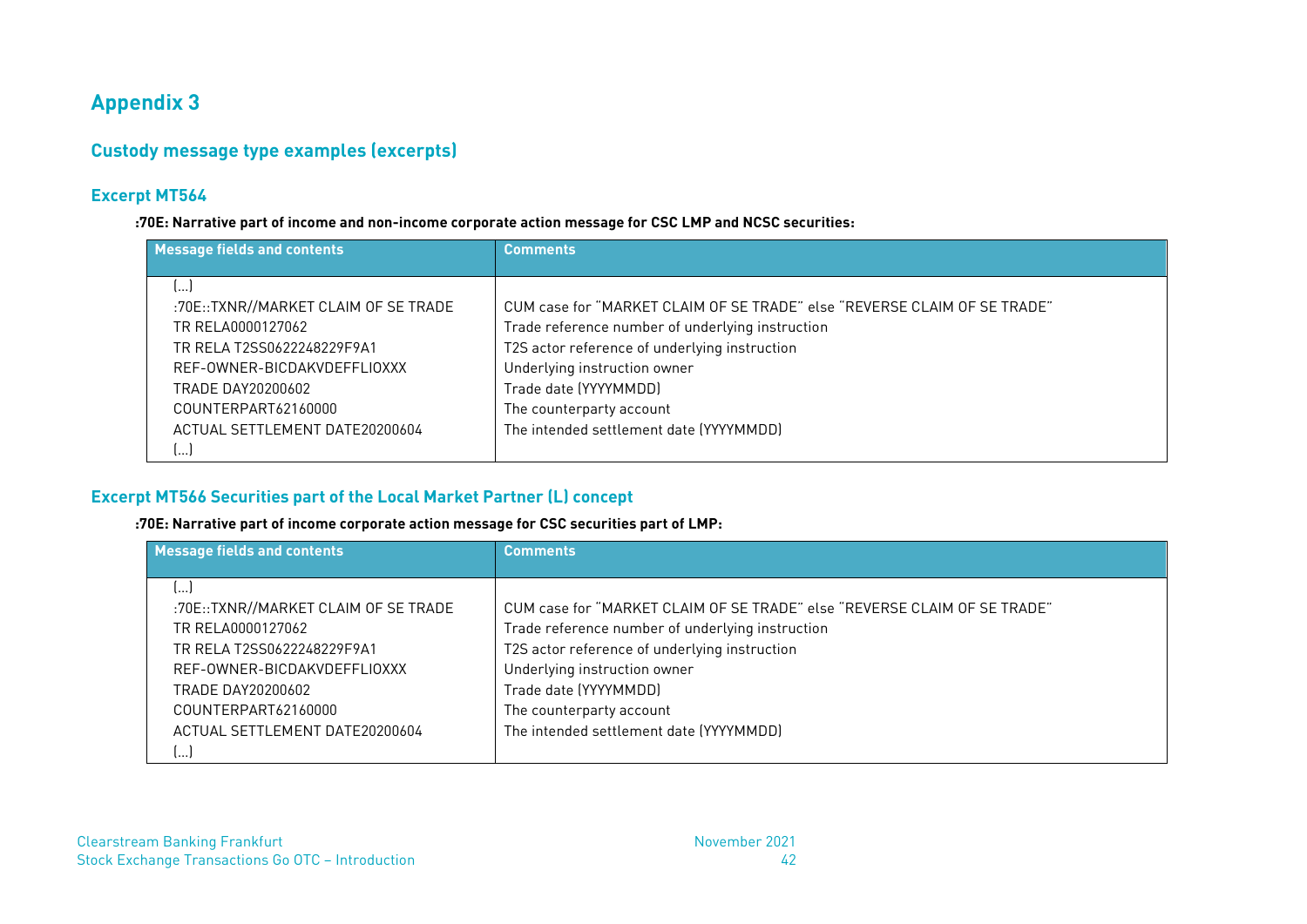**:70E: Narrative part for non-income corporate action message for CSC securities part of LMP:**

| Message fields and contents          | <b>Comments</b>                                                          |
|--------------------------------------|--------------------------------------------------------------------------|
| lI                                   |                                                                          |
| :70E::TXNR//MARKET CLAIM OF SE TRADE | CUM case for "MARKET CLAIM OF SE TRADE" else "REVERSE CLAIM OF SE TRADE" |
| TRADE REF0005209661                  | Transaction ID of resulting instruction                                  |
| TRADE-REF T2SC071131754DFE4D         | T2S actor reference of resulting instruction                             |
| REF-OWNER-BICDAKVDEFFLIOXXX          | Instruction owner of resulting instruction                               |
| TR RELA0001001002                    | Trade reference number of underling instruction                          |
| TR RELA T2SS06N223924E0552           | T2S actor reference of underlying instruction                            |
| REF-OWNER-BICDAKVDEFFLIOXXX          | Underlying instruction owner                                             |
| <b>TRADE DAY RELA20200623</b>        | Trade date (YYYYMMDD)                                                    |
| COUNTERPART20130000                  | The counterparty account                                                 |
| ACTUAL SETTLEMENT DATE20200604       | The intended settlement date (YYYYMMDD)                                  |
| lJ                                   |                                                                          |

## **Excerpt MT566 NCSC**

### **:70E: Narrative part for income corporate action message for CSC securities part of LMP:**

| <b>Message fields and contents</b>                                                                                                                                                                             | <b>Comments</b>                                                                                                                                                                                                                                                                                                 |
|----------------------------------------------------------------------------------------------------------------------------------------------------------------------------------------------------------------|-----------------------------------------------------------------------------------------------------------------------------------------------------------------------------------------------------------------------------------------------------------------------------------------------------------------|
| ر ا<br>:70E::TXNR//MARKET CLAIM OF SE TRADE<br>TR RELASD123456EKZBH24N<br>TR RELA T2SNONREF<br>REF-OWNER-BICDAKVDEFFLIOXXX<br>TRADE DAY20200602<br>COUNTERPART62160000<br>ACTUAL SETTLEMENT DATE20200604<br>lJ | CUM case for "MARKET CLAIM OF SE TRADE" else "REVERSE CLAIM OF SE TRADE"<br>Trade reference number of underlying instruction ("SEME")<br>"T2S NONREF" of underlying instruction<br>Underlying instruction owner<br>Trade date (YYYYMMDD)<br>The counterparty account<br>The intended settlement date (YYYYMMDD) |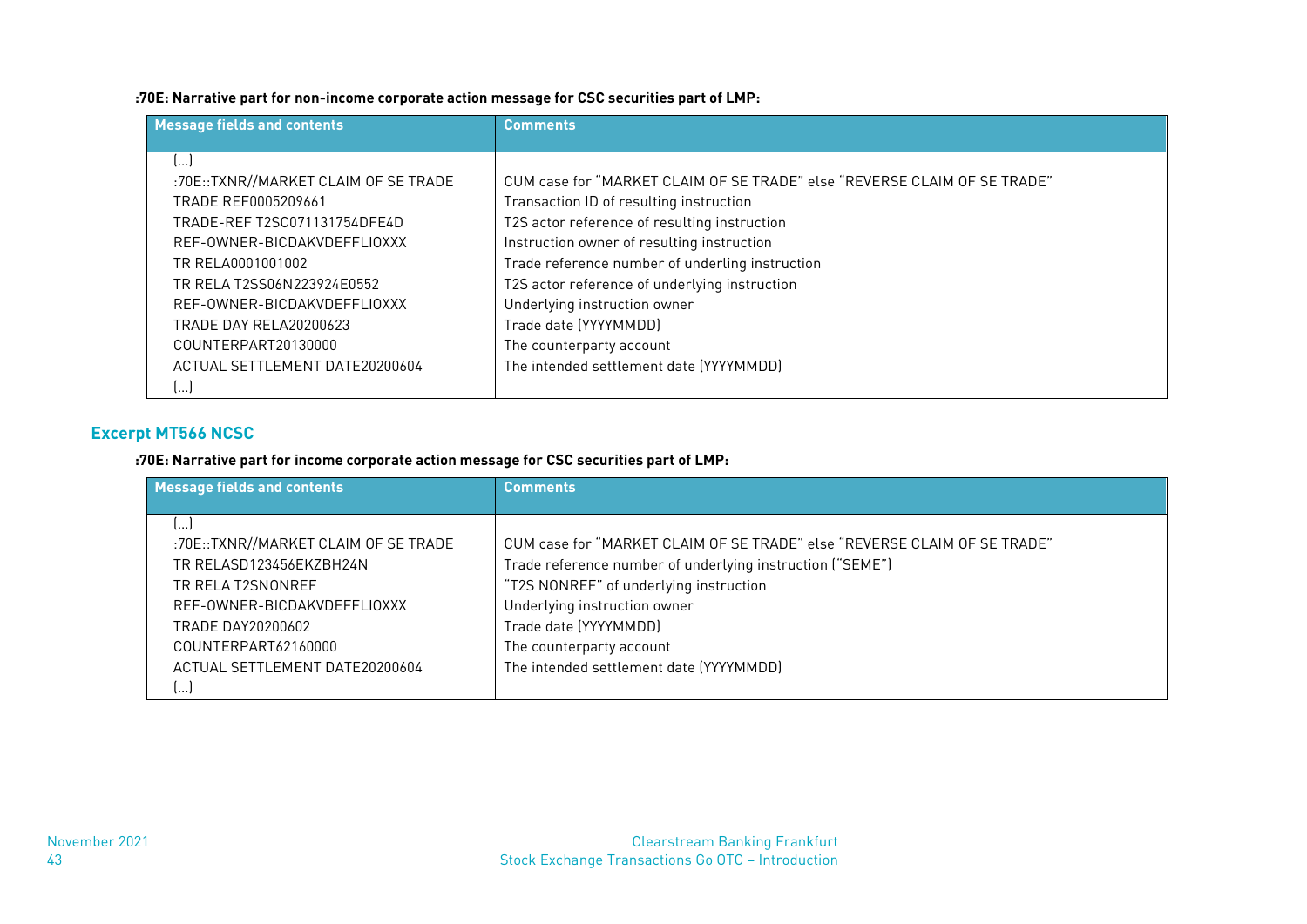**:70E: Narrative part for non-income corporate action message for CSC securities part of LMP:**

| Message fields and contents          | <b>Comments</b>                                                          |
|--------------------------------------|--------------------------------------------------------------------------|
|                                      |                                                                          |
| lI                                   | CUM case for "MARKET CLAIM OF SE TRADE" else "REVERSE CLAIM OF SE TRADE" |
| :70E::TXNR//MARKET CLAIM OF SE TRADE |                                                                          |
| TRADE REFSD123456EKZBH24N            | Transaction ID of resulting instruction ("SEME")                         |
| TR RELA T2SNONREF                    | "T2S NONREF" of resulting instruction                                    |
| REF-OWNER-BICDAKVDEFFLIOXXX          | Instruction owner of resulting instruction                               |
| TR RELASD123456EKZBH24N              | Trade reference number of underling instruction                          |
| TR RELA T2SNONREF                    | "T2S NONREF" of underlying instruction                                   |
| REF-OWNER-BICDAKVDEFFLIOXXX          | Underlying instruction owner                                             |
| <b>TRADE DAY RELA20200623</b>        | Trade date (YYYYMMDD)                                                    |
| COUNTERPART20130000                  | The counterparty account                                                 |
| ACTUAL SETTLEMENT DATE20200604       | The intended settlement date (YYYYMMDD)                                  |
| lI                                   |                                                                          |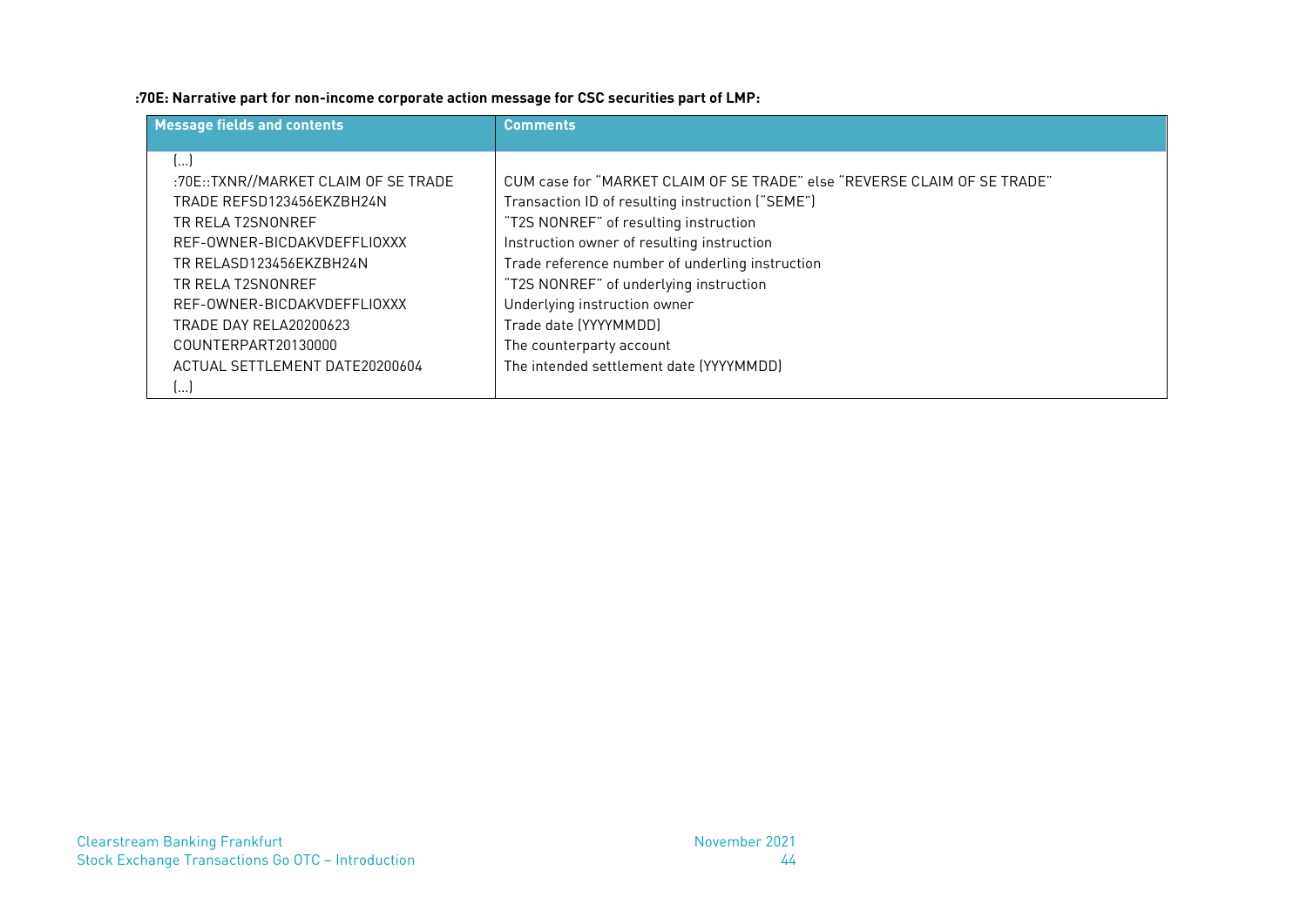## <span id="page-46-2"></span><span id="page-46-0"></span>**Appendix 4**

## <span id="page-46-1"></span>**Composition of Sender's Message Reference ("SEME")**

This chapter defined the calculation of "Function of Date and Trade Number" (digit 10-16):

The input parameters for the calculation of digits 10-16 are:

- Input date in YYMMDD format
- Trade Number in *nnnnnnn* format (7-digit number)

#### **Step 1: Transform input date in YYMMDD format into a number DATE**

- Formula:
	- o DATE(YYMMDD) = (DD-1) + 31 \* (MM-1) + 372 \* (YY modulo 20)

#### **Step 2: Generate a second number RESULT out of DATE and TRADE NUMBER**

- Formula:

RESULT = 10.000.000 \* DATE + TRADE NUMBER

#### **Step 3: Represent RESULT in base 36**

- Represent RESULT in base 36 via 7 coefficients a\_0 a\_6 so that:
	- $RESULT = a_0 + a_1 * 36 + a_2 * 36^2 + a_3 * 36^3 + ... + a_6 * 36^6$
	- ‒ Where each coefficient can take values between 0 and 35: a\_n = 0, …, 35

#### **Step 4: Fill digits 10 – 16 according to the coefficients from the base 36 representation of RESULT:**

Define mapping array to derive the character from coefficient a n

- ‒ Character Set to be used:
	- $-0-9A-Z$
	- ‒ Where 0-9 are represented as 0-9
	- ‒ Where 10, 11, 12, … is represented as A, B, C, …
	- ‒ Where 35 is represented as Z.
- Then digits 10 16 are mapped as follows (note that coefficient are mapped in backward order, i.e. coefficient a\_0 is mapped in the last digit 16, then coefficient a\_1 is mapped into digit 15, etc., until coefficient a\_6 is mapped into digit 10:
	- $-$  Mapping logic:  $a_n = \rightarrow$  Value( $a_n$ )
	- $-$  Where Value = {0, 1, 2, 3, 4, 5, 6, 7, 8, 9, A, B, ..., Y, Z}
- Fill digits from coefficients a n in backward order
	- $-$  a\_0  $\rightarrow$  Value (a\_0) mapped to digit 16
	- $-$  a\_1  $\rightarrow$  Value (a\_1) mapped to digit 15
	- $-$  a\_2  $\rightarrow$  Value (a\_3) mapped to digit 14
	- $-$  a\_3  $\rightarrow$  Value (a\_4) mapped to digit 13
	- $-$  a\_4  $\rightarrow$  Value (a\_5) mapped to digit 12
	- $-$  a\_5  $\rightarrow$  Value (a\_6) mapped to digit 11
	- $-$  a\_6  $\rightarrow$  Value (a\_7) mapped to digit 10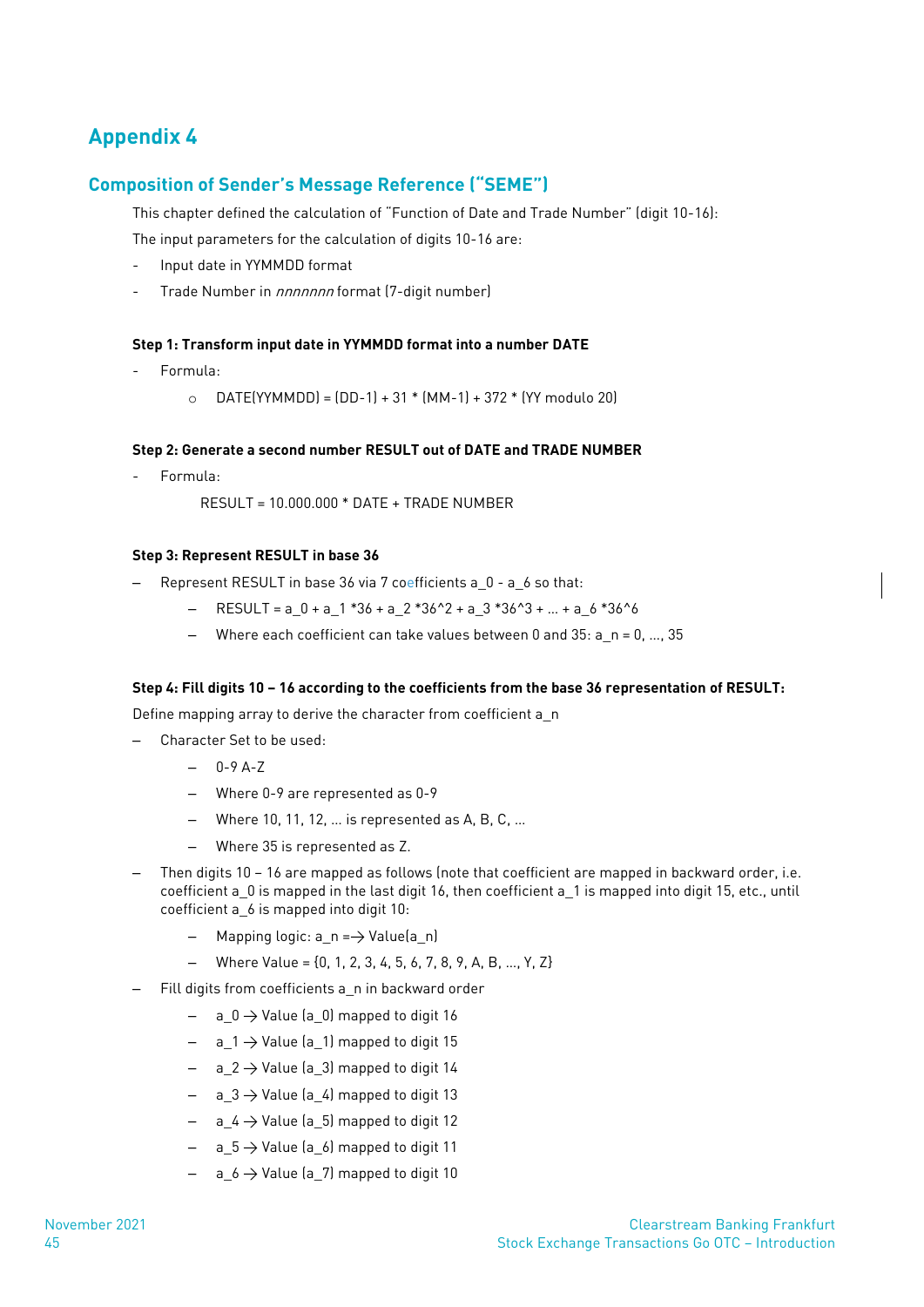### **Calculation example:**

- Trade Number = 1234567
- ‒ Input Date = 11.04.2032, that is, 320411 in YYMMDD format.

```
\implies DATE(320411) = 10 + 3*31 + 12*372 = 10 + 93 + 4464 = 4567
\Rightarrow RESULT = 45671234567
```
 $= 23 + 4 *36 + 2 *36^2 + 17 *36^3 + 11 *36^4 + 35 *36^5 + 20 *36^6$ 

i.e. (a0, a1, a2, a3, a4, a5, a6) = (23, 4, 2, 17, 11, 35, 20)

With the array Value = {0, 1, 2, 3, 4, 5, 6, 7, 8, 9, A, B, …, Y, Z}

We have

- Digit 16 = Value(a0 = 23) = N<br>Digit 15 = Value(a1 = 4) = 4
- ‒ Digit 15 = Value(a1 = 4) = 4
- ‒ Digit 14 = Value(a2 = 2) = 2
- ‒ Digit 13 = Value(a3 = 17) = H
- ‒ Digit 12 = Value(a4 = 11) = B
- $-$  Digit 11 = Value(a5 = 35) = Z  $-$  Digit 10 = Value(a6 = 20) = K

 $\implies$  SEME = "SD581005EKZBH24N"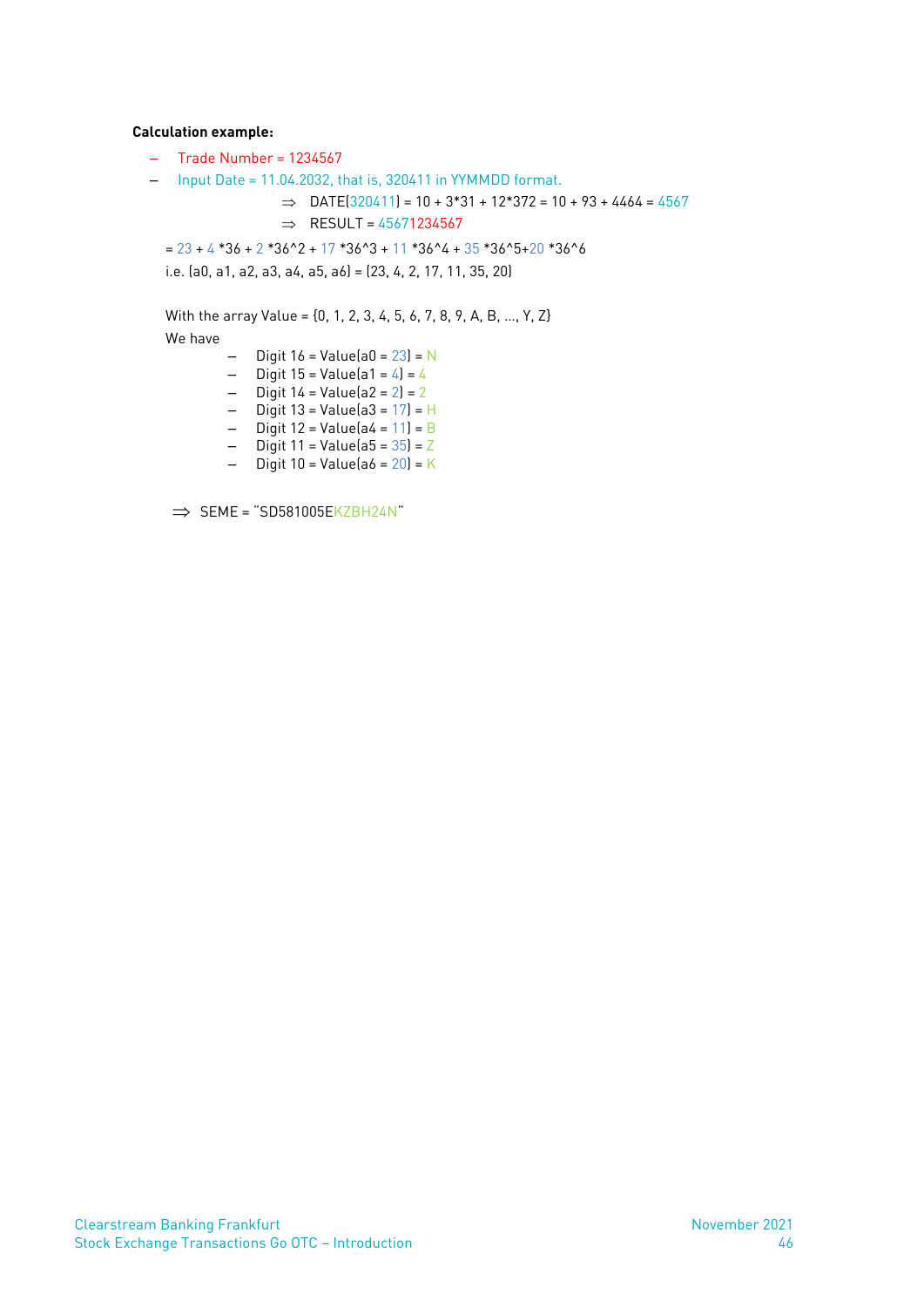## <span id="page-48-2"></span><span id="page-48-0"></span>**Appendix 5**

## <span id="page-48-1"></span>**List of Reason Code Narratives**

With the introduction of SET-GO ICSD Migration (Phase 1) for SE instructions (NCSC), the below-mentioned "Reason Code Narratives" will not be supported in settlement instruction created by SETI and processed via Creation. These codes will be available in the CBF settlement reporting for securities in custody type CSC / NCSC-T until the go-live of SET-GO CSD Migration (Phase 2).

The following table provides a list of the currently used "Reason Code Narratives":

| <b>Code</b>            | <b>Name of label</b>                   |
|------------------------|----------------------------------------|
| AS                     | AUFGABENSCHLIESSUNG                    |
| AU                     | <b>AUFGABE</b>                         |
| AW                     | AUFGABENWEITERGABE                     |
| <b>DP</b>              | DISPOSITIONS-PRIOTITAET GEANDERT       |
| <b>FW</b>              | FREMDWAEHRUNG                          |
| K <sub>0</sub>         | KOMPENSATION                           |
| <b>LB</b>              | LOESCHUNG DURCH BEIDE KONTRAHENTEN     |
| LC                     | LOESCHUNG DURCH CBF                    |
| LG                     | LOESCHUNG DURCH CBF VOM VORTAG         |
| $\mathsf{L}\mathsf{L}$ | LINKED                                 |
| <b>LK</b>              | LOESCHUNG DURCH KAEUFER                |
| LT                     | LOESCHUNG DURCH BEIDE VOM VORTAG       |
| LS                     | LOESCHUNG DURCH T2S                    |
| LV                     | LOESCHUNG DURCH VERKAEUFER             |
| <b>ME</b>              | <b>MAKLER ERHEBT</b>                   |
| <b>MU</b>              | MAKLER UEBERWEIST                      |
| <b>NT</b>              | NCSC-T ISIN (T2S SETTLEMENT)           |
| 0D                     | OHNE DECKUNG STUECKE                   |
| 0G                     | <b>GELD NICHT BEREITGESTELLT</b>       |
| PI                     | PARTIAL SETTLEMENT INDICATOR GEAENDERT |
| PP                     | <b>TEILWEISE OFFEN</b>                 |
| <b>RC</b>              | ABGELEHNT WEGEN ISIN (MVCV205)         |
| <b>RJ</b>              | ABGELEHNT                              |
| <b>RQ</b>              | <b>BEANTRAGT</b>                       |
| R <sub>3</sub>         | REG S, KATEGORIE 3                     |
| <b>SA</b>              | SONDPRO-AENDERUNG (CORP. ACTIONS)      |
| SP                     | GATTUNGSSPERRE                         |
| <b>ST</b>              | LIEFERPOSITION STORNIERT               |
| SZ                     | ZUSATZRECHT EINGERICHTET               |
| TB                     | TEILBELIEFERUNG                        |
| <b>VE</b>              | EMISSIONS-VALUTA                       |
| VZ                     | VALUTA ZUG UM ZUG                      |
| XE                     | XETRA-GESCHAEFT                        |
| ZR                     | GESCHAEFT ALS ZUSATZRECHT EINGER.      |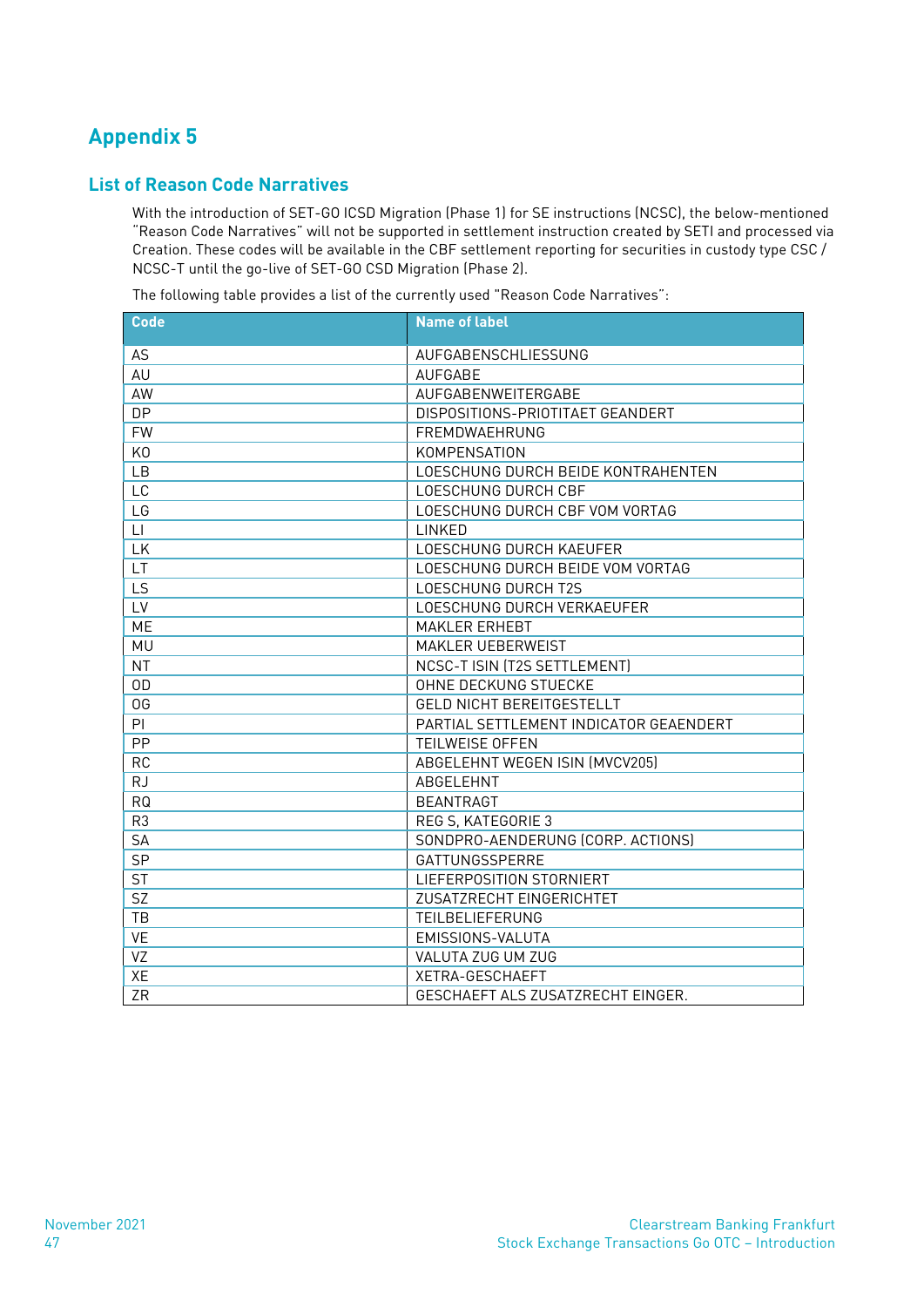## <span id="page-49-2"></span><span id="page-49-1"></span><span id="page-49-0"></span>**Appendix 6**

## **Streifband (STR) and Wertpapierrechnung (WPR)**

| <b>WSS Value</b> | <b>Classification</b> | <b>Short text</b>        | <b>Long text</b>                 |
|------------------|-----------------------|--------------------------|----------------------------------|
| 00000020         | <b>STR</b>            | Streifbandverwahrung     | Streifbandverwahrung             |
| 00000021         | <b>STR</b>            | Streifband.p. Erscheinen | Streifbandverwahrung per         |
|                  |                       |                          | Erscheinen                       |
| 00000022         | <b>STR</b>            | Streifb./Haussammelverw. | Haussammelverwahrung, kein       |
|                  |                       |                          | Stückeausdruck, nur              |
|                  |                       |                          | Globalurkunde(n)                 |
| 00000023         | <b>STR</b>            | Schuldbuch/k. GS-Verw.   | Schuldbucheintragung, keine GS-  |
|                  |                       |                          | Verwahrung                       |
| 00000024         | <b>STR</b>            | Depotmäßige Einbuchung   | Nur depotmäßige Einbuchung       |
|                  |                       |                          | (keine effektiven Stücke, keine  |
|                  |                       |                          | Globalurkunden                   |
| 00000040         | <b>WPR</b>            | Wertpapierrechnung       | Wertpapierrechnung (Stücke       |
|                  |                       |                          | effektiv lieferbarl              |
| 00000049         | <b>WPR</b>            | Wertpapierrechnung/k.St. | Wertpapierrechnung (Stücke nicht |
|                  |                       |                          | effektiv lieferbarl              |
| 00000088         | <b>STR</b>            | Sonstiges (Indices etc.) | Sonstiges (Indices etc.)         |
| 00000091         | <b>STR</b>            | Haus-Sammelverwahrung    | Haus-Sammelverwahrung            |
| 00000092         | <b>STR</b>            | Streifbandverwahrung     | Streifbandverwahrung             |
| 00000093         | <b>WPR</b>            | Wertpapierrechnung       | Wertpapierrechnung               |